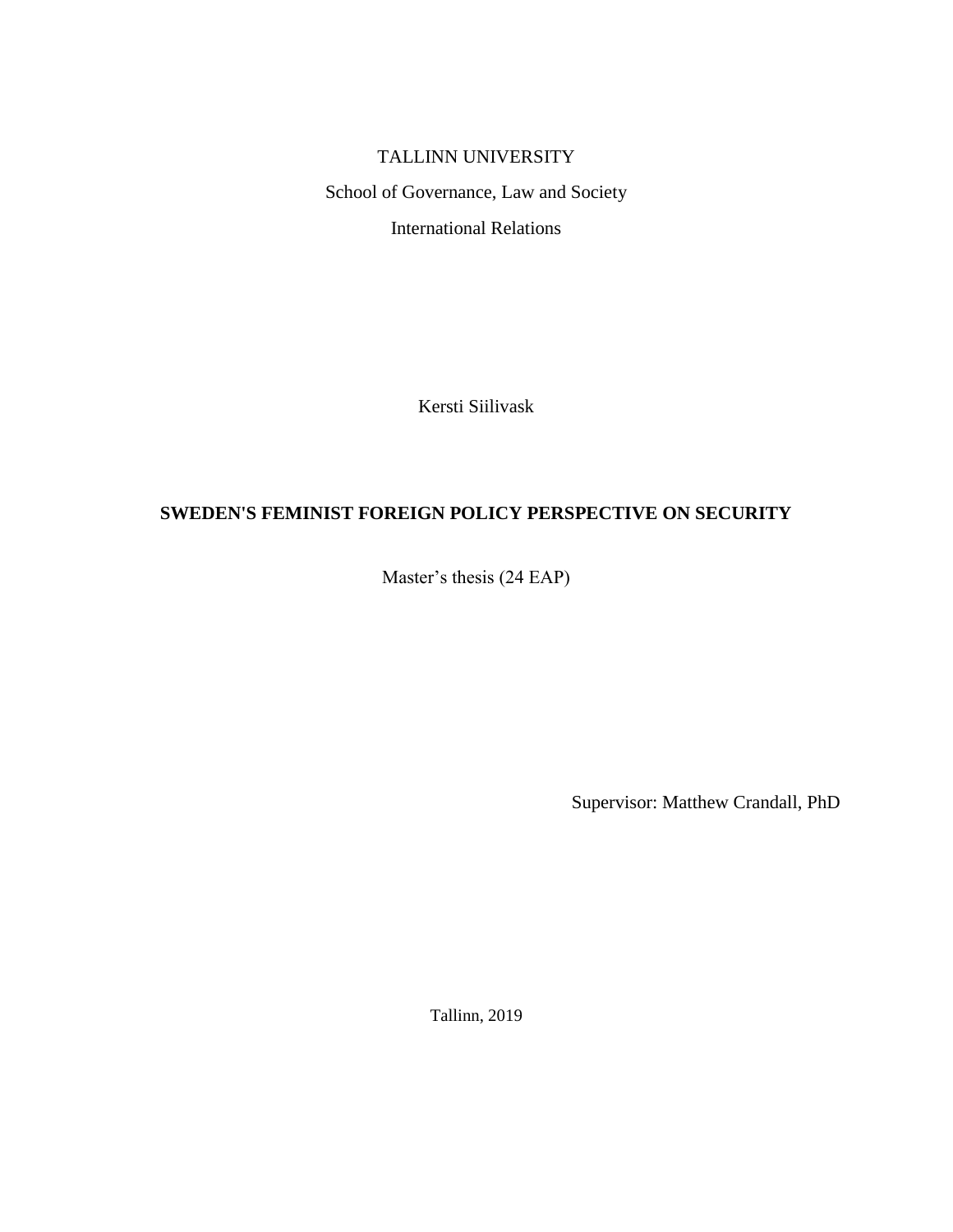# **Abstract**

This thesis is a feminist discourse analysis of Sweden's Feminist Foreign Policy. This thesis seeks to look into how the international relations (IR) feminist theory characteristics are translated into feminist foreign policy objectives and practice. The aim of this thesis is to study Sweden's feminist foreign policy compliance with the properties identified by IR feminist perspectives on security.

Sweden's feminist foreign policy characteristics are compared with the IR feminist theories. Therefore, an ideal type of entirely feminist discourse is created based on IR feminist theories. The aim of qualitative content analysis is to examine whether Sweden's foreign policy fits with entirely feminist discourse and to answer the posed research question: To what extent has Sweden implemented the IR feminist theory characteristics in its feminist foreign policy?

The IR feminist discourse analysis is performed on Sweden's feminist foreign policy for the years 2014-2018. The analysis is based on official documents, statements, articles, and speeches by policymakers on the subject—those related to the objectives and practical implementation of feminist foreign policy—to establish in what ways such discourse is present or absent.

The results show that Sweden's foreign policy objectives can be considered feminist according to the properties brought forward by IR feminist theories. However, based on the comparison with an entirely feminist foreign policy discourse, the results show that in some cases Sweden's feminist foreign policy practice is rather conveniently feminist.

#### Keywords

Feminist foreign policy, IR feminist theory, Sweden

#### Acknowledgements:

This research conducted was supported by Estonia´s Kristjan Jaak Scholarship Fund, that was provided by SA Archimedes and Estonian Ministry of Education and Research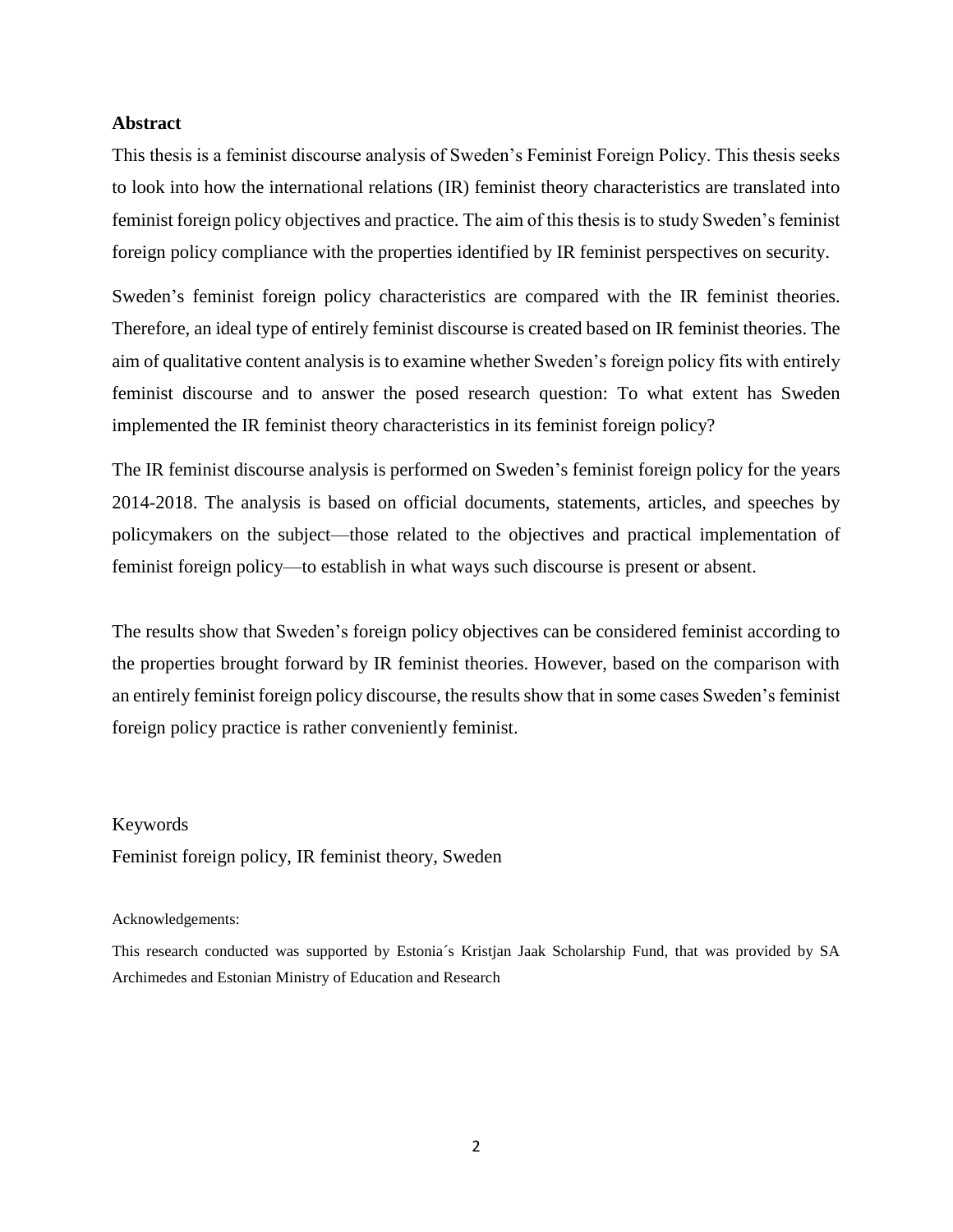# Table of Contents

| 1.                                                                                    |
|---------------------------------------------------------------------------------------|
|                                                                                       |
|                                                                                       |
|                                                                                       |
|                                                                                       |
| 2.                                                                                    |
| 3.                                                                                    |
|                                                                                       |
|                                                                                       |
|                                                                                       |
|                                                                                       |
|                                                                                       |
| 4.                                                                                    |
| 4.1 Sweden's Feminist foreign policy objectives compliance with IR Feminist Theory 45 |
|                                                                                       |
|                                                                                       |
|                                                                                       |
|                                                                                       |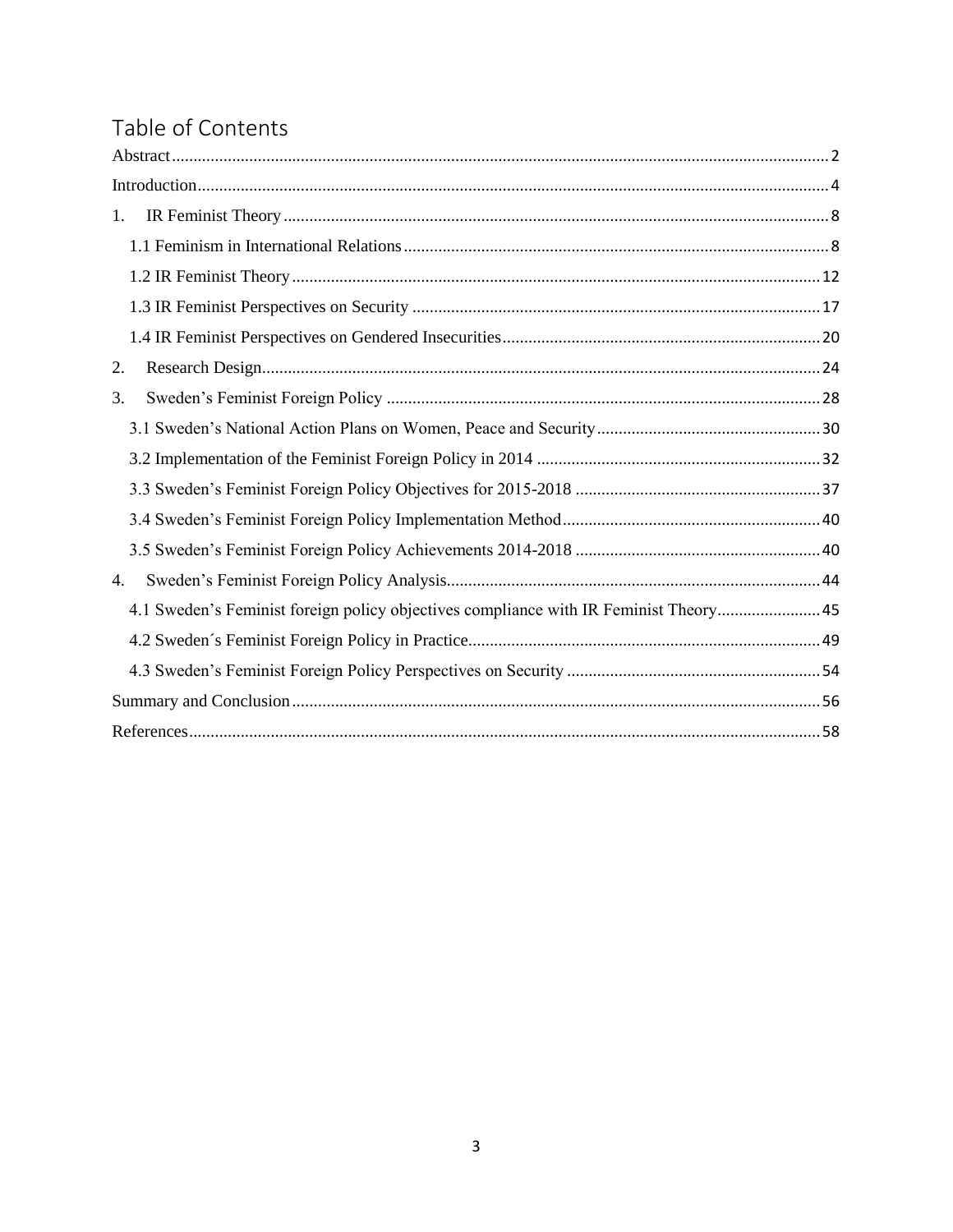## **Introduction**

In October 2014, Sweden announced to be the first country in the world to form a world's first feminist government with the exclusive agenda of pursuing a feminist foreign policy. As this government later stated, "Women and men must have the same power to shape society and their own lives. This is a human right and a matter of democracy and justice" (Government of Sweden, 2018). This bold choice of language suggested a radical policy change that started a new trend in the foreign policy world with other countries following Sweden's initiative soon afterwards.

The Swedish Minister for Foreign Affairs Margot Wallström has stated that "We see it as an objective in itself to achieve gender equality and human rights. However, we also see gender equality as an essential element in order to achieve other objectives, such as sustainable peace, security and development. Solutions where half of societies and populations are excluded are not sustainable solutions." Therefore, the feminist foreign policy entails applying "a systematic gender equality perspective throughout foreign policy… and is essential for achieving the Government's other overall objectives, such as peace, security, and sustainable development" (Government of Sweden, 2018a).

Since late 2013, "the international security environment has undergone a shift from the post-Cold War era" (O'Rourke, 2018) and the timing for Sweden to come up with a normative foreign policy (Aggestam, Bergman-Rosamond, 2016) raised concerns on countries' security. The unipolar superpower status of the United States for the past 20 to 25 years in the international system has been challenged. The new shift in the international security environment features a great renewed power competition with China and Russia (O'Rourke, 2018).

The new security environment has created new challenges for the small states in Europe, including Sweden. The timing for Sweden to formulate a feminist foreign policy was when relations between Sweden and Russia were at a low point as Russian jets repeatedly prodded Swedish airspace and there was a continuous massive hunt for a suspected Russian submarine in Swedish waters (Standish, 2016).

The feminist foreign policy agenda raised justified concerns in Sweden and abroad as the Swedish Security Service described Russia as the country's biggest security threat in its 2014 annual report (Standish, 2016). Many public doubts were raised about the reliability of the new normative foreign policy agenda, considering potential security threats, current events in the world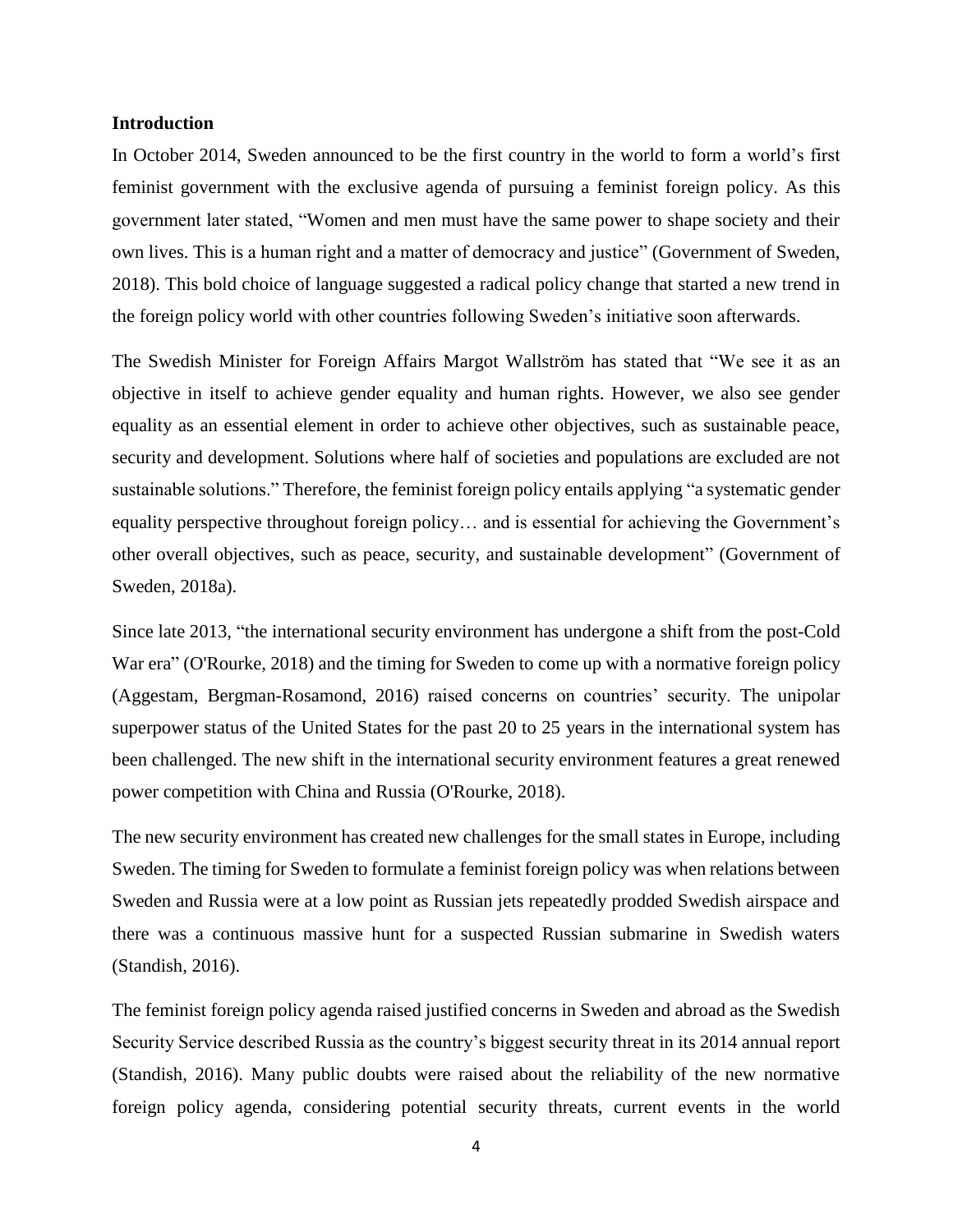(especially the tension between Ukraine and Russia after "the annexation of Crimea and the outbreak of war in eastern Ukraine in 2014" (Standish, 2016)), and Sweden not being a member of the North Atlantic Treaty Organization (NATO).

As in 2015, the Swedish government increased its defense spending by a billion dollars in order to address concerns about Russia's provocations (Hudson & Eason, 2018), at the same time pursuing a feminist foreign policy, it raised justified questions about following a normative foreign policy agenda in the age of Putin and Trump (Standish, 2016). How could a feminist foreign policy help to end Russian aggression (Rotchild, 2014) and what is feminist foreign policy actually? (Alvan & Weldon, 2017).

Sweden has been a leading advocate of feminist foreign policy and gender equality, yet controversially also one of the largest foreign aid donors and largest arms exporters in the world on per capita basis (Hudson & Eason, 2018), leading to further assessment of feminist foreign policy perspectives on security.

In the discipline of international relations (IR), security is generally associated with national security (Tickner, 2018) and according to realism theory, security is tied to the military security of a state (Mearshimer, 2001). States must rely on their own power capabilities and maximize their own power to achieve security in the "anarchic" international environment (Mearshimer, 2001). Feminist scholars have redefined IR theories in terms of "security" from the narrow concept of national security towards a more comprehensive vision focused on human security (Tickner, 2018).

One of the main authors of feminist IR, J. Ann Tickner, has highlighted that national security should be the highest good and that "security meant nothing if it was built on other's insecurity" (Tickner 1992, p. 55). "Human security places people rather than states at the center of international security" (Tickner, 2018). Therefore, in feminist policy-making equality is often emphasized as "feminism is about smart policy which is inclusive, uses all potentials and leaves no one behind" (Chowdhury, 2019). Achieving inclusive security is important because "without peace, development is impossible, and without development, peace is not achievable, but without women, neither peace nor development is conceivable" (Chowdhury, 2019).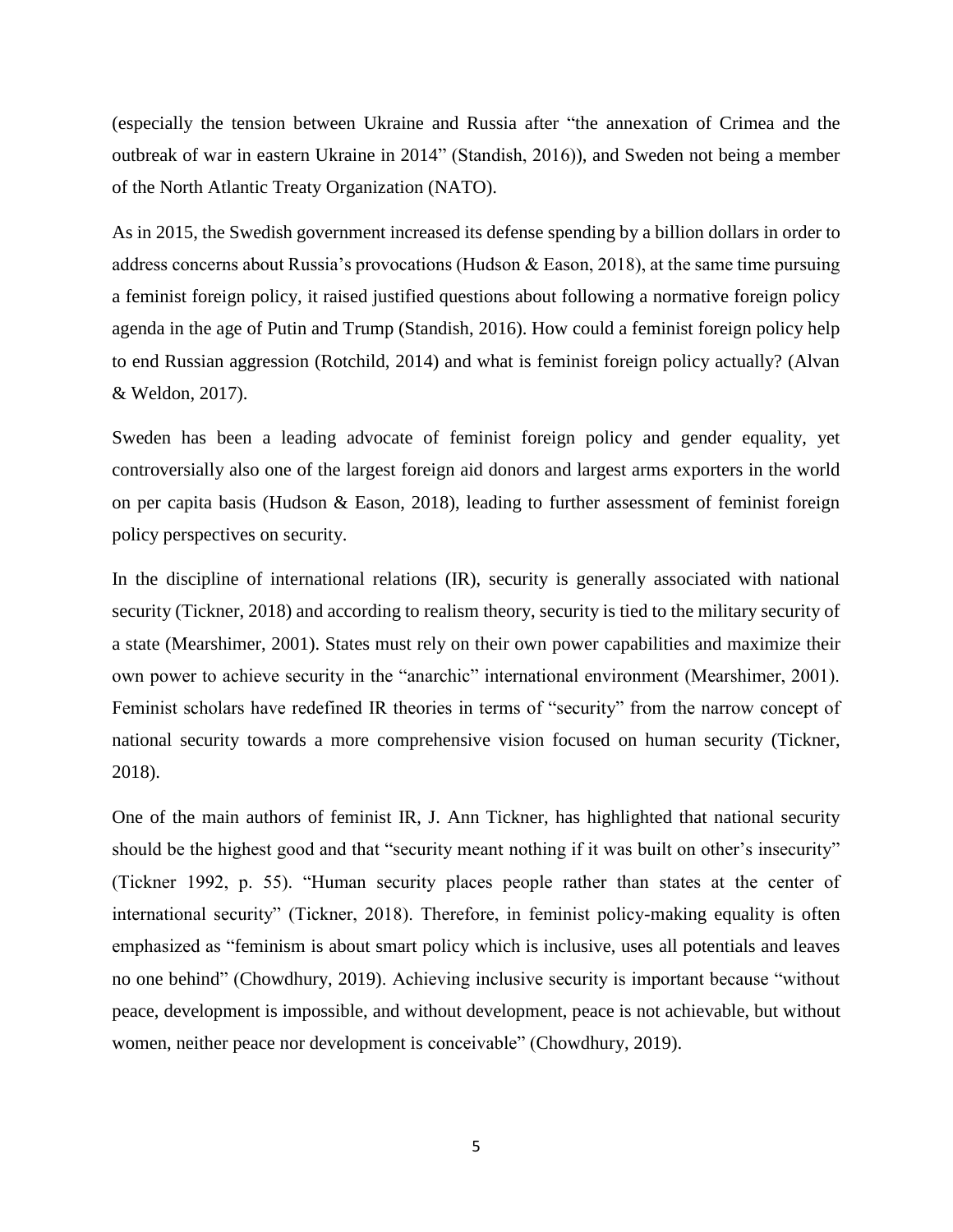The aim of this thesis is to study the first four years of Sweden's feminist foreign policy perspective on security in compliance with the properties identified by IR feminist perspectives on security. IR feminist theory was chosen for this thesis because security is central for any foreign policy concept and it addresses peace and security from a gendered perspective.

IR feminist theory discourse analysis is performed on Sweden's feminist foreign policy for the years 2014-2018. The analysis is based on official documents, statements, articles, and speeches by policymakers on the subject—those related to the *practical* implementation of the feminist foreign policy—to establish in what ways such a discourse is present or absent. In particular, the focus is on how the IR feminist theory characteristics are translated into the feminist foreign policy in practice.

Using a deductive approach, I am comparing Sweden's feminist foreign policy aspects on security with the IR feminist perspectives on security. Therefore, an ideal type of an entirely feminist discourse on security is created based on the IR feminist theory. The aim of this analysis is to examine whether Sweden's foreign policy fits with the IR feminist theory in order to answer the posed research question:

To what extent has Sweden implemented the IR feminist theory characteristics in its feminist foreign policy?

The results of this analysis are important because they contribute to improving our understanding of what feminism looks like in foreign policy practices. A better understanding of the practical dimensions of the Swedish feminist foreign policy view on security can help to define the key characteristics of feminist foreign policy as a whole while also determining its limitations—in order to improve the effective implementation of a new type of feminist foreign policy that could be implemented by many countries.

This thesis additionally contributes to the feminist foreign policy analysis and feminist security studies. Even though a number of studies have already been conducted that analyze feminist foreign policy's intellectual background and practical implementation (Egnell, 2016) and question its true feminist stance using various feminist theories (Aggestam, Bergman-Rosamond, 2016; Wästerlid, 2017; Nylund, 2017; Alvan & Weldon, 2017), there are no studies available on analyzing the practical implementation of feminist foreign policy's security aspects' compliance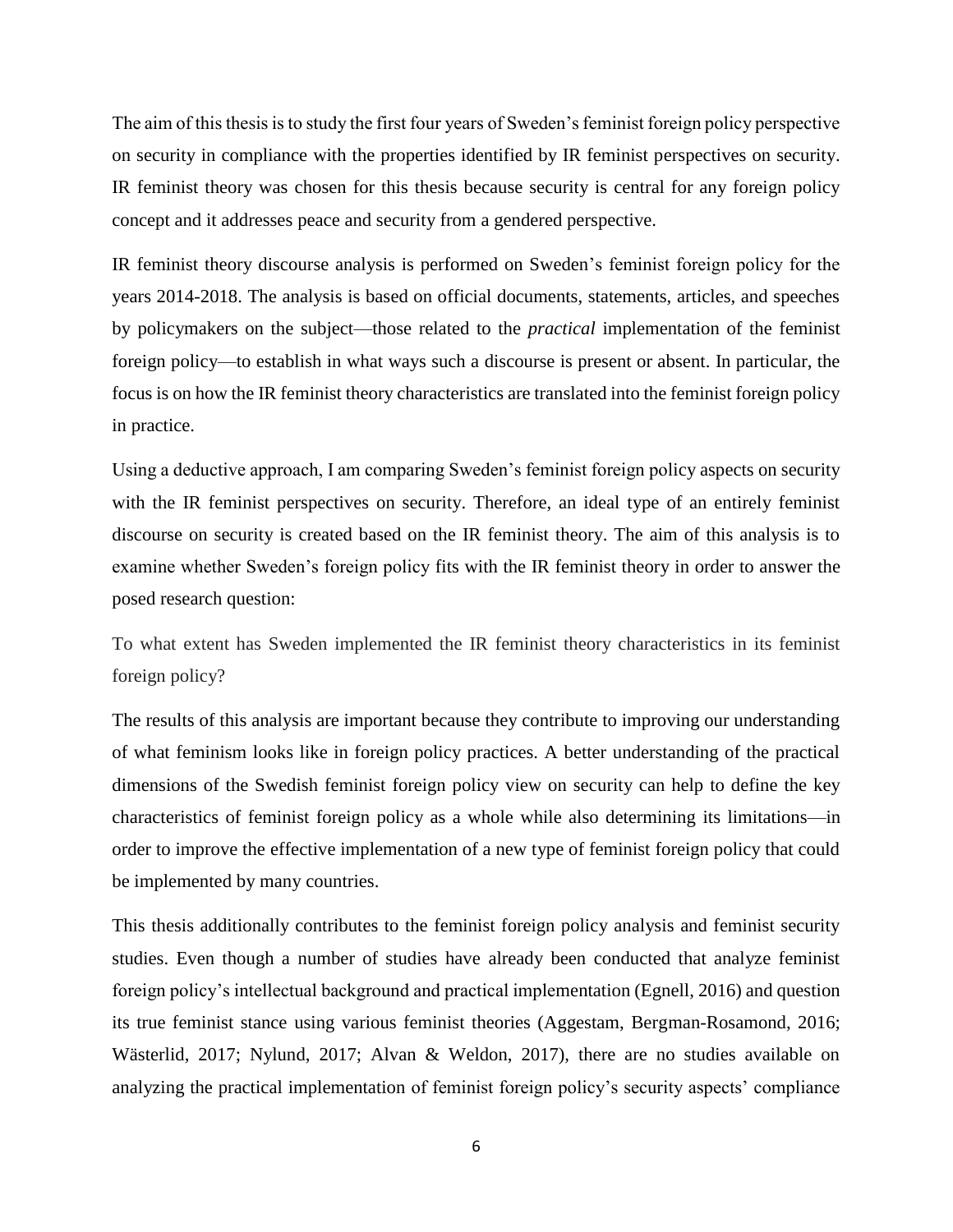with the IR feminist theory. Continuous research on feminist foreign policy is necessary in order to address the successes and shortcomings of this new type of policy in order for other countries to implement a similar type of policy.

This thesis is divided into three chapters. The first chapter describes the IR feminist theory's perspectives on security, the key authors, and their input into feminist thought. The second chapter describes the research design of the thesis, including its methodology and analytical framework. The third chapter provides an overview of Sweden's feminist foreign policy objectives. The final, fourth chapter includes an empirical analysis of the feminist foreign policy's compliance with the IR feminist theory based on the analytical framework presented in the second chapter. Finally, the last chapter of the thesis gives an assessment of the analysis, outlines the main conclusions, and answers the research question.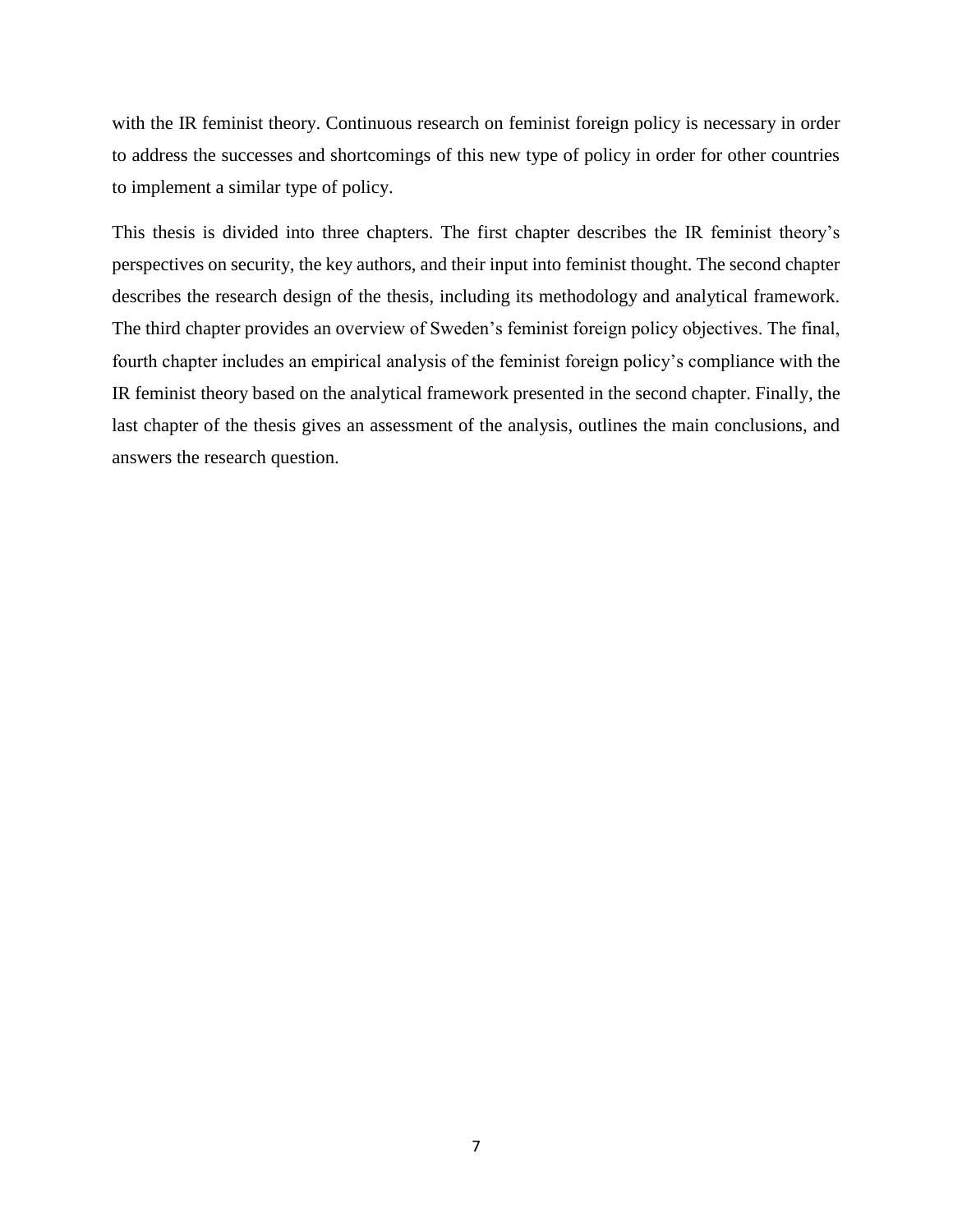# **1. IR Feminist Theory**

The aim of this chapter is to give a comprehensive overview of the theoretical basis of the IR feminist theory perspectives on security, the further developments of this theory (including the main authors), and an assessment of their input into feminist thought.

Since Sweden's feminist foreign policy claims to apply a systematic gendered perspective throughout its foreign policy, including peace and security efforts (Government of Sweden), it presents an ideal case for investigating feminist foreign policy by using the approach of feminist IR theory. The feminist IR theory was chosen for this thesis because security is central to any foreign policy concept and its integration into feminist foreign policy as a whole needs further investigation.

This chapter begins with an overview of the history of women's movements and important milestones that led the way to the formulation of the IR feminist theory. Secondly, the IR feminist theory and its perspectives on security are described in a simplified typology format that acts as an entirely feminist discourse on security. In the final part, examples of gendered insecurities are explained to illustrate how women are situated in relation to a wide variety of security issues.

# **1.1 Feminism in International Relations**

The development of feminist theory is based on interrelationship and close links of intersection between women's activism and feminist scholarship. Almost 100 years ago women from both sides of World War I came together to design a postwar peace plan that nowadays is quite similar to United Nation Security Council Resolution 1325 called Women, Peace and Security. Since then women activists have raised the issue to get more attention to the gender issues and place them to United Nations agenda (Tickner, 2018).

In 1915 Women's Peace Congress was held at The Hague, Netherlands, which formulated a set of principles for a just settlement to World War I. These set of principles are still relevant in today's world. Since then peace and security were defined comprehensively, including the promotion of social justice and elimination of violence in all its manifestations at all levels of society. The principles that were adopted in 1915 meeting noted that women and civilians most likely suffer from violence in times of war and that there is need for women to participate in peacemaking. The main desire was not just the cessation of hostilities but to build "positive peace" that includes social justice (Tickner, 2018).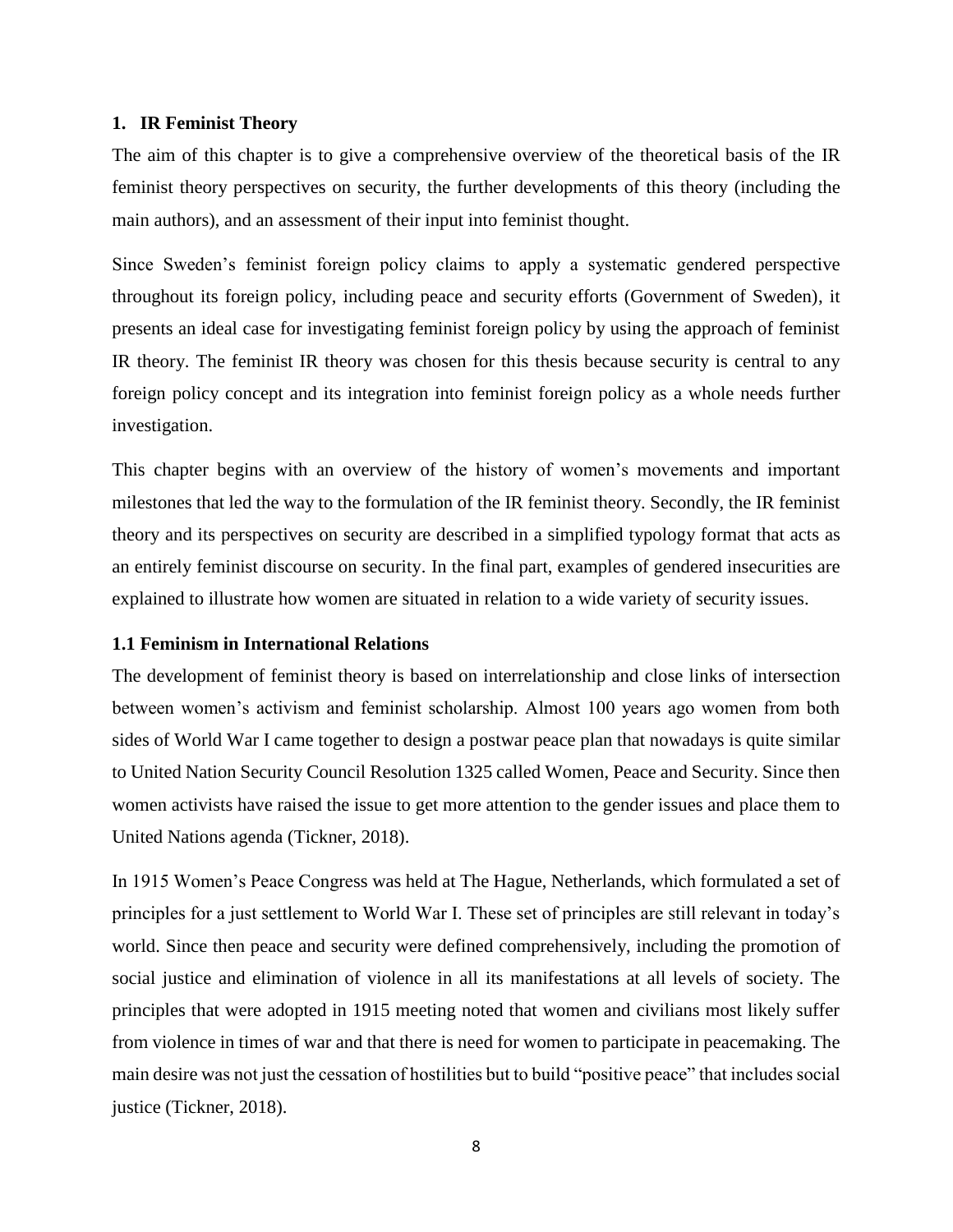Since 1915 until the beginning of the Decade all the statements on women's conferences have adopted similarly broad definitions of peace and security which were culminated in UN Security Council resolution 1325 and the adoption of the Women, Peace and Security (WPS) agenda in the beginning of the year 2000. Women's movements have agreed similarly that real security and justice could never be achieved without securing women's equal rights (Tickner, 2018).

In 1985 Women's International Peace Conference was held in Halifax, Canada. The participants from all over the world came together and defined security in various ways depending on the most immediate threats to their survival that included freedom from fear of war, unemployment and need for a safe working environment. Women from Global South defined the security in terms of structural violence associated with imperialism, militarism, racism and sexism (Tickner, 2018).

The breakthrough came in the late 1980s when feminist scholarship in IR began to address peace and security from a gendered perspective. About thirty years ago in 1988, J. Ann Tickner pointed out that "international relations is a man's world, a world of power and conflict in which warfare is a privileged activity" (Sjoberg, 2018). The feminist scholars started to analyze and explain the "deep structural reasons why women's activism, participation and knowledge about achieving peace and security have largely been ignored or not taken seriously by the international community". Feminist approach makes the observations about what is made visible (Sjoberg, 2018) by using multidimensional definition of security that includes the security of individuals, economics, states and environmental security and physical security (Tickner, 2018).

Feminist theories entered to the discipline of IR in the late 1980s and early 1990s and are often referred as the "third debate." The beginning of this third debate lie in the late 1980s, when many scholars in the discipline started to debate its ways of knowing and began questioning the epistemological and ontological foundations of a field that was dominated by positivist, rationalist, and materialist theories (Dunne, Kurki, Smith 2013, 207). Postpositivist scholarship started to question positivists´ beliefs about the possibility of creating universal objective knowledge. Postpositivists question in "whose interests and for what purpose knowledge is constructed" (Dunne, Kurki, Smith 2013, 207). Feminists share the postpositivist commitment to examining the relationship between knowledge and power, pointing out the fact that most knowledge has either been created by men or is about men (Dunne, Kurki, Smith 2013, 207).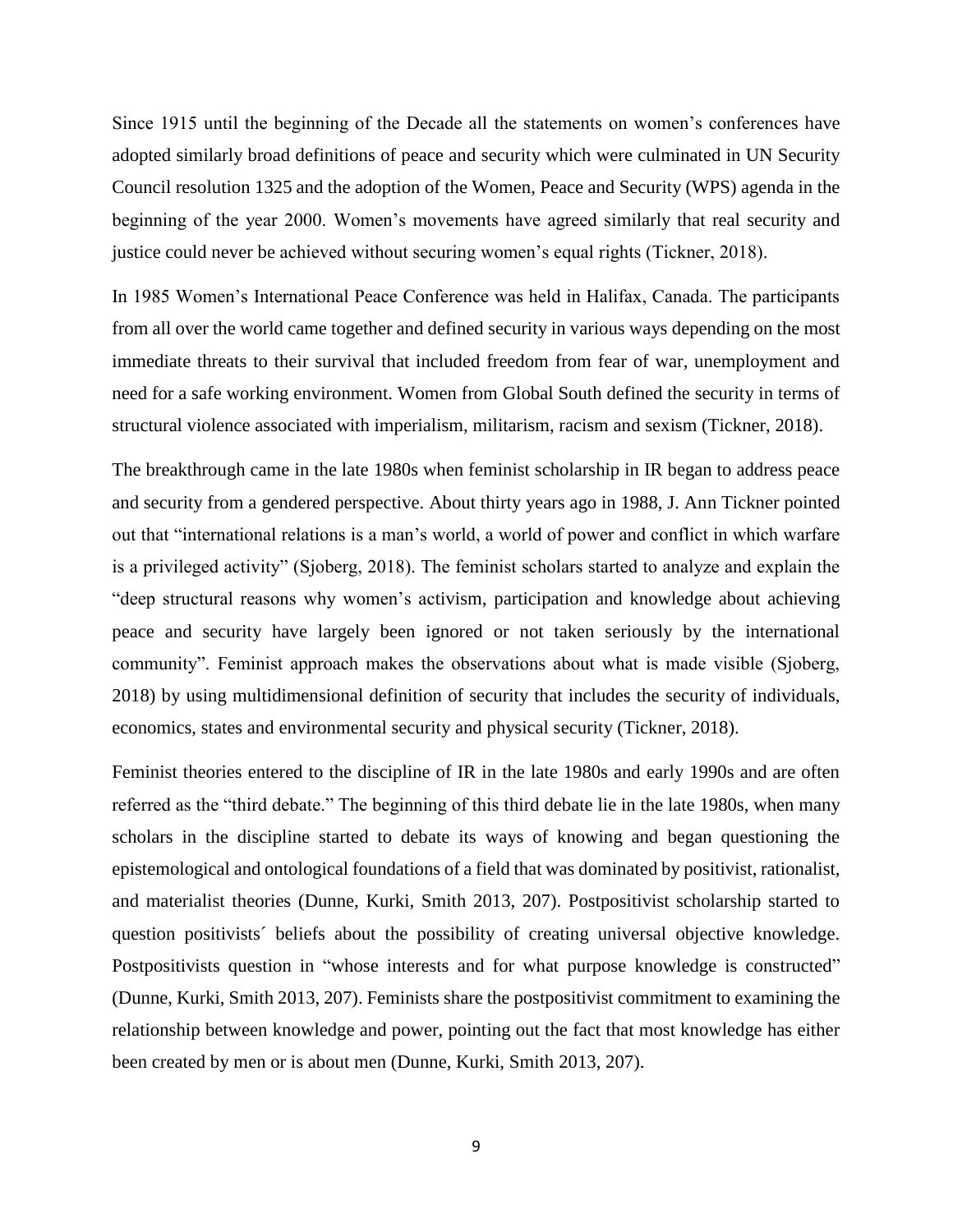Conventional IR relies on generalized rationalist explanations of the state´s behavior in an anarchic international system. Feminist IR theories focus on social relations, particularly gender relations rather than anarchy. In particular, for feminist IR theory, the international system is constituted by socially constructed gender hierarchies that contribute to gender subordination. Feminists reveal these gender hierarchies by examining international relations at the micro-level, attempting to understand how the lives of (marginalized) individuals affect—and are affected by—global politics (Dunne, Kurki, Smith 2013, 207).

Early IR feminists challenged the discipline by questioning the formulation of existing IR theories and emphasized the importance of women's experiences. Feminists claimed that the understanding of global politics might be improved if attention were paid to women's experiences. They further argued that gender analysis could show the differential impact of the state system and global economy on the lives of women and men. IR feminist critically re-examined some of the key concepts such as sovereignty, the state, and security (Dunne, Kurki, Smith 2013, 205) and sought to draw attention to women's invisibility, as less than 10 per cent of the world's heads of state are women. Feminists ask why this is the case and how this might affect global politics (Dunne, Kurki, Smith 2013, 219).

First-generation feminist IR scholars created theoretical formulations, which and secondgeneration scholars have applied to concrete situations in global politics (Dunne, Kurki, Smith 2013, 219). "First-generation IR feminist theory was primarily concerned with bringing to light and then critiquing the gendered foundations of discipline" (Dunne, Kurki, Smith 2013, 208). Second-generation feminist IR theory scholars approached empirical situations with "gendered lenses" and began to develop their own research programs. In these programs, second-generation scholars used gender as a category of analysis in their studies of real-world events in global politics, incorporating feminist conceptual critiques into their analyses of specific situations. Second generation feminist scholars also studied the gendered nature of the global economy, foreign policy, and security by examining specific political and economic situations in concrete historical and geographic contexts (Dunne, Kurki, Smith 2013, 208).

Second-generation IR feminist empirical case studies focused on understudied issues such as military prostitution, domestic service, diplomatic households, and home-based work that is mainly performed by women. Through these studies, feminists demonstrated how vital women are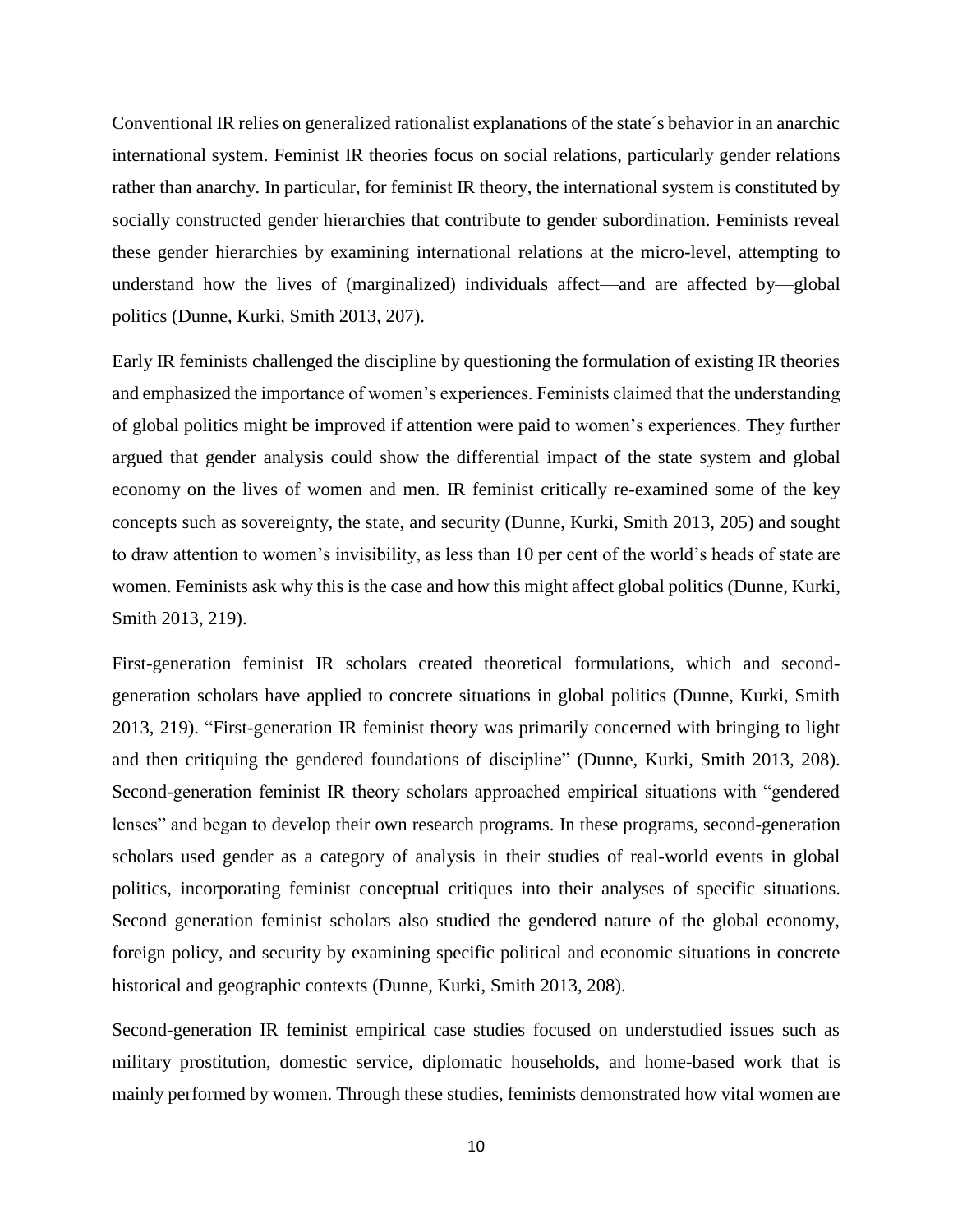to a range of key issues, from the conduct of states' foreign policies to the functioning of the global economy. "Since most women speak from the margins of international politics, their lives offer us a perspective outside the state-centric focus of conventional Western international theories and broaden the empirical base upon which we build theories". Feminist scholars suggest that if we put on gendered lenses, we get quite a different view of international politics (Dunne, Kurki, Smith 2013, 206).

While talking about gender perspective in foreign policy, it is important to define the meaning of gender. "Social scientists and development experts use two separate terms to designate biologically determined differences between men and women, which are called "sex differences", and those constructed socially, which are called "gender differences". Both define the differences between men and women, but they have very different connotations" (FAO, 2001).

Feminist define gender as a set of socially constructed characteristics describing what men and women ought to be by the characteristics associated with masculinity or femininity. Masculinity is often described with characteristics such as strength, rationality, independence, protector, and public. Femininity is described by the socially constructed characteristics such as weakness, emotionality, relational, protected and private. Individual men and women may not embody all these characteristics. The ideal masculine type (in the West-white and heterosexual) is sometimes referred to as "hegemonic masculinity." The above- mentioned characteristics may vary over time but are relational as they both depend on each other for their meaning and are also unequal (Dunne, Kurki, Smith 2013, 206).

In the public sphere these "masculine" characteristics are generally assigned a more positive value than the feminine ones. "The foreign policies of states are often legitimated in terms of hegemonic masculine characteristics. A desirable foreign policy is generally one which strives for power and autonomy and which protects its citizens from outside dangers." For example, since women are associated with the private sphere, it seems natural for women to be caregivers while men's association with the public space makes them "natural breadwinners" (Dunne, Kurki, Smith 2013, 206). "The association of men with war and women with peace reinforces gender hierarchies and false dichotomies that contribute to the devaluation of both women and peace" (Sylvester, 1987).

"Integrating the gender perspective in a policy means that equality between women and men, as the overarching principle, should be taken into consideration in all decisions, in each phase of the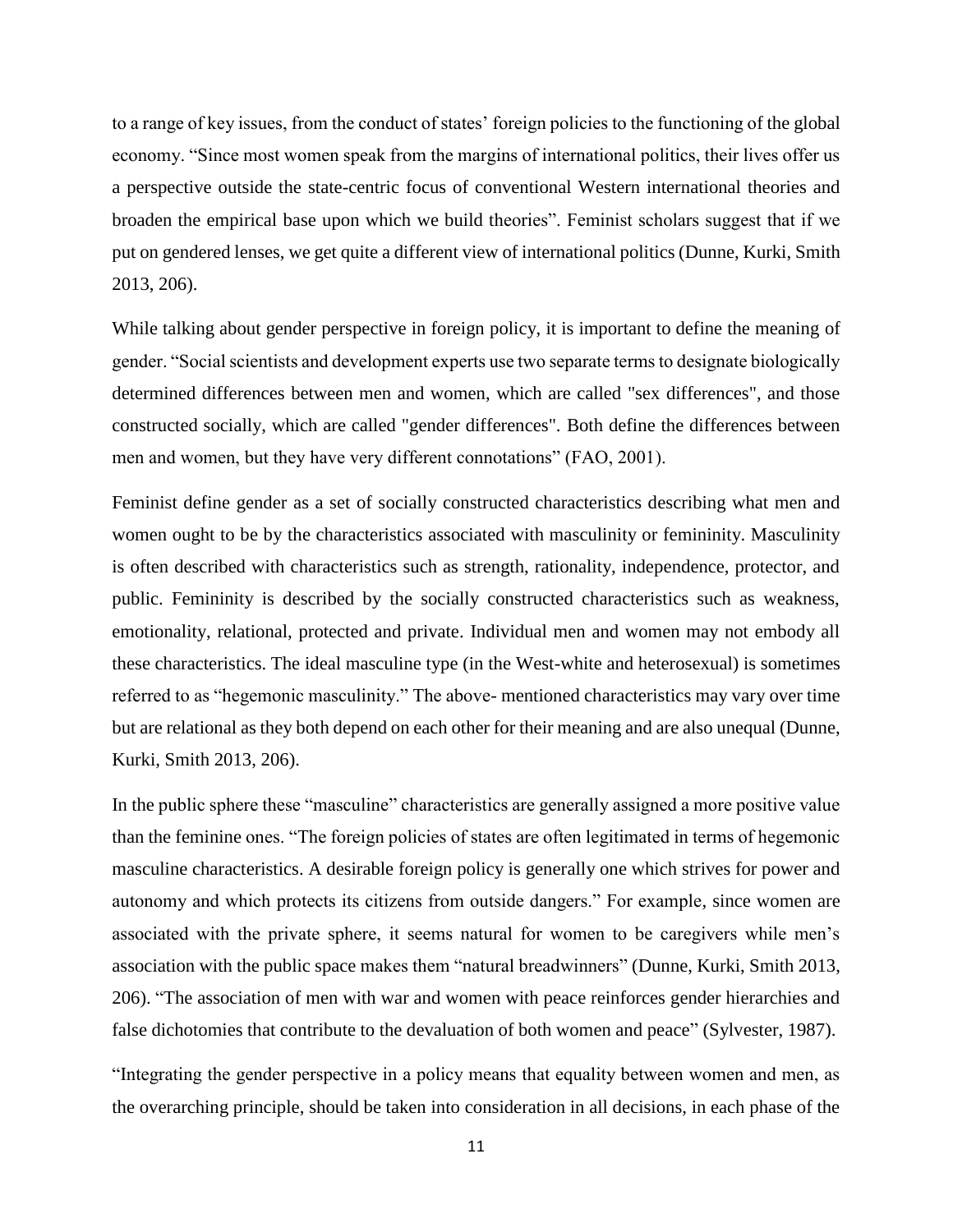policy-making process, by all the actors involved" (European Institute for Gender Equality). It is a strategy for making female as well as male concerns and experiences an integral dimension of the design, implementation, monitoring and evaluation of policies and political programmes in order to achieve gender equality. The gender mainstreaming goal is to achieve gender equality (European Institute for Gender Equality).

In order to understand the feminist theoretical perspectives on international relations, it is important to look at their full range and variety. The next typology of theories gives an overview of the IR feminist theories that build on but also go beyond a variety of IR approaches such as liberalism, constructivism, critical theory, poststructuralism, and postcolonialism. IR feminists share an interest in gender equality that they prefer to call emancipation (Dunne, Kurki, Smith 2013, 208).

#### **1.2 IR Feminist Theory**

This following typology of feminist IR approaches illustrate the major goals of feminist IR and suggested that scholars and practitioners of international politics should ask gender questions and be more aware of the gendered implications of global politics. Based on IR feminist approach, scholars should ask to what extent their theories are constructed and whether they are mainly by men and from the lives of men? Practitioners should question how their policies impact women and whether a lack of women´s voices influences their policy choices (Dunne, Kurki, Smith 2013, 208). Simplified typology includes feminist approaches to IR such as feminist realism, feminist liberalism, feminist constructivism, feminist critical theory, feminist poststructuralism and feminist postcolonialism.

## **Liberal Feminism**

Liberal feminism pays attention to the subordinate position of women in global politics and investigates the causes of their subordination within a positivist framework. Even though liberal feminism challenges the content—though not the epistemological assumptions of conventional IR—it still documents the various aspects of women´s subordination. One of the most important examples is that the liberal feminists investigate particular problems of refugee women like the income inequalities between women and men or disproportionate human rights violations such as trafficking and rape in war (Dunne, Kurki, Smith 2013, 208).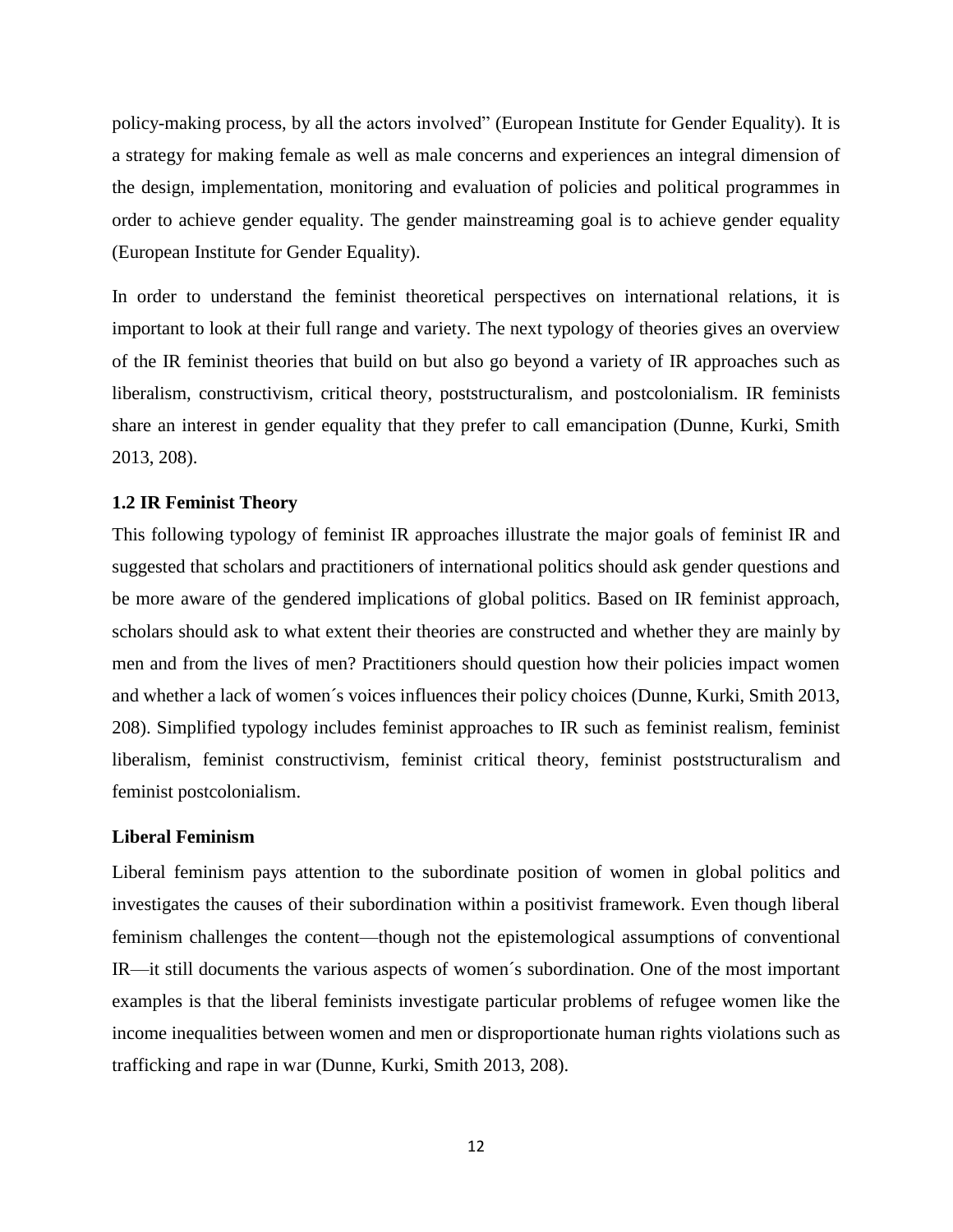Feminist liberalism is interested in including women in the legal and social structures of the international arena (Sjoberg, 2018) and they look for women in the institutions and practices of global politics. They observe the presence or absence of women—and the resulting effects. They examine how international policy-making is affected by the inclusion or exclusion of women. Liberal feminists question what a world with more women in positions of power might look like and believe that women´s equality can be achieved by removing legal and other obstacles that have denied women the same rights and opportunities enjoyed by men (Dunne, Kurki, Smith 2013, 208).

For liberal feminists, gender is used as an explanatory variable in foreign policy analysis. According to Mary Caprioli and Mark Boyer (2001), there is a connection between domestic gender equality and states´ use of violence internationally. According to their measures of gender inequality, the results show that the severity of violence used by the states in international crisis decreases as domestic gender equality increases (Dunne, Kurki, Smith 2013, 209).

However, in general the postpositivist IR feminists are critical of liberal feminism, and view measuring gender inequality by using statistical indicators as problematic. Liberal feminists measure the gender inequality with the numbers of women in parliament and the years since women gained the vote. One of the criticisms made by the postpositivists is that the measures mentioned above are inadequate for understanding gender inequality, which is associated with gender role expectations that keep women out of positions of power, consigning them to certain socially accepted roles in public and private spheres. Postpositivists claim that gender inequalities also continue to exist even in societies that have long since achieved equality (Dunne, Kurki, Smith 2013, 209).

# **Critical Feminism**

Feminist critical theory explores gender significations in global politics (Sjoberg, 2018) and goes beyond liberal feminists' use of gender as a variable and explores the ideational and material manifestations of gendered identities and gendered power in global politics. Critical feminist IR scholar Robert Cox (1986) portrays the world in terms of historical structures that are made up of three categories: material conditions, ideas and institutions and interact with the levels of production relations, the state-society complex, and historically defined world orders. While the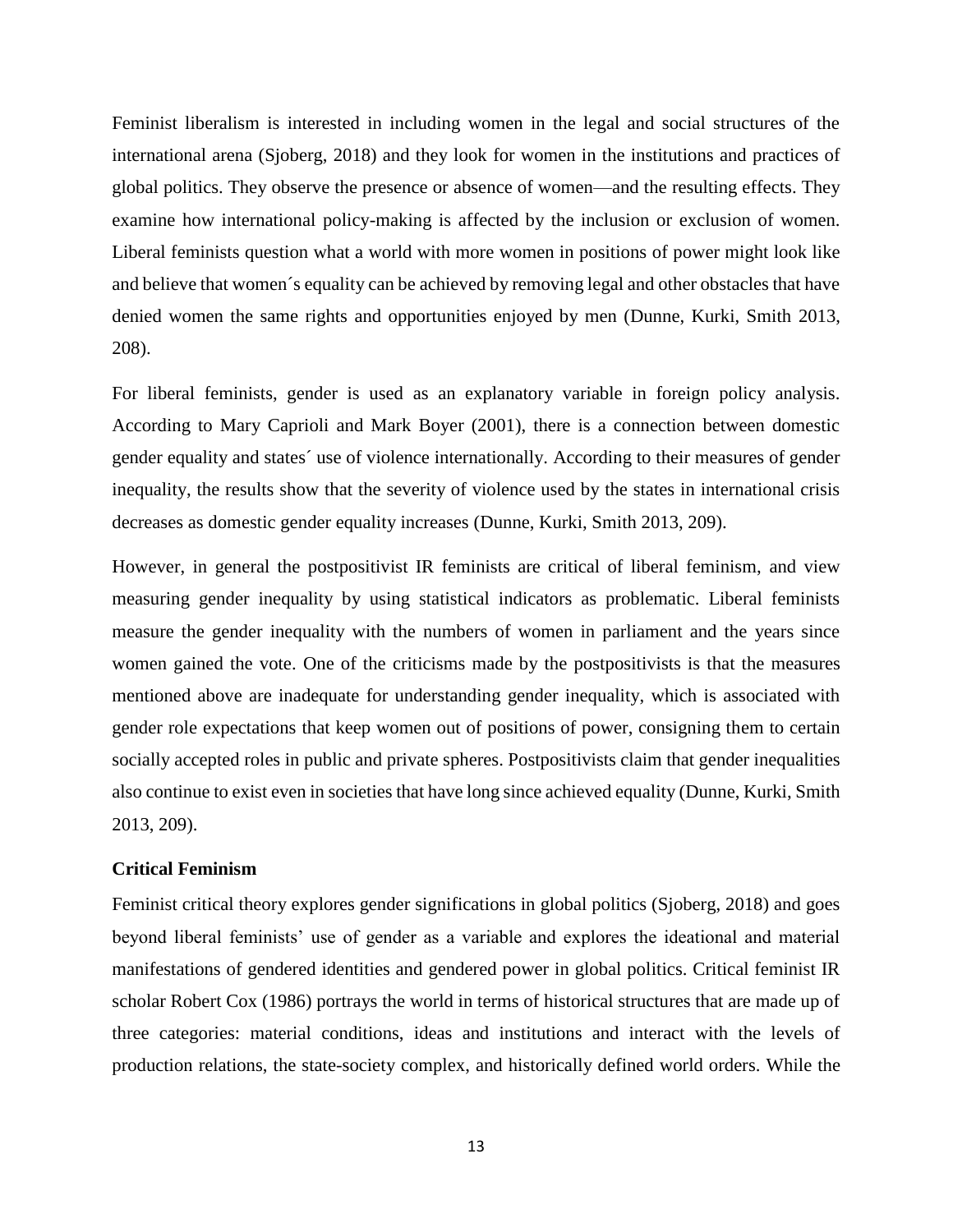ideas are used to legitimate certain institutions, they are the product of human agents, there is thus always the possibility of change (Dunne, Kurki, Smith 2013, 209).

Sandra Whitworth, one of these critical theorists and the author of Feminism and International Relations (1994) that builds on Cox´s framework and claims that understandings about gender depend only partly on the real material conditions of women and men in particular circumstances. Whitworth argues that gender is constituted by the meaning given to that reality, mainly about the ideas that men and women have about their relationship to one another. The effects of these changing understandings can be observed in policies at various times through history (Dunne, Kurki, Smith 2013, 209).

# **Constructivist Feminism**

Feminist constructivism focuses on the role of ideas about gender in global politics (Sjoberg, 2018) and emphasizes how ideas of gender shape and are shaped by global politics. One of the examples is Elisabeth Prügl´s book "The Global Construction of Gender" (1999), which describes gender as an institution that codifies power at every level of global politics, from the home to the state to the international system. Prügl argues that gender politics pervade world politics, creating a set of linguistically based rules about how states interact with each other and with their own citizens. "Prügl and other constructivist feminists study the process whereby ideas about gender influence global politics as well as the ways that global politics shape ideas about gender" (Dunne, Kurki, Smith 2013, 210).

#### **Poststructuralist Feminism**

Feminist poststructuralism explores how gendered meanings constitute global politics (Sjoberg, 2018) and focuses on the meaning that is codified in language and claim that the understanding of the reality is mediated through our use of language. Poststructuralists are particularly concerned with the connection between knowledge and power and claim that those who construct meaning and create knowledge gain a great deal of power. From a feminist point of view men are generally seen as knowers and that legitimate knowledge in social science is generally based on knowledge about men's lives in the public sphere—thereby marginalizing women in this sense (Dunne, Kurki, Smith 2013, 210).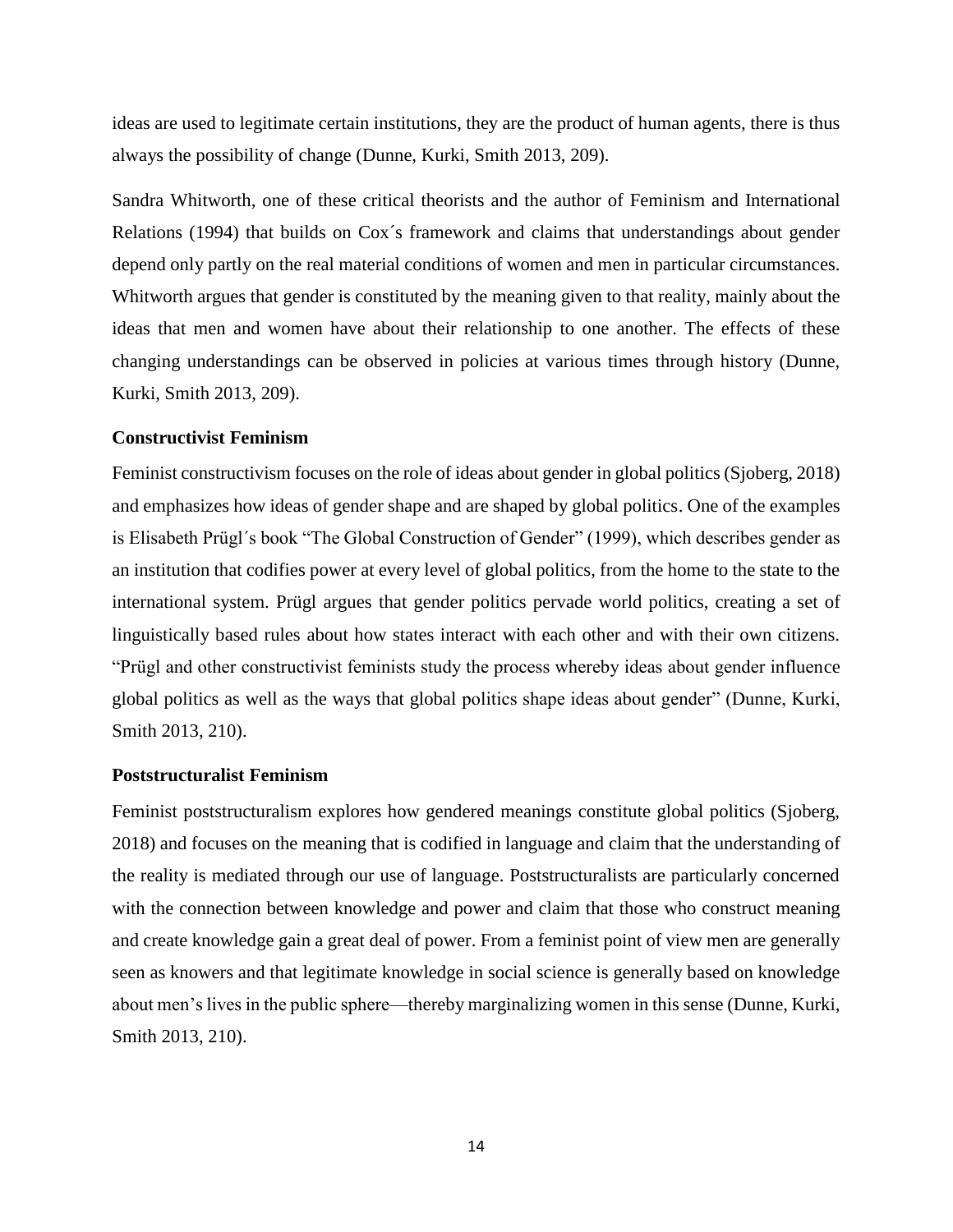Poststructuralist feminism is particularly concerned with the linguistic constructions that serve to empower the masculine over the feminine. In international relations, constructions have been important in how we divide the world linguistically and these distinctions have real world consequences. Feminist poststructuralists seek to expose and deconstruct these hierarchies through analysis of texts and their meaning. By deconstructing these hierarchies, it is important to construct a less hierarchical vision of reality (Dunne, Kurki, Smith 2013, 211).

In Manly States (2001), Charlotte Hooper questions the role of international relations theory and practice in shaping, defining, and legitimating masculinities. Her research shows that gender politics pervades world politics and that gender is a social construction that results from practices that connect arguments at all levels of politics and society—including the international (Dunne, Kurki, Smith 2013, 211).

Another milestone in poststructuralist research is Laura Shepherd´s "Gender, Violence, and Security: Discourse as Practice (2008), in which Shepherd investigates United Nations Security Council Resolution 1325. She argues that the language of the resolution not only reflects reality but is constitutive of it, continuing to conclude that the resolution's discursive construction has influenced its implementation and determined its failure. One of the great examples is that the resolution is based on gender-based expectations that women are peaceful/passive in the resolution´s justifications for including women in peace processes. "Shepherd´s discoursetheoretical analysis of Resolution 1325 concludes that a reconceptualization of gendered violence in conjunction with security is necessary to avoid replication of the partial and highly problematic understandings of their relationship in Resolution 1325 and (therefore) in its implementation" (Dunne, Kurki, Smith 2013, 211).

#### **Postcolonial Feminism**

Some authors have looked into the limitations of feminism and asked just what the value is in adopting a feminist perspective on international relations". One of the critics of Tickner's work is that "feminists themselves are in danger of essentializing the meaning of women when they draw exclusively on experiences of western women" (Sjoberg, 2018). Feminist postcolonialism focuses on the intersection of colonial relations of domination and gender relations (Sjoberg, 2018). "Since Western experiences cannot be used to explain the problems of non-Western states", it is argued that the global application of a feminist approach would have its limitations as gender relations are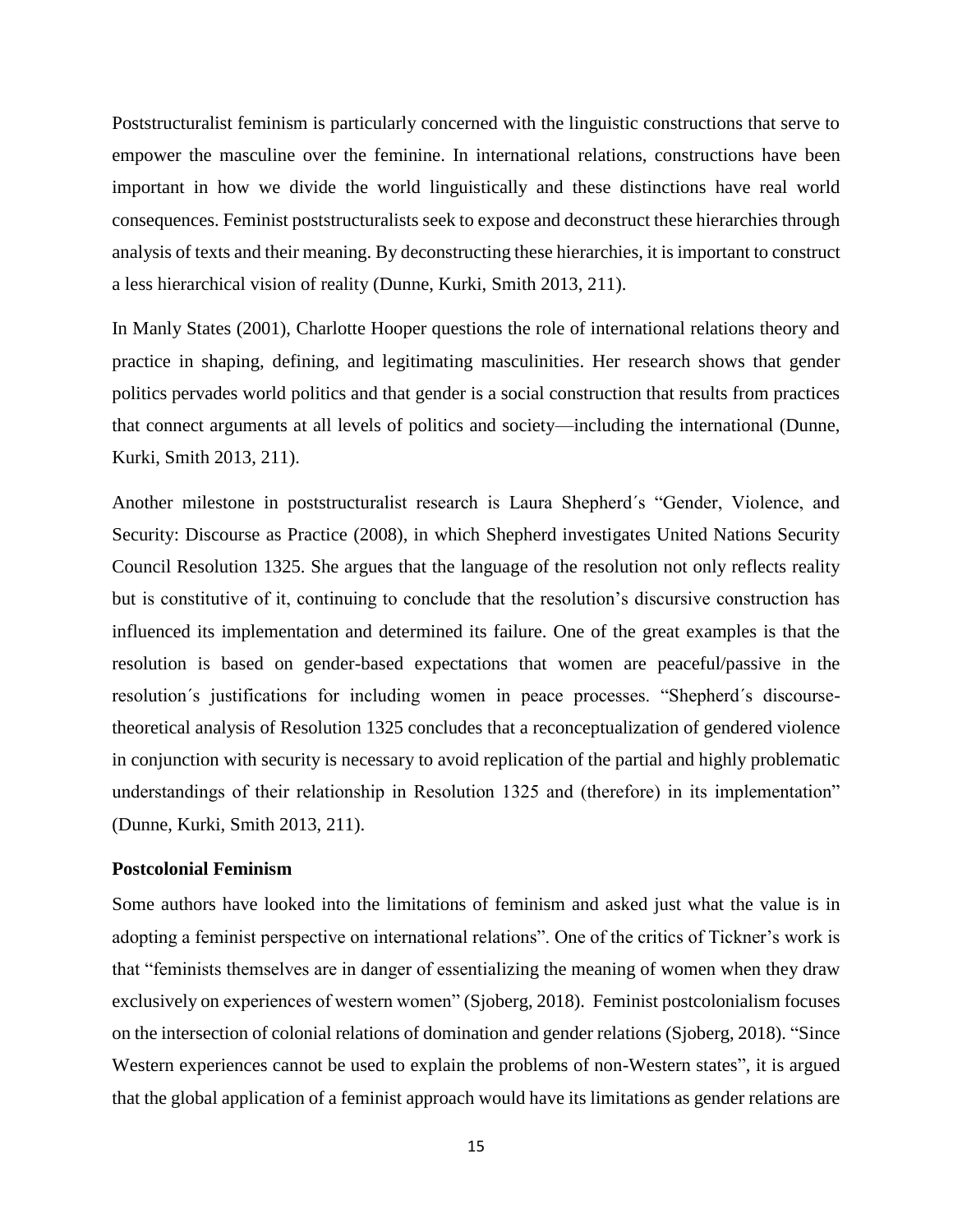not the same everywhere (Fernández, Valdes, 2016). Therefor even if the feminist IR scholars are concerned with global politics, gender analysis must be conducted locally (Fernández, Valdes, 2016).

"Postcolonial scholars argue that, in international relations, constructions of "self" and "other" foster racial and cultural stereotypes that denote the other – in their case ex-colonial subjects-as inferior" (Dunne, Kurki, Smith 2013, 212). Postcolonial feminism makes similar claims about the way Western feminists have constructed knowledge about non-Western women. Chandra Mohanty (1988) critiques some Western feminists for treating women as a homogeneous category, arguing that ethnocentric universalism robs women of their historical and political agency. Postcolonial feminists are concerned that Western feminists assume that all women have similar needs, while in fact their realities are very different. Recent work on postcolonial feminist IR includes the writing of Lily Ling and Anna Agathangelou who have analyzed gender subordination and recognized that often these subordinates seek redress within their own cultural context, rather than through some universal understanding of women´s needs (Dunne, Kurki, Smith 2013, 212).

# **The Feminist Challenge to Realism**

The study of international relations has been characterized by various perspectives, i.e., ways of perceiving the world. One of the oldest and most prominent perspectives is realism, based on the concept of power, security, military capabilities, and nation states. This theory argues that states are concerned with the balance of power and compete among themselves to gain power at the expense of other states. The need to gain as much power as possible comes mainly from the imperatives of state survival in the international system. According to the theory of realism, great powers, which operate in an anarchic system, are the main actors in world politics. Therefore, security has been defined by the language of force and state interests; even the terminology of security has been dominated by realism (Mearsheimer, 2001).

Feminist realism is interested in gender, structure, and power (Sjoberg, 2018). Because of the lack of inclusion of gender, international relations have been often described as men's control of power. In the 1980s, a new critical feminist theory emerged in the IR arena. Feminist critical theory explores gender significations in global politics (Sjoberg, 2018). According to mainstream feminists, realism has always exhibited gender bias, allowing only so-called "rational" masculine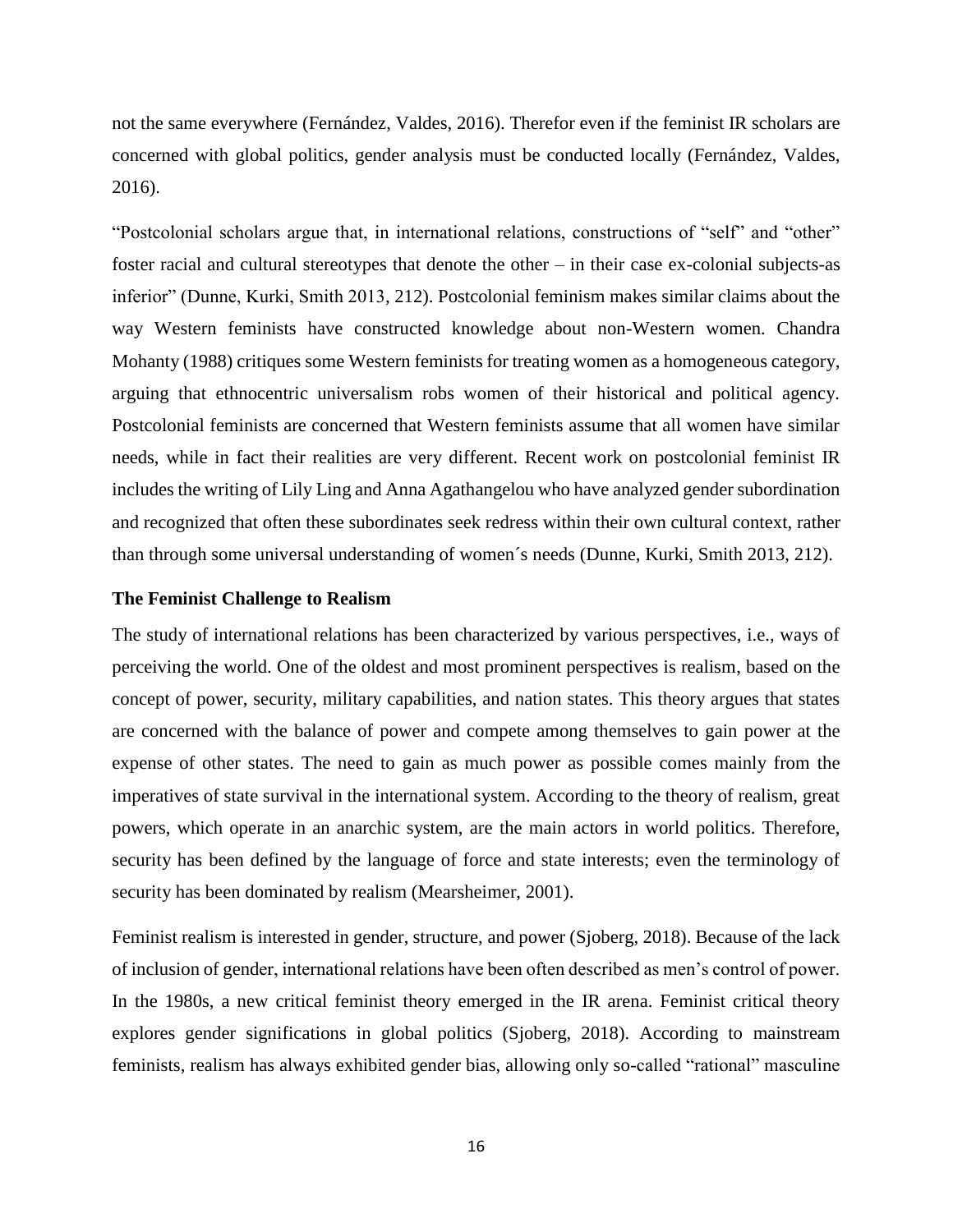influences. Women's ways of perceiving the world and society have been left out of analyses, and this has consequently had severe implications to their security. (Tickner, 1992).

Security is mainly understood within the language of insecurity and threats to the nation state. Even by the liberalist opponents of realism, the idea of an anarchic state system remains unchallenged. International politics is described by Joseph Nye as "anarchic in the sense that there is no higher government." Although for liberalists this will not lead to state aggression, this is checked by international organizations, it is nevertheless an acceptance of nation states as the main threat to security (Sheehan, 2005).

Since foreign and military policy-making has been largely conducted by men and the discipline that analyzes these activities is tends more likely to be primarily about men and masculinity. National security continues to be an almost exclusively male domain. Even though most women support what they take to be legitimate calls for state action in the interests of international security, the task of defining, defending, and advancing the security interests of the state has been seen as man's affair. Therefore, while men have been associated with defending the state and advancing its international interests as soldiers and diplomats, women have typically been engaged in the "ordering" and "comforting" roles both in the domestic sphere--as mothers and providers of basic needs—and in the caring professions, as teachers, nurses, and social workers. The role of women with respect to national security has been defined as those who are being protected; women have had little control over the conditions of their protection (Tickner, 1992).

# **1.3 IR Feminist Perspectives on Security**

J. Ann Tickner is one of the main authors in feminist IR and has laid out a foundation for feminist IR in the twenty-first century; many other scholars have built on her work. In her book "Gender in International Relations: Feminist Perspectives on Achieving Global Security" (1992), Tickner draws attention to feminist engagement with security issues (Tickner 1992).

In the 1990s, feminists became to frame their concerns in terms of "security" (Tickner 1992). In the discipline of IR, security is generally defined as national security that is prioritized in many states in high levels of defence spending and favoring warfare over welfare. IR theory realism assumes that states exist in hostile international environment where conflict could break out at any time. In order to achieve states survival, it is essential to maximize its power, strength and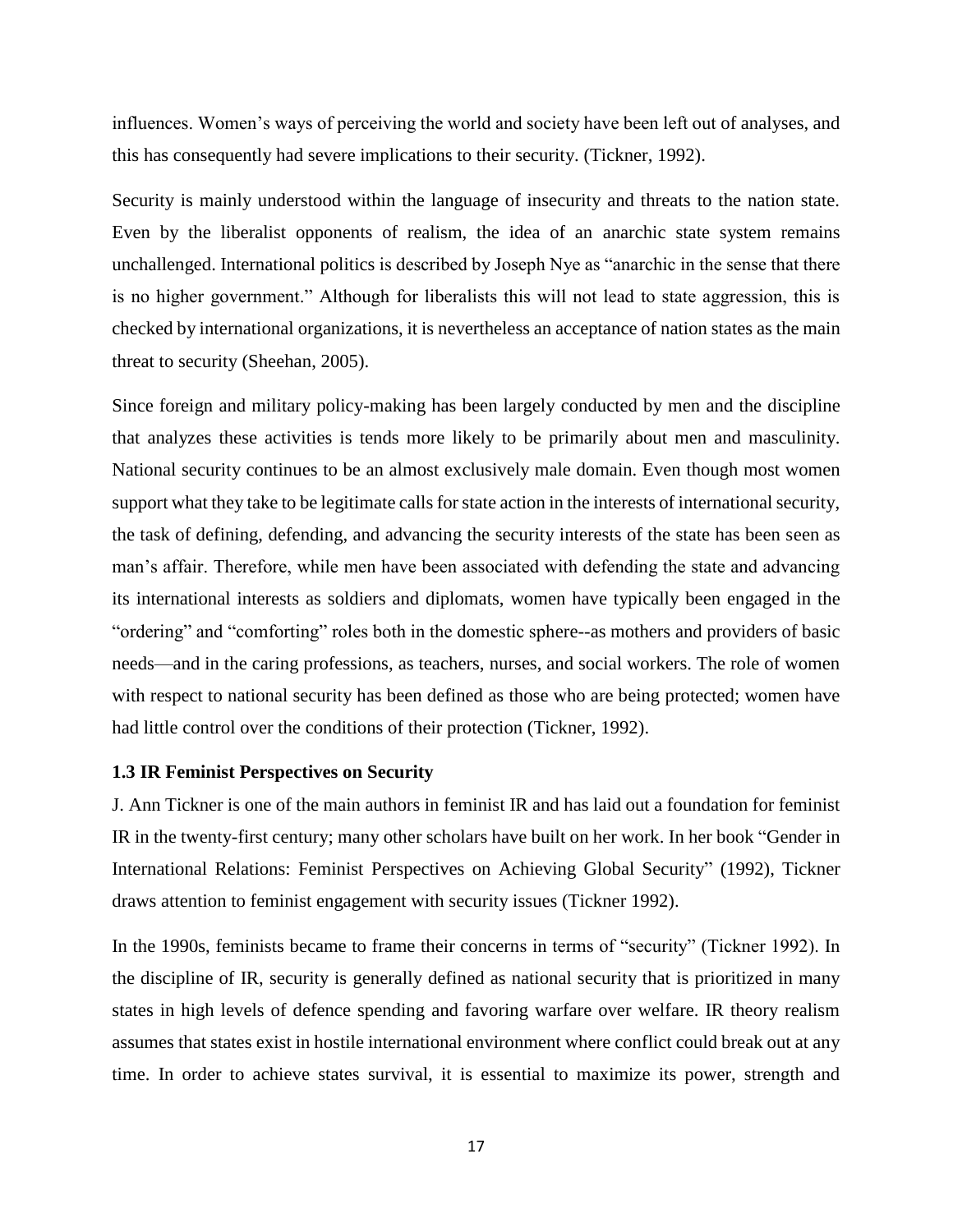autonomy that is often associated with masculinity. Also, war making is often seen as men's business (Tickner, 2018).

R.W. Connell defines hegemonic masculinity as a socially constructed cultural ideal that, while not corresponding to the actual personality of the majority of men, sustains patriarchal authority and legitimizes a patriarchal political and social order. "Socially constructed gender differences are based on socially sanctioned, unequal relationships between men and women that reinforce compliance with men's stated superiority" (Tickner, 1992, p. 6). These stereotypical gender images are visibly apparent in the realm of international politics where the characteristic's associated with hegemonic masculinity are projected onto the behavior of states whose success as national actors is measured in terms of their power capabilities and capacity for self-help and autonomy (Tickner, 1992, p. 6).

In order to understand IR feminism theory, it is important to define masculinity. Masculinity and international politics are often closely associated both are mainly characterized as "manliness," toughness, courage, power, independence, and physical strength. Manliness is often associated with violence and use of force – a type of behavior that is applauded if exhibited in the name of defending one's country (Tickner, 1992, p 6).

The definition of men and women is historically ascribed to biology. One of the aspects of criticism of gender is the confusion between sex and gender as different feminist approaches have different views on gender relations. IR scholars have often used gender as either a synonym of, or code for, women (Fernández, Valdes, 2016). For feminists, gender does not refer to the biological differences between males and females. Instead, the term is culturally shaped and defined by the characteristics associated with masculinity and femininity. The meaning given to a man or a woman varies across cultures and history. In many cultures gender differences signify relationships of inequality and domination by men (Tickner, 1992, p. 8).

Tickner questions how international relations might look if gender were included as a category of analysis and if women's experiences were part of the subject matter out of which its theories are constructed. Tickner states that until gender hierarchies are eliminated, hierarchies that privilege male characteristics and men's knowledge and experiences and sustain the kind of attitudes toward women in foreign policy, the marginalization of women in matters related to international politics are unlikely to change" (Tickner, 1992).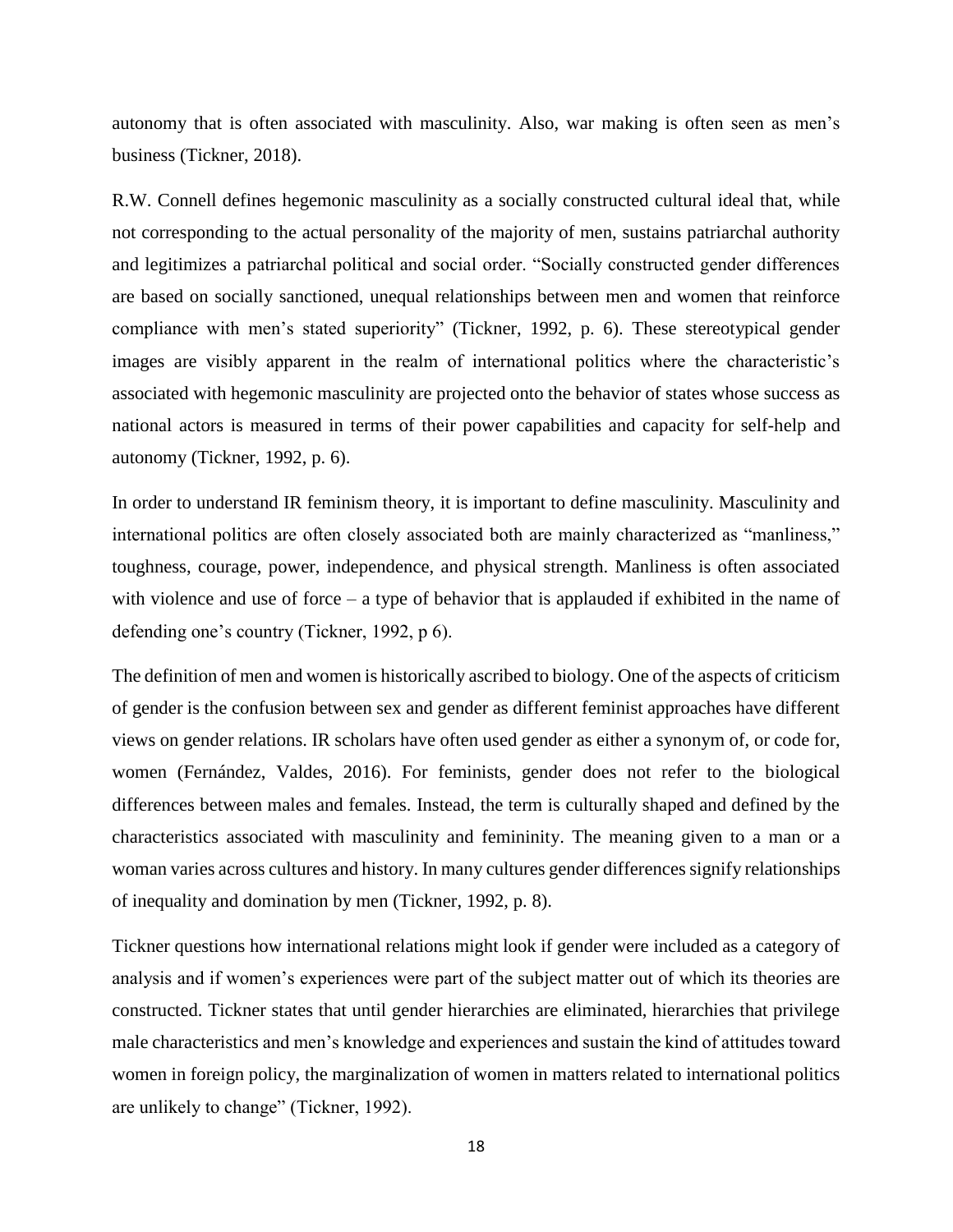IR has focuses on the cause and consequences of war rather than the insecurities that people suffer as consequences of war during and after conflict. Often threshold of battle of deaths define war yet civilians suffer for a large proportion of casualties, especially women and children (Tickner 2018).

Feminist scholarship is using gender lens on addressing peace and security. Feminist have challenged core concepts in IR and the study of war and have highlighted women's role in peacemaking, war-fighting, and the in-between for decades. Feminist have investigated the degree to which women are made insecure during and after war by virtue of being women. Mainly the tasks associated with caring for children, the wounded, the sick and the elderly go up during the war and usually women take up these responsibilities. Women suffer to find resources to take care for their families during the conflict and after fighting stops (Tickner 2018).

Feminist question the essentialist association of women, peace and security, offer multilevel, multidimensional definition of security and advocate seeing women as agents in all aspects of peace building and peacemaking. For feminist involving women as security providers and peace builders is vital in order security for the whole society (Tickner, 2018).

IR feminist have noted that security and peace are gendered concepts as security has been often associated with the strong from of militarized masculinity and peace with femininity referring to women that are viewed as victims who need protection (Tickner 2018). Tickner argues that women have rarely been portrayed as actors on the stage of international politics, adding that there is a need to use a more inclusive approach to the way we think about international politics and how women shape foreign policy (Wibben, 2011, p. 5). Feminist claim that "true security cannot be achieved until unequal power structures of gender, race, and class are eliminated or at least diminished" (Tickner 1992).

Tickner highlights that national security should be the highest good and she stated that "security means nothing if it was built on other's insecurity". Tickner also stresses the need to examine power as it shapes gendered hierarchies (Wibben, 2011, p. 5).Tickner states that there is an existing belief that military and foreign policy are the arenas of policy-making that are least appropriate for women. Strength, power, autonomy, independence, and rationality, all typically associated with men and masculinity, are characteristics we most value in those to whom we entrust the conduct of our foreign policy and the defense of our national interests (Tickner, 1992).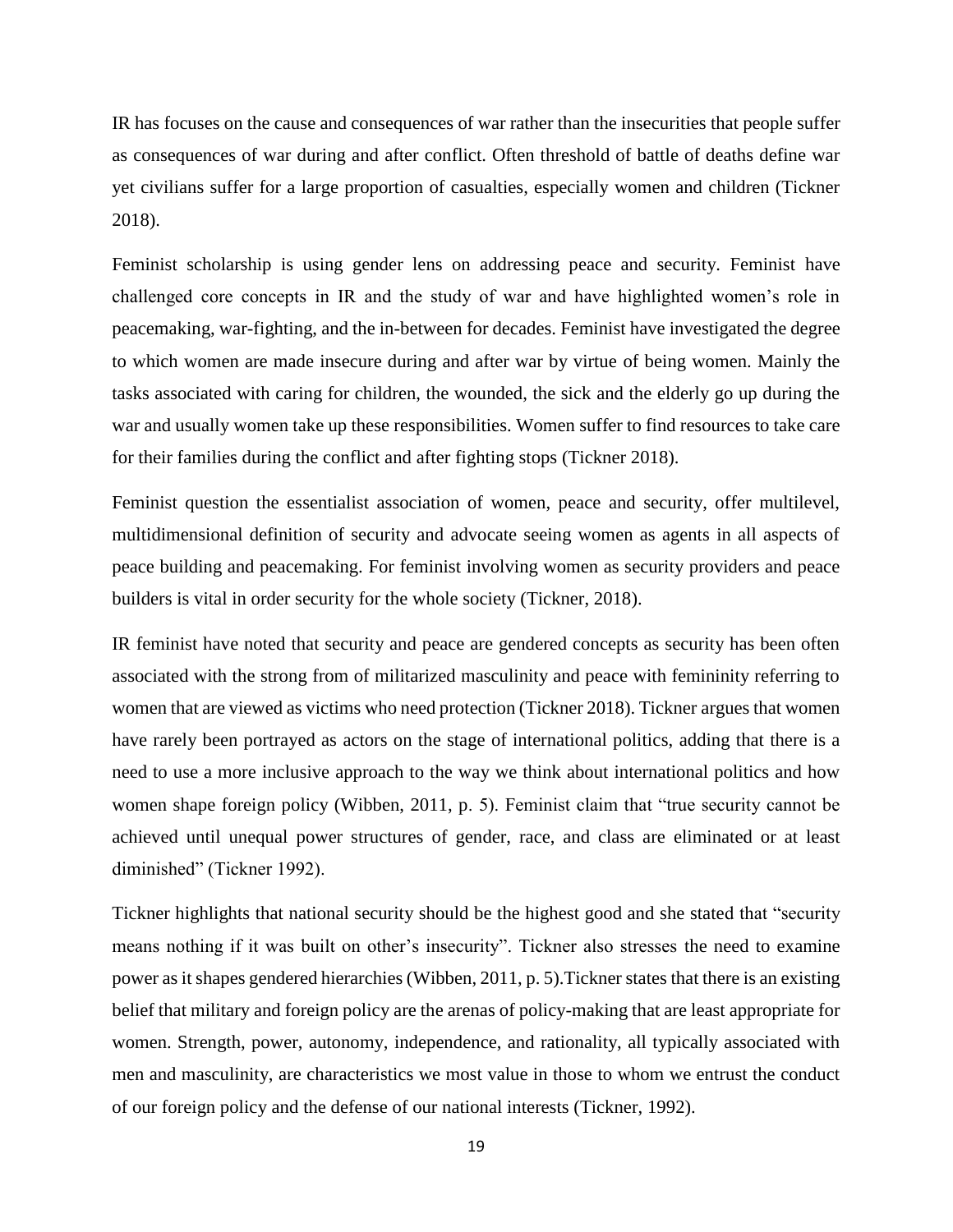By ignoring women's experiences contributes to their exclusion and to a process of self-selection that results in the over-representation of men in the foreign policy and in the academic field of international relations. Because of the marginalization of women in the area of foreign policymaking, stereotypes have emerged suggesting that international politics is a gendered activity in the modern state system. Since foreign and military policy-making has been largely conducted by men, the discipline that analyzes these activities is bound to be primarily about men and masculinity (Tickner, 1992, p. 5).

# **1.4 IR Feminist Perspectives on Gendered Insecurities**

Feminists use a multidimensional definition of security that is not tied to conventional notions of national security. IR feminist scholarship has defined, analyzed and helped to understand the structural gendered insecurities that we all face and obstacles achieving peace and social justice (Tickner, 2018).

Tickner states that it is important to look at the flip side of "security" and pay attention to the insecurity. She characterizes insecurity to be gendered and claims that "women are more likely to be in insecure positions in global politics, and that women's insecurity is often shaped by negative treatment because of their gender" (Sjoberg, 2018).

Gendered structures of inequality have effects on women's physical, economic, and economical insecurities that various feminist scholars in IR have been analyzing and explaining these structures using a gendered lens. Women face multiple insecurities that are variously situated by race, class and geographic location (Tickner, 2018).

Tickner has provided some evidence of insecurities that show how women are situated across a wide variety of security issues. Tickner gives the examples that show how associations with femininity signify devalorization in many security discourses. These insights have been used, built on (Sjoberg, 2018) by IR feminist scholars.

Following examples are divided into thematic categories and they illustrate various gendered insecurities.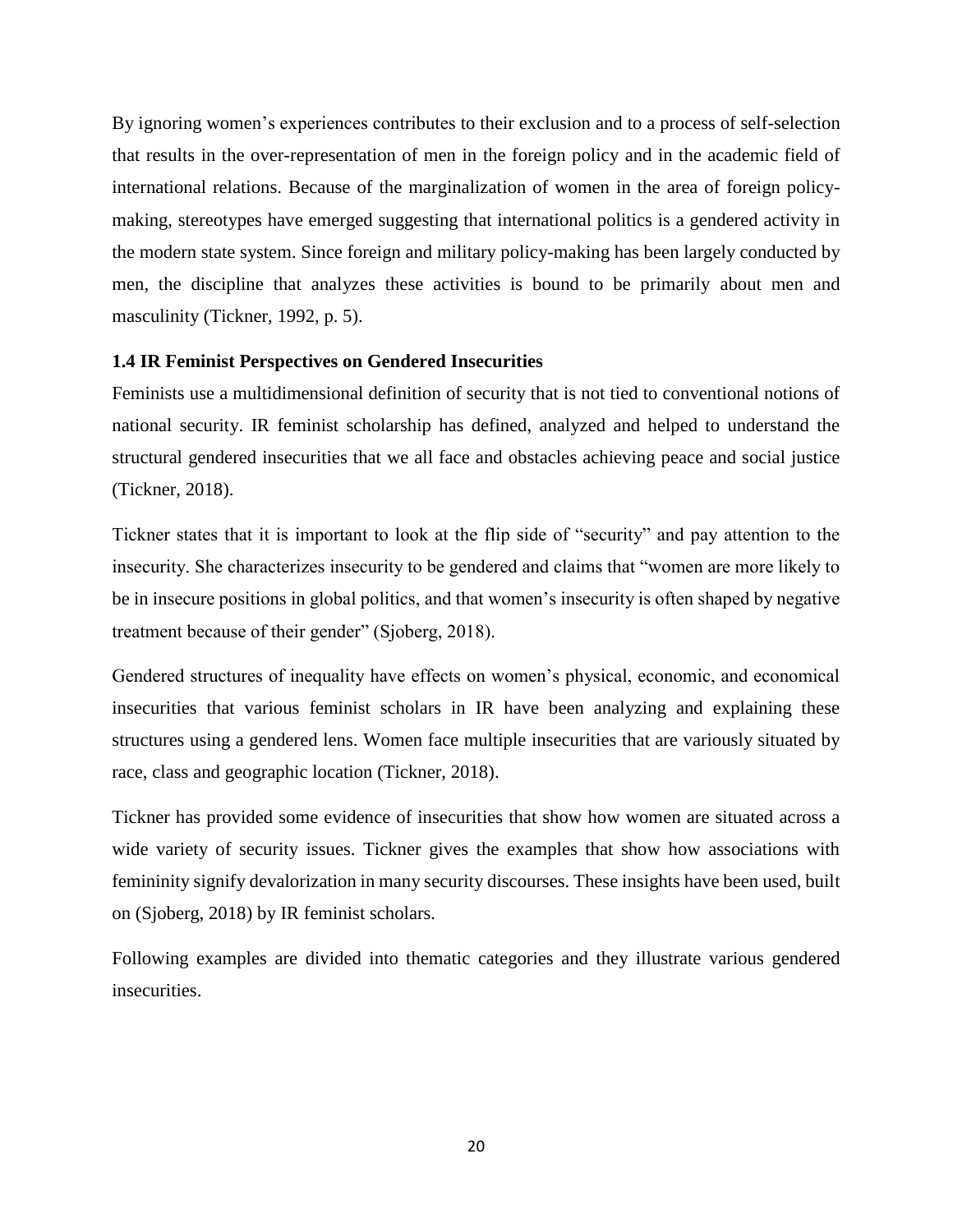# **Full enjoyment of human rights**

"Feminists believe that real security or positive peace cannot be achieved without gender justice and the empowerment of women" (Tickner, 2018). Feminists have pointed out that the guns, bombs, and fists are not the only threats to women's security. More likely threats to women's security comes from members of their own households or representatives of their own states and from inadequate access to nutrition, health care, and birth control (Sjoberg, 2018). Exposing the myth of masculine protectors and feminized victims could be achieved through empowerment of all individuals, both women and men, in all their various roles as security providers (Tickner, 2018).

#### **Physical, psychological and sexual violence**

United Nations has recognized the issue of rape in war and sexual and gender-based violence being a serious problem. In 1990, beginning of the Bosnian wars it was estimated that at least twenty thousand women were raped. In ethnic wars rape is used to undermine the identity of entire community and therefore rape is not just accident but part of military strategy. Women's physical security is threatened more generally in militarized societies (Tickner, 2018).

Feminist have drawn the attention to the fact that war do not end when the fighting stops. Studies have shown that after conflict is over the death rate of women is higher than men. The result of war is usually large number of refugees. Most often women and children make up almost 70 percent pf the refugee population, yet refugee camps are often run by male workers. In refugee camps women often have no control over resources like food and health services (Tickner, 2018).

On of the example how individuals' security was compromised in the name of national security. Feminist have also pointed out that also insecurities of women exist due the presence of militaries and not because of actual warfare. Kathrine Moon carried out research about prostitution around US military bases in South Korea in 1970-s. In that case prostitution camps were organized by Korean government aimed at inducing the US military to stay in Korea. Prostitution became a matter of high security politics and often the health of the sex workers was monitored as national security concern. Women's security was sacrificed for the security of the state (Tickner, 2018).

#### **Participation in preventing and resolving conflicts, and post-conflict peacebuilding**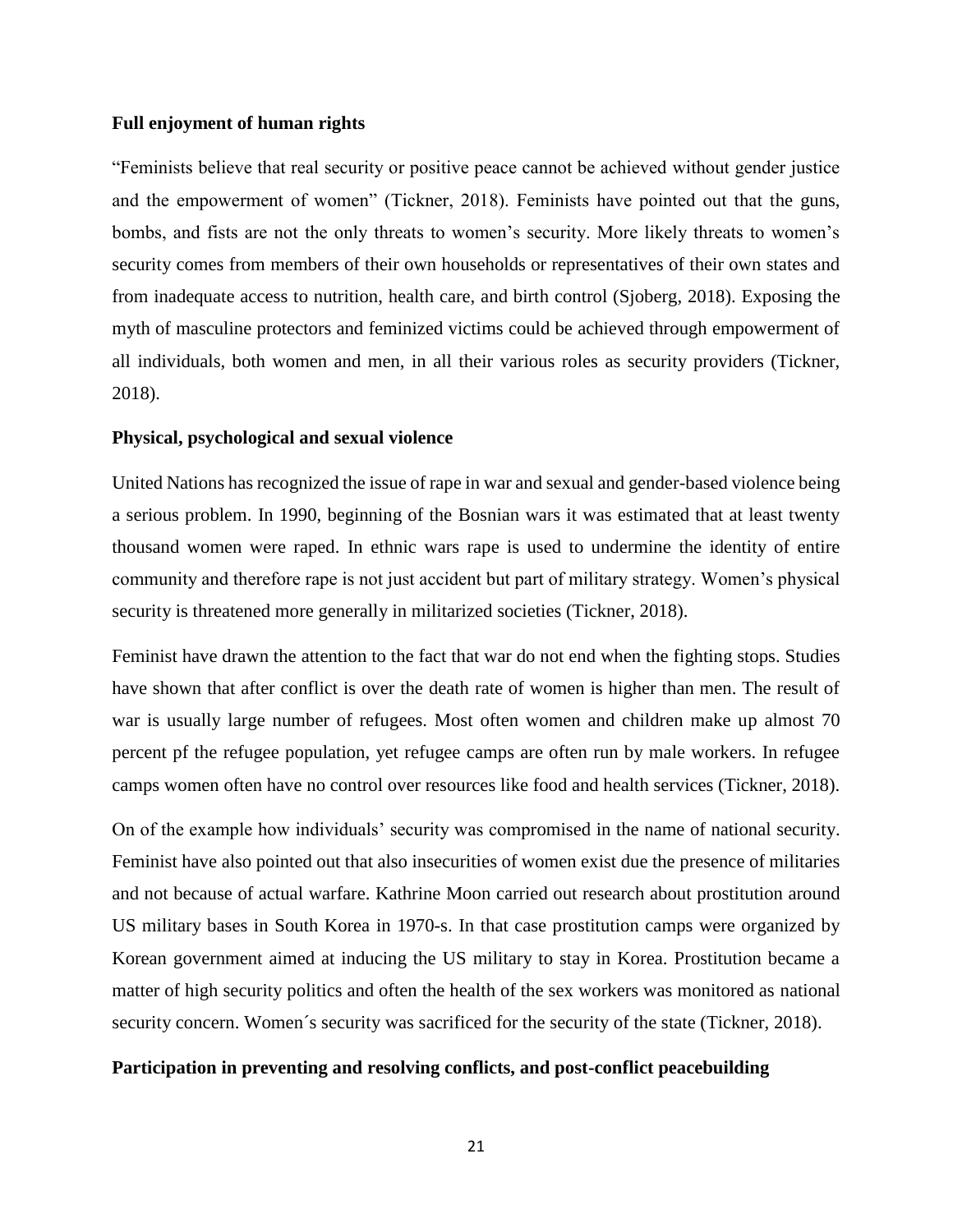Feminist have drawn attention to how global politics that marginalize women (Sjoberg, 2018).The rationale for war has been centered on the myth that the vulnerable people, including women and children need protection. Often military recruitment uses the motivator for the young male fighters the need to protect "women and children". Judith Stiehm (1983) has claimed that the concept of protection is needed to justify the military violence. Further investigation on the myth that explains who protector is and who is protected shows the real victims of violence. The contradiction on this myth is that if men are the protectors, in that case they are protecting women from other men. The myth of protections also shows the women are engaged in the provision of security in multiple ways (Tickner, 2018).

Men have been as agents in the provision of national security and women have been associated with notion of peace that lacks agency. It is often claimed that women are peaceful than men and less prone to conflict. "Feminist scholars have suggested that in male dominated societies the association of women with peace reinforces gender hierarchies and false dichotomies that contribute to the devaluation of both women and peace". Women have constituted the majority of peace activists that draw on maternal imagery. Women continue to play central role in disarmament campaigns that often draw on maternal imagery to make their case. There are projects like Reach Critical Will (Women's International League for Peace and Freedom) that aim to include women in disbarment discussions and investigate the gendered aspects of impact of weapons and disbarment processes (Tickner, 2018).

Feminist believe that the use of maternalism that celebrates women's maternal and peaceful roles denies women's agency. Not all women are mothers and not all women are peaceful. Feminist have used maternalism strategically as important tool to pursue a dynamic notion of peace strongly linked to social justice. "Real peace can not be achieved without women's equality" (Tickner, 2018).

Sara Ruddick (1989) claims that the idea of maternal peace rests on the myth that mothers are peacemakers and victims that have no power. The history shoes that women have supported men's wars and some mothers have been the mothers. Regarding to Ruddick, war is seen as women's enemy, because it interrupts caregiving. Caregiving is traditionally associated with assigned to women. Ruddick claims that thinking about peace arises from distinctive ways of doing care work but also men are capable doing it. "Peace-building and nonviolence require courage, struggle, and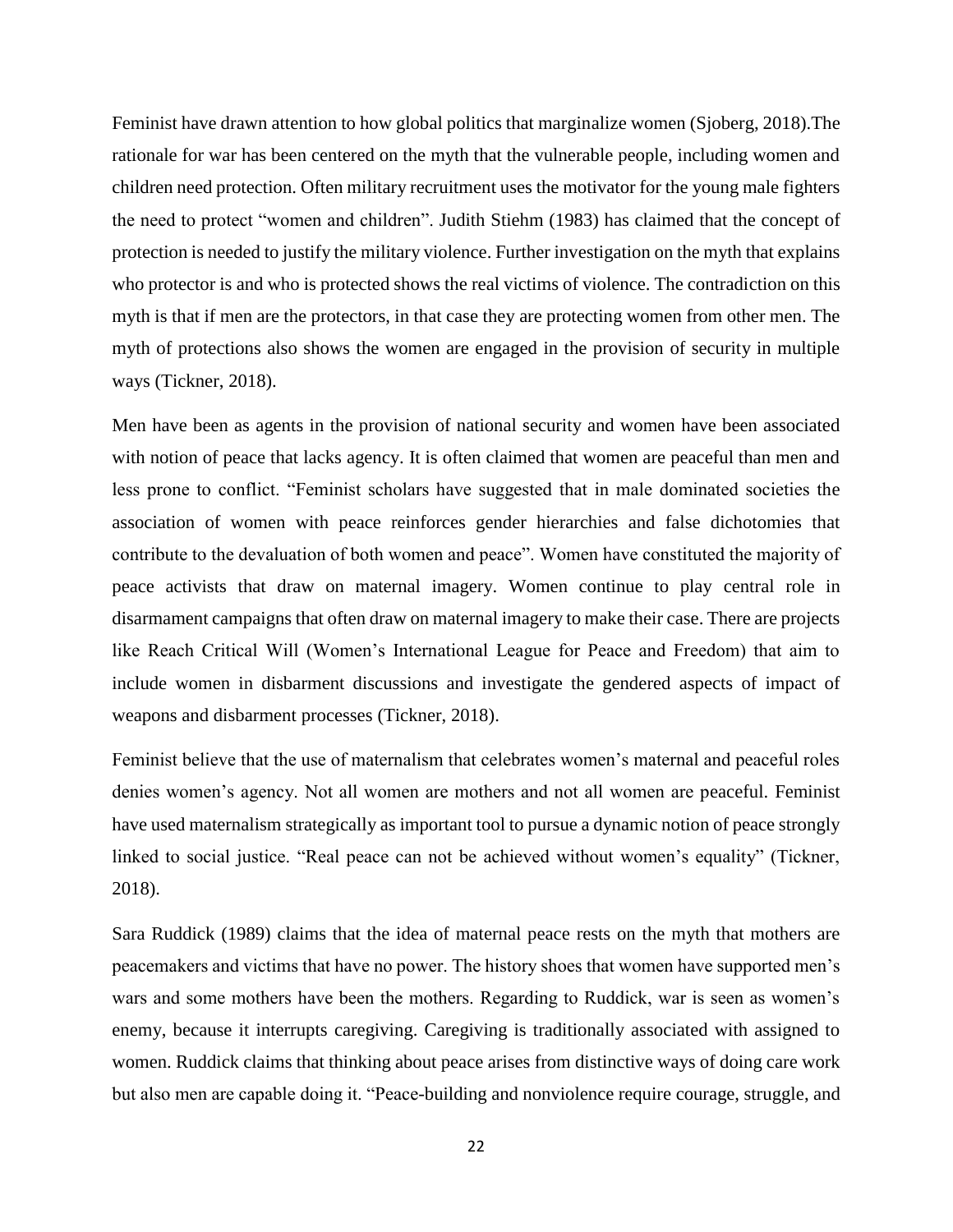resistance, and a refusal to accept victimization, traits we see in women activists in conflict zones today (Tickner, 2018).

#### **Economic security**

Laura Sjoberg has been writing on the wars in Iraq and the devastation caused by the sanctions in the 1990s. In Iraq who's lives were affected the most by the sanctions were poor, sick, elderly and women who mostly took care of the vulnerable. During the war men are often killed and women often become the sole provider for the whole family. Sanctions are manly aimed to hardship governments, but regular people suffer the most and mainly women. Economic sanctions have disproportionately negative effects on women since they are socioeconomically and politically vulnerable. In today's wars women´s lives are affected the most as men often disappear or are killed that leaves women to be providers for the family (Tickner, 2018).

To feminist, security is not only defined in terms of physical security but also economic security. Women are often disproportionately located at the bottom of the socioeconomic scale even though most women undertake about three times more unpaid work than men. Women's engaged in paid labour are often in jobs that are stereotypically associated with "feminine" skills and are lowpaying. Frequently women earn less than men for the same kind of work. Majority of women work outside the home but because the roles women are associated with caregiver, housewife and mother has become institutionalized and affects the chose of paid work available to them, which is decreasing women's economic security and autonomy (Tickner, 2018).

#### **Environmental Security**

Everyone's security is threated by multiple environmental insecurities, but the poor suffer the most immediate dangers. Gendered effects of environmental degradation have strong effects on women's environmental insecurities. "Since women are the majority of the world's poor and are more dependent on natural resources for their livelihood, women are more vulnerable to the natural hazards associated with climate change, such as floods, landslides, and hurricanes". The rural women are gatherers of firewood and fuel, provide clean drinking water and energy for the household. "Environmental damage has severe impacts on women's reproductive system and toxicity from dangerous chemicals and waste dumps frequently are situated in poor communities". In the positive side, house hold responsibilities place women to the position of being the agents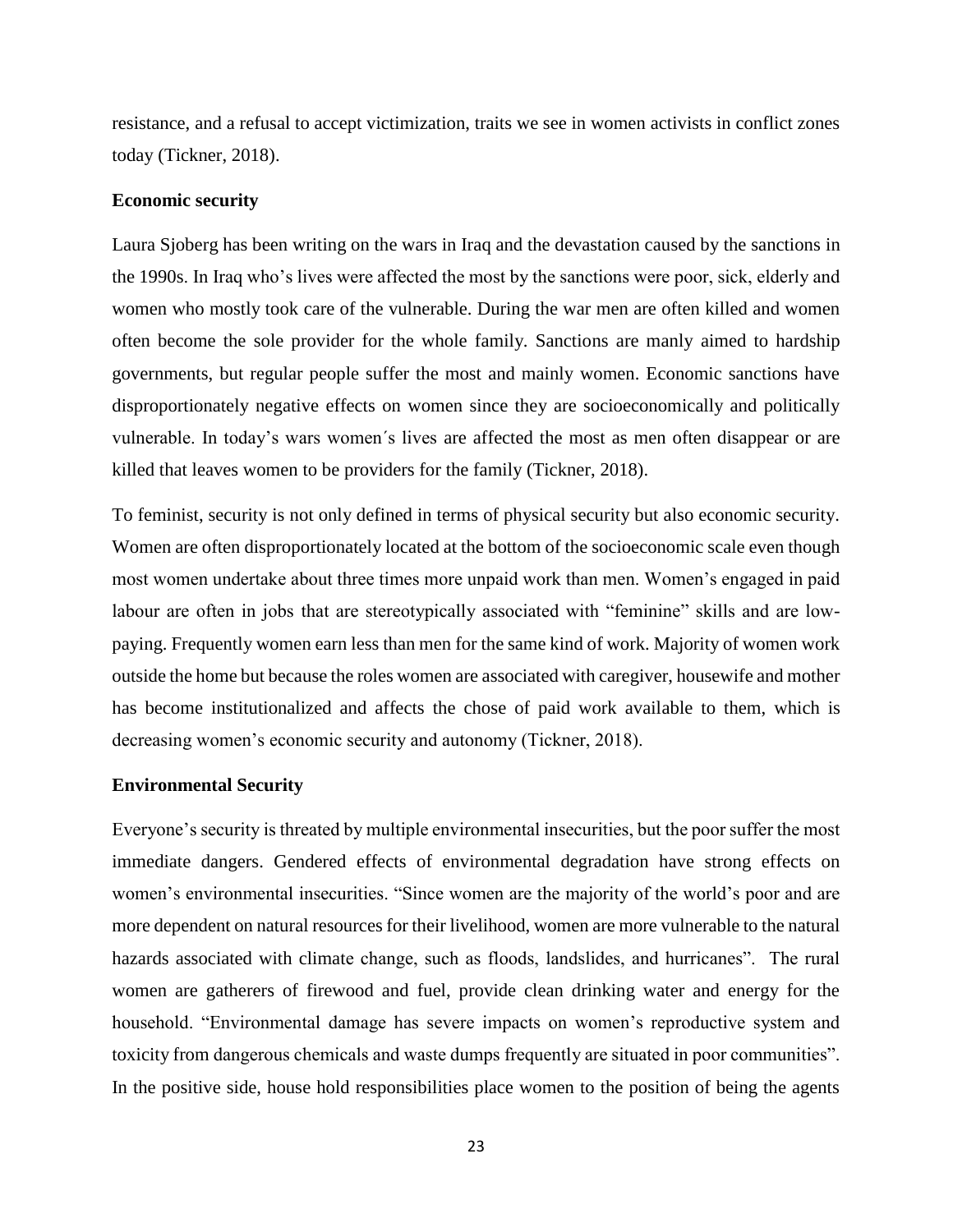for the change. Their everyday knowledge can be used in climate change mitigation and disaster relief (Tickner, 2018).

# **2. Research Design**

The research design refers to the overall strategy that is selected to integrate the various components of the study in a articulate and logical way. The overall strategy ensures the effective addressal of the research problem, it constitutes the design for the collection, measurement, and analysis of data. The research designs vary on depending on the type of the design. There is a wide selection of research designs available, for instance, within social science there exists action research design, case study design, casual design, cohort design, cross-sectional design and many more (USC Libraries).

Whilst there is no unique feminist empirical method, there are perspectives on methodology that are distinctly feminist. Tickner's approach opens the way for a broad diversity of feminist contributions to international relations that are question driven, but not dependent on one methodology or method (Tickner 2006, 9). Tickner further argues that there are no uniquely feminist research methods. Feminists have drawn upon a diverse spectrum of methods, including ethnography, statistical research, survey research, cross-cultural research, philosophical argument, discourse analysis and case studies. "What makes feminist research unique is a distinctive methodological perspective or framework which fundamentally challenges the often unseen androcentric or masculine biases in the way that knowledge has traditionally been constructed in all the disciplines" (Tickner 2006, 22).

Amongst the previously mentioned research design types, the case study design best conforms with the criteria used to study feminist foreign policy. "A case study is an in-depth study of a particular research problem rather than a sweeping statistical survey or comprehensive comparative inquiry. It is often used to narrow down a very broad field of research into one or a few easily researchable examples" (USC Libraries). It is a useful design where not much is known about an issue or phenomenon and is suitable for determining whether a specific theory and model actually applies to circumstances/conditions in the real world (USC Libraries).

The case study design is the optimal model for this thesis as it both examines feminist foreign policy in compliance with the properties identified by IR feminist security theory and investigates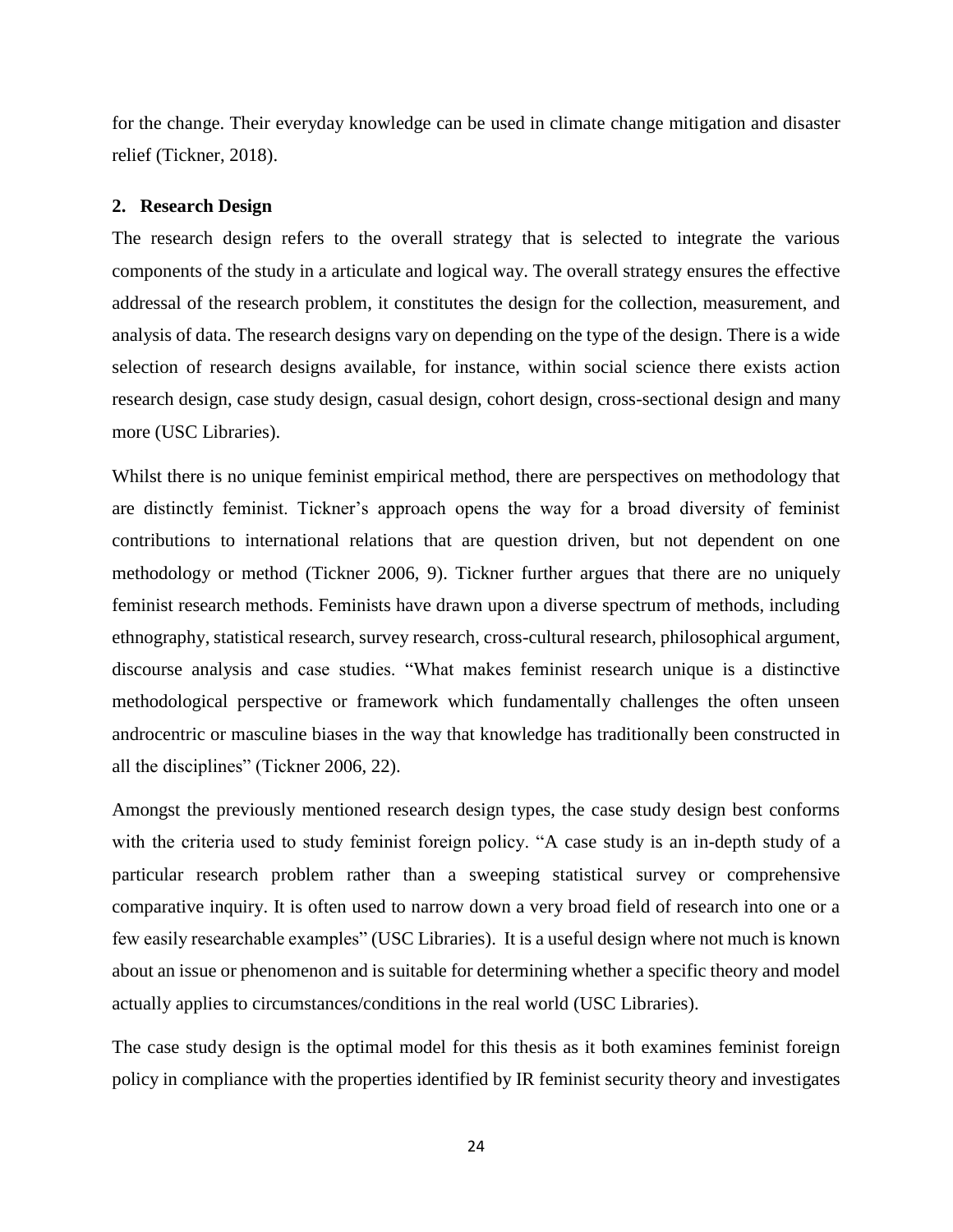how this new phenomenon applies in reality. Therefore, feminist foreign policy has been selected to be "the case" in this thesis.

A case study is one which investigates various phenomena "to answer specific research questions (that may be fairly loose to begin with) and which seeks a range of different kinds of evidence, evidence which is there in the case setting, and which has to be abstracted and collated to get the best possible answers to the research questions". A key characteristic of case study research is the use of multiple sources of evidence, each with its individual strengths and weaknesses, as no single type of evidential source is likely to be sufficient (or adequately valid) by itself (Gillham, 2010, 1).

The qualitative research is conducted for this thesis because the qualitative method investigates the connection between evidence and theory. Therefore, as the evidence (data) is collected, "the 'facts' - imperfect though they may be" (Gillham, 2010, 12) will be further explained by theory. Quantitative method is not appropriate for this thesis as this method is subject to statistics and involves counting and measuring (Gillham, 2010, 2) and therefore doesn't fulfil in this thesis presented research question.

In this thesis the evidence (data which is restricted to policy documents and articles or statements where feminist foreign policy is explained) to be primary in my research in order to avoid the researcher's common mistake of attempting to "cram their data into an unsuitable theoretical framework" (Gillham, 2010, 12). Consequently, I am using the deductive approach and will test all assertions using IR feminist theories and compare them with the evidential characteristics of feminist foreign policy explained within in source articles and statements. A theory (hypothesis) is tested in a case through which it is either validated or falsified, and then a generalisation can be made from this hypothesis which may indicate the validity of this theory. The hypothesis in my research is that Sweden's feminist foreign policy contains IR feminist security theory characteristics in their foreign policy.

"Discourse theocratizing crosses over and mixes divisions between poststructuralist, postmodernists and some feminists and social constructivists" (Milliken, 1999, 225). For Focault, discourse is defined as a "group of statements which provides a language for talking about – a way of representing the knowledge about  $-$  a particular topic at a particular historical moment ... Discourse is about the production of knowledge through language. But since all social practices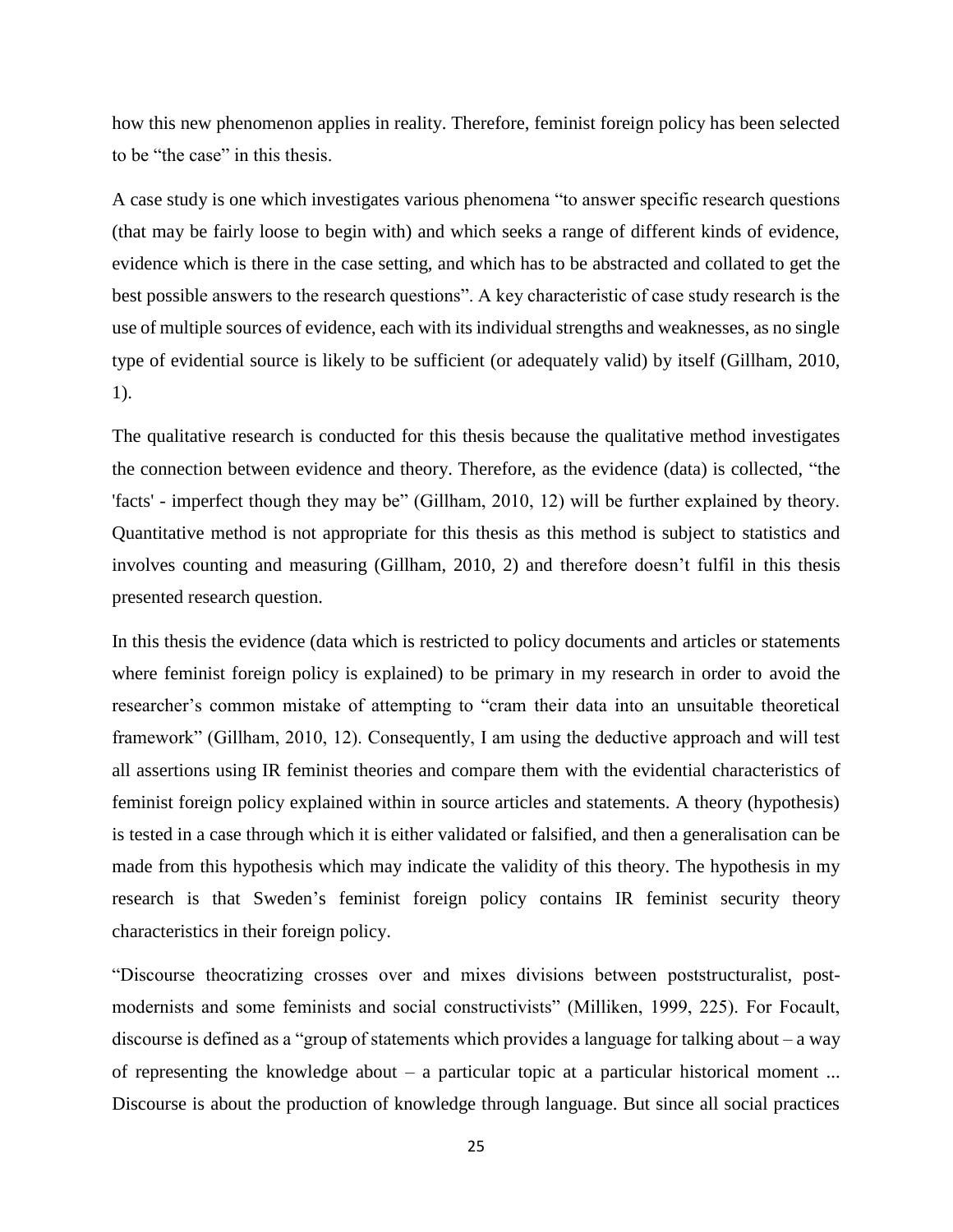entail meaning and measuring shape and influence what we do – our conduct – all practices have discursive aspect (Hall, 1992, 201).

Foucault's theory of discourse explains that "One important point about this notion of discourse is that it is not based on the conventional distinction between thought and action, language and practice. Discourse is about the production of knowledge through language. But it is itself produced by a practice: "discursive practice" - the practice of producing meaning. Since all social practices entail meaning, all practices have a discursive aspect. So, discourse enters into and influences all social practices. Foucault would argue that the discourse of the West about the Rest was deeply implicated in practice - i.e. in how the West behaved towards the Rest" (Hall, 1992, 201).

The main points of the Foucault's theory of discourse are the following:

"Anyone deploying a discourse must position themselves as if they were the subject of the discourse. Foucault puts it, "To describe a ... statement does not consist in analysing the relations between the author and what he [sic) says ... ; but in determining what position can and must be occupied by any individual if he is to be the subject of it [the statement)" (Foucault, 1972, pp. 95- 6)." (Hall, 1992, 202).

Discourses are not closed systems. A discourse draws on elements in other discourses, binding them into its own network of meanings. The the discourse draws on the earlier discourses, altering or translating its meaning. Traces of past discourses remain embedded (Hall, 1992, 202).

"The statements within a discursive formation need not all be the same. But the relationships and differences between them must be regular and systematic, not random. Foucault calls this a "system of dispersion": "Whenever one can describe, between a number of statements, such a system of dispersion, whenever ... one can define a regularity ... [then] we will say ... that we are dealing with a discursive formation" (Foucault, 1972, p. 38)" (Hall, 1992, 202).

The aim of the analysis is to examine whether, and to what extent, the discourse of the feminist foreign policy interrelates in practice with the IR feminist security theory. In order to measure the nature and scale of the interaction between feminist foreign policy and feminist security theory, an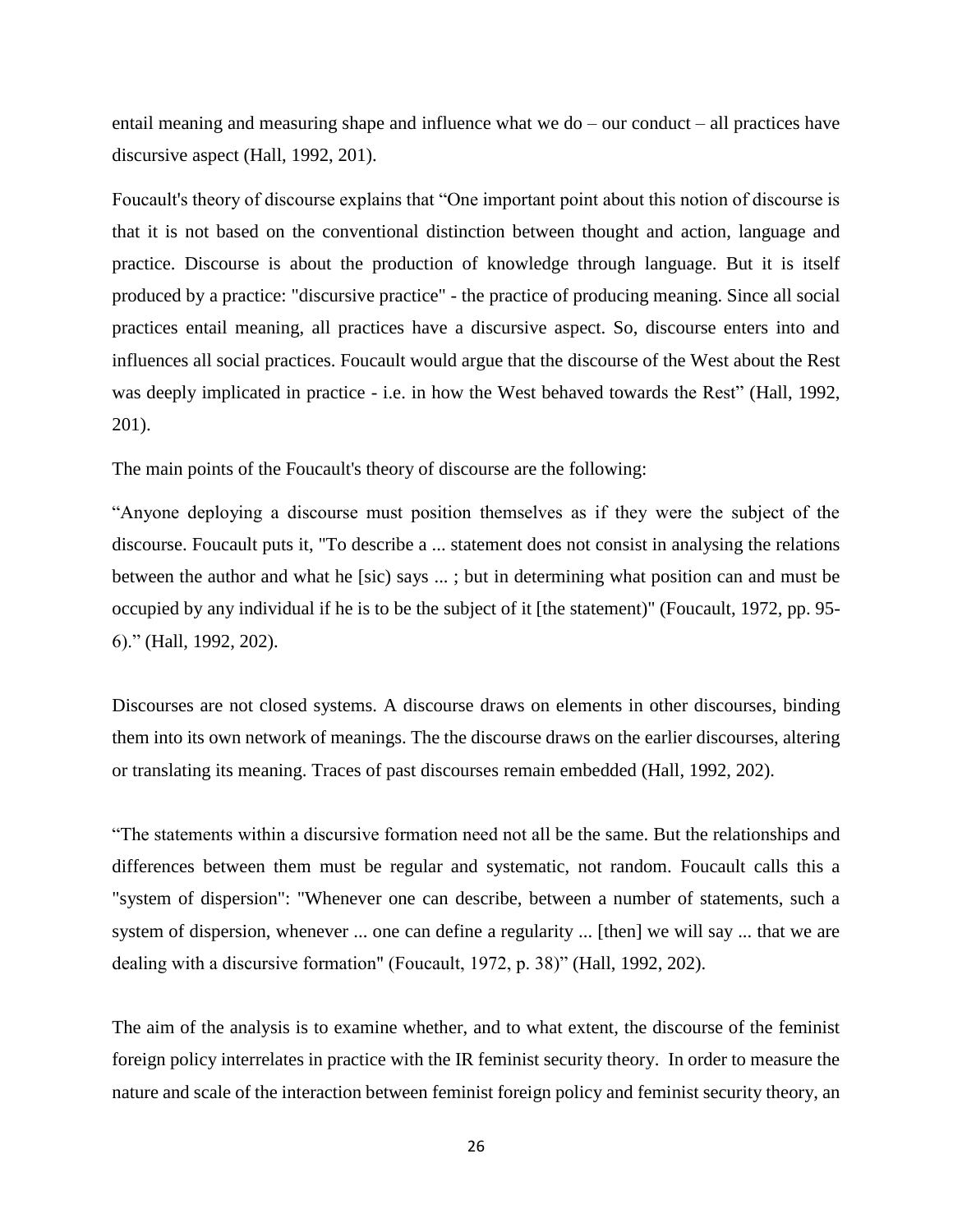entirely feminist foreign policy discourse on security and a Swedish feminist foreign policy discourse on security are developed for this thesis.

An entirely feminist foreign policy discourse contains characteristics of IR feminist theory yet only considers the foreign policy aspects of them. An entirely feminist foreign policy characteristics are described in the theory chapter.

A Swedish feminist foreign policy discourse contains examples of feminist foreign policy in practice within Sweden, in terms of both actions and decisions. This ideal type will be further used in the analysis to critique and measure whether and to what extent Sweden's feminist foreign policy discourse matches with entirely feminist foreign policy discourse.

In the theory chapter named characteristics are considered as ideal features that should be part of an ideal type of feminist foreign policy perspective (entirely feminist foreign policy). The lack or inclusion of IR security theory characteristics in feminist foreign policy act as a measure to evaluate Sweden's feminist foreign policy perspectives on security. The evaluation of the policy will show to what extent has Sweden's implemented IR feminist security theory characteristics in their feminist foreign policy and when perspectives on security is present or absent in feminist foreign policy? The results of the analysis can help to identify if Sweden's feminist foreign policy perspective on security can be considered feminist according to the properties identified by IR feminist security theory?

The data set for the content analysis is limited to the empirical data set of statements where foreign policy is explained in 2014-2018. The chosen data reflects the actual practice of feminist foreign policy in Sweden. Because foreign policy analysis is interrelated with diplomacy, the primary sources consist of statements, speeches and articles of the policy makers or critical articles which focus on explaining the practical side of feminist foreign policy. The use of official policy papers will be minimal in this thesis as official documents often demonstrate the intention of the policy that may not interact with evolving changes in global politics. The analysis of the actual practice and real implementation can provide a reliable basis for determining feminist foreign policy, and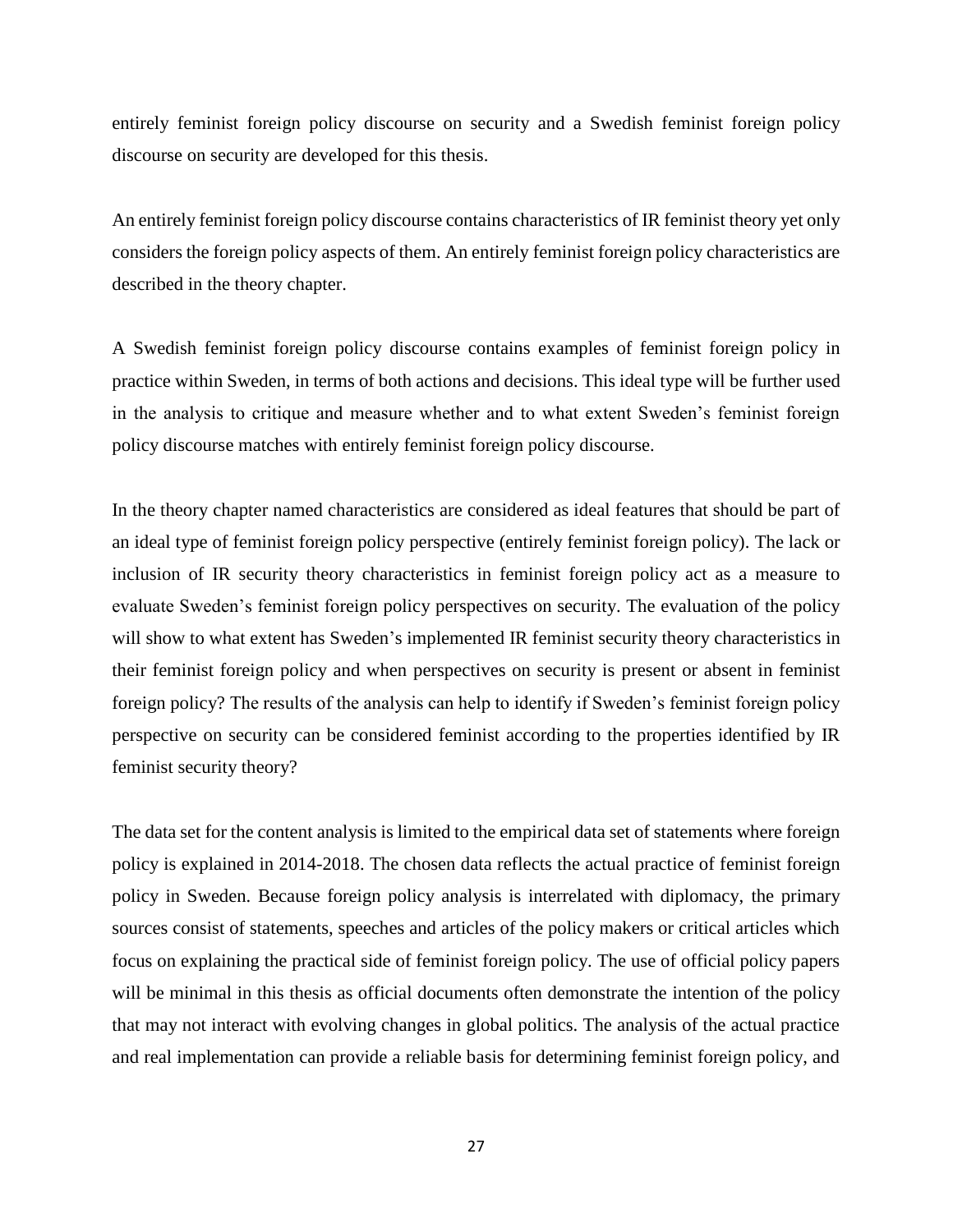consequently aid the development of policy which could have potential application across the world.

# **3. Sweden's Feminist Foreign Policy**

The aim of this chapter is to give an overview of the feminist foreign policy objectives and achievements in the period 2014-2018 that are described in the Swedish Government's official documents. The purpose of the overview is to gather all the data that describes the objectives and focus areas for each year of the implementation of the feminist foreign policy and to evaluate what the intention and the meaning attributed to the feminist foreign policy are.

The first part of this chapter evaluates the objectives of the feminist foreign policy because the objectives describe the intention of the feminist foreign policy's stance. The government documents on the Foreign Service Action Plan for Feminist Foreign Policy 2015-2018 including the focus areas for 2016, 2017 and indicative measures for 2018 are further reviewed and analyzed. In the second part of this chapter, the practical implementation and achievements of the feminist foreign policy will be evaluated based on the Swedish Government's documents: "Sweden's Feminist Foreign Policy Examples from Three Years of Implementation" (2017) and "Handbook of Sweden's Feminist Foreign Policy" (2018). The final section of this chapter concludes the feminist foreign policy's stance and looks into other similar feminist foreign policies' practices that are implemented by other countries to give a better understanding of the real meaning of a feminist foreign policy.

"Foreign policy contains general objectives that guide the activities and relationships of one state in its interactions with other states" (Encyclopaedia Britannica). "The development of foreign policy is influenced by domestic considerations, the policies or behaviour of other states, or plans to advance specific geopolitical designs" (Encyclopaedia Britannica). One of the most prominent foreign policy tools is diplomacy which can manifest war, alliances and international trade. The primacy of geography, external threats and domestic factors shape foreign policy (Encyclopaedia Britannica) and therefore the Swedish position within the group of Nordic countries needs further investigation.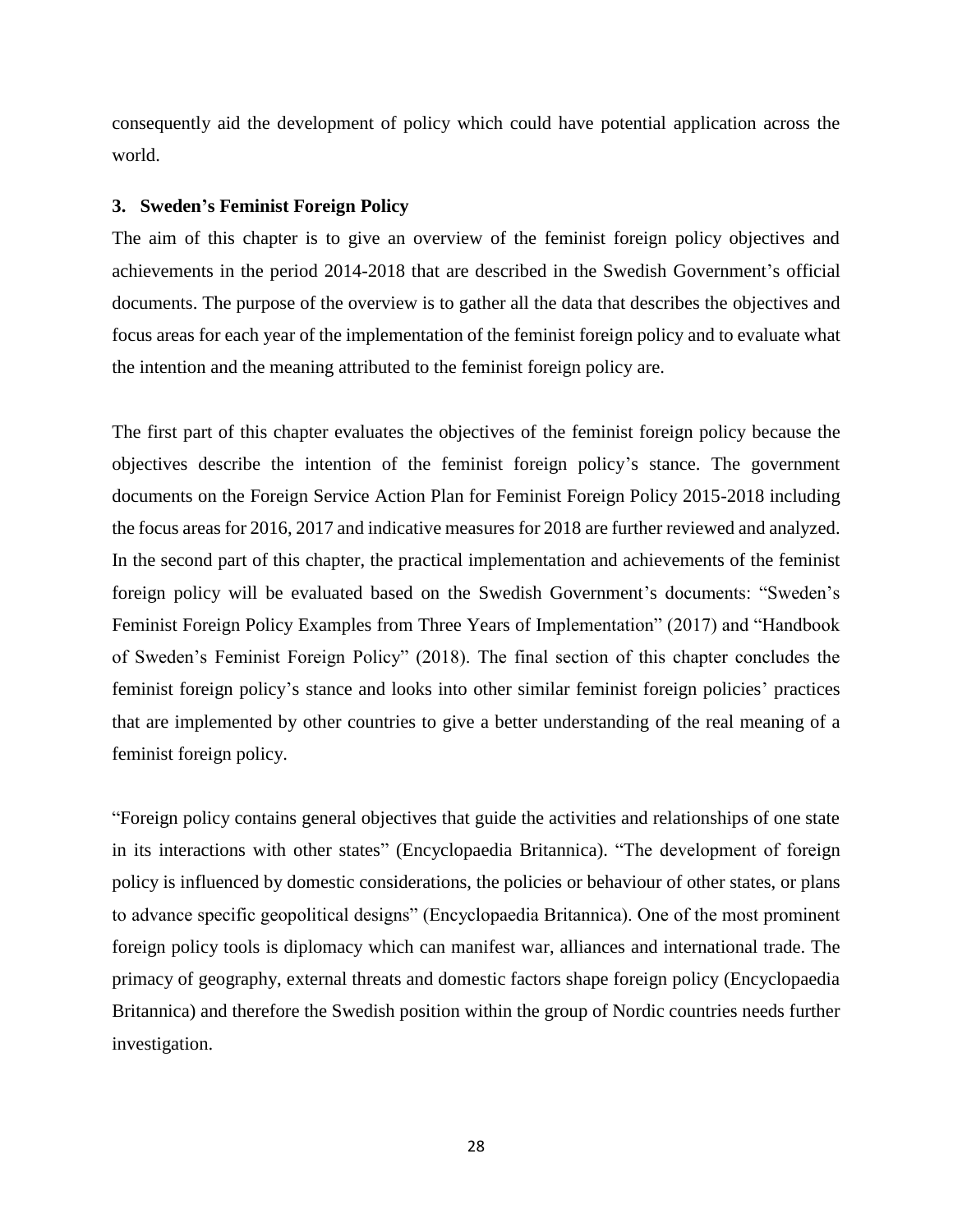The definition of the Nordic countries is consistent with what is used by the Nordic Council of Ministers and contain five countries Denmark, Finland, Iceland, Norway and Sweden, as well as the Faroe Islands and Greenland (both part of the Kingdom of Denmark), and Åland that is part of the Republic of Finland (Nordic Council, 2018).

The Nordic countries are diverse group of countries and they differ primarily in their size, formal strategic orientation and their different relationship with European Union (EU). For example, Iceland's population is one third of a million and Sweden's population approaching ten million (Statistics Sweden, 2018). Some Nordic countries belonging to EU and others to NATO and each have different relationship with these organizations thought alignment or partnership. For example, Denmark, Iceland and Norway are members of NATO while Sweden and Finland are military nonallies (NATO, 2018). Denmark, Finland and Sweden are members of EU whilst Iceland and Norway are not, but they are part of European Economic Area (European Union, 2018).

Sweden and Finland have been leaders among the Nordic nations in promoting women's rights. In 1906, Finland was among the first nation in the world to grant the vote to women. In the 1930s, the ascendance of the Swedish Social Democrats ushered in an era of progressive social policies. This desire for equality extended to equal representation within the national legislature which was demonstrated by the 1948 election campaign slogan in Sweden "Without women, no democratic governance" (Ingebritsen 2006, 10).

Nordic countries are defined by Christine Ingebritsen as a group of countries with a distinct role in international society to consistently provide standards. Defined by Ingebritsen, there are four ways that Nordic counties have influenced World politics. Firstly, Nordic counties have exerted the power of unilateralism, mainly because (for a small states) it is difficult to act independently in World politics. Secondly, Nordic countries have exerted the authority through a partnership agreement with other members of the international community. Thirdly, Nordic countries have gained influence through alignment with other governments, in essence of multilateralism. This means that members of the international system have promoted their views and protected their interests by teaming up with others (Ingebritsen 2006, 3).

Through multilateralism, since 1950 the Nordic Council has provided a platform for Nordic intergovernmental cooperation, and further provided a forum for collective action in world politics and influencing the global political agenda. Nordic countries have been successful in influencing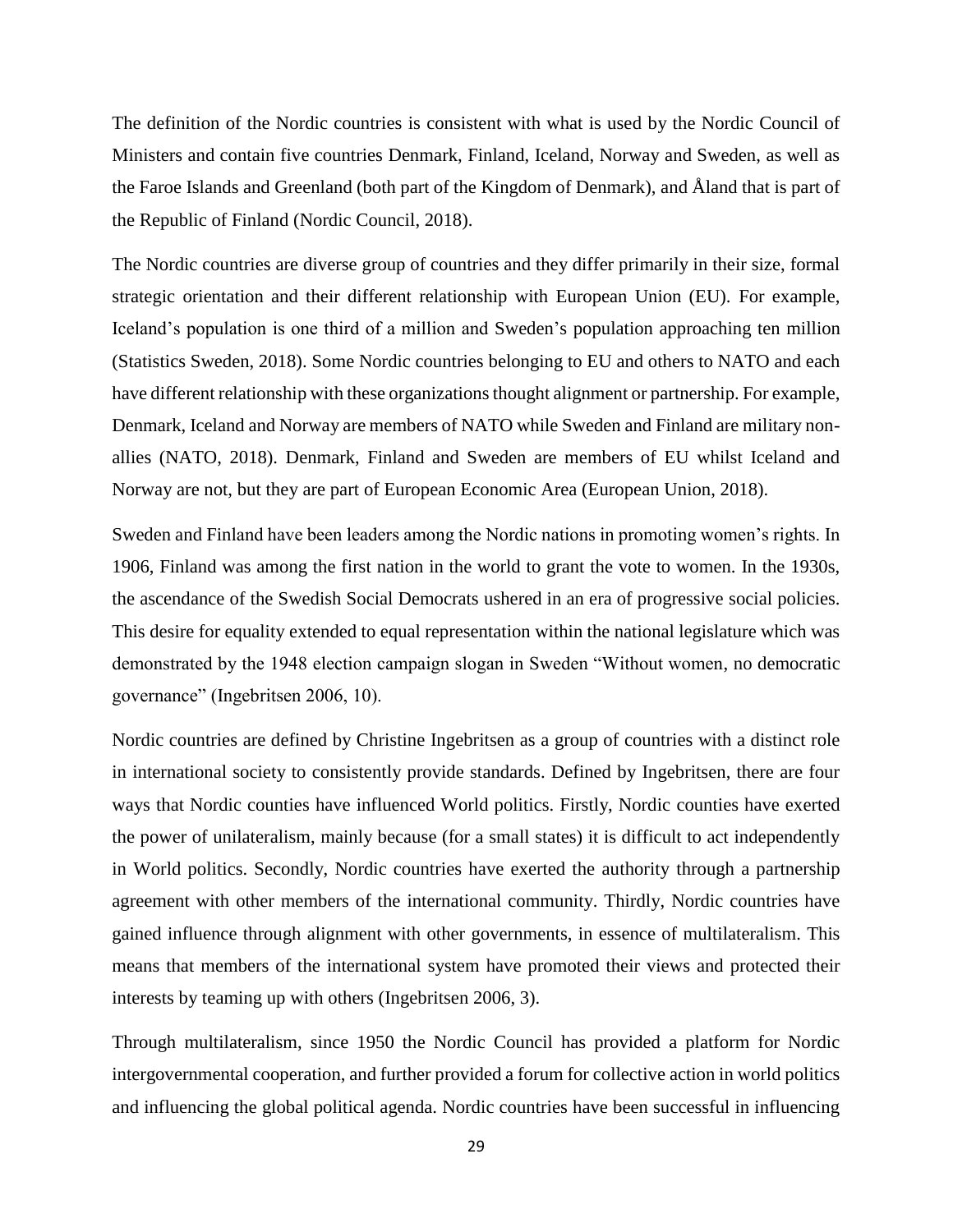international politics by focusing all the resources on a particular issue or problem, with the intent of altering international policy (Ingebritsen 2006, 3).

Swedish feminist foreign policy fits to the all the four characteristics of described by the Ingebritsen model of influence within international society and provides new norms and standards. In relation to Ingebritsen in the capacity mentioned above, Sweden has emerged as a "moral superpower by continuously and consistently advocating compliance with global standards of conduct and working by develop, refine, and maintain principles of mutual understanding in world politics" (Ingebritsen 2006, 4).

Sweden's feminist foreign policy is one of the great examples of the intent of influencing the World politics with feminist agenda. Sweden's ambitions of influencing the world are clearly worded in the Sweden's Feminist Foreign Policy action plan 2018 where there is stated that "Global gender equality is still a vision – not a reality" and further is specified that Sweden's intent to make the vison reality (Government of Sweden, 2018d).

#### **3.1 Sweden's National Action Plans on Women, Peace and Security**

Sweden's security policy remains firmly in place and their non-participation in military alliances serves them well and contributes to stability and security in northern Europe. "It requires an active, broad and responsible foreign and security policy combined with enhanced defence cooperation, particularly with Finland, and credible national defence capabilities" (Government of Sweden).

Sweden has not experienced a direct conflict since 1814 and has been throughout history an international actor for peace, democracy and human rights. In Sweden, the women's rights movement has been well-established for over a century in order to promote peace and conflict resolution. Sweden often considers itself to be at the forefront of supporting the struggle of female participation in conflict management and peace building. Throughout their history women's rights were recognized. Women's participation in peace and security policy goes further than the adoption of the national action plan (NAP) for the implementation of United Nations Security Council resolution 1325 (UNSCR 1325) and stretches into Sweden's general national policies (Schabbauer, 2017, p. 87).

Sweden supports the UNSCR 1325, that recognizes the importance of the female role in ensuring peace and security and stresses the disproportionate effects that conflicts have on women. The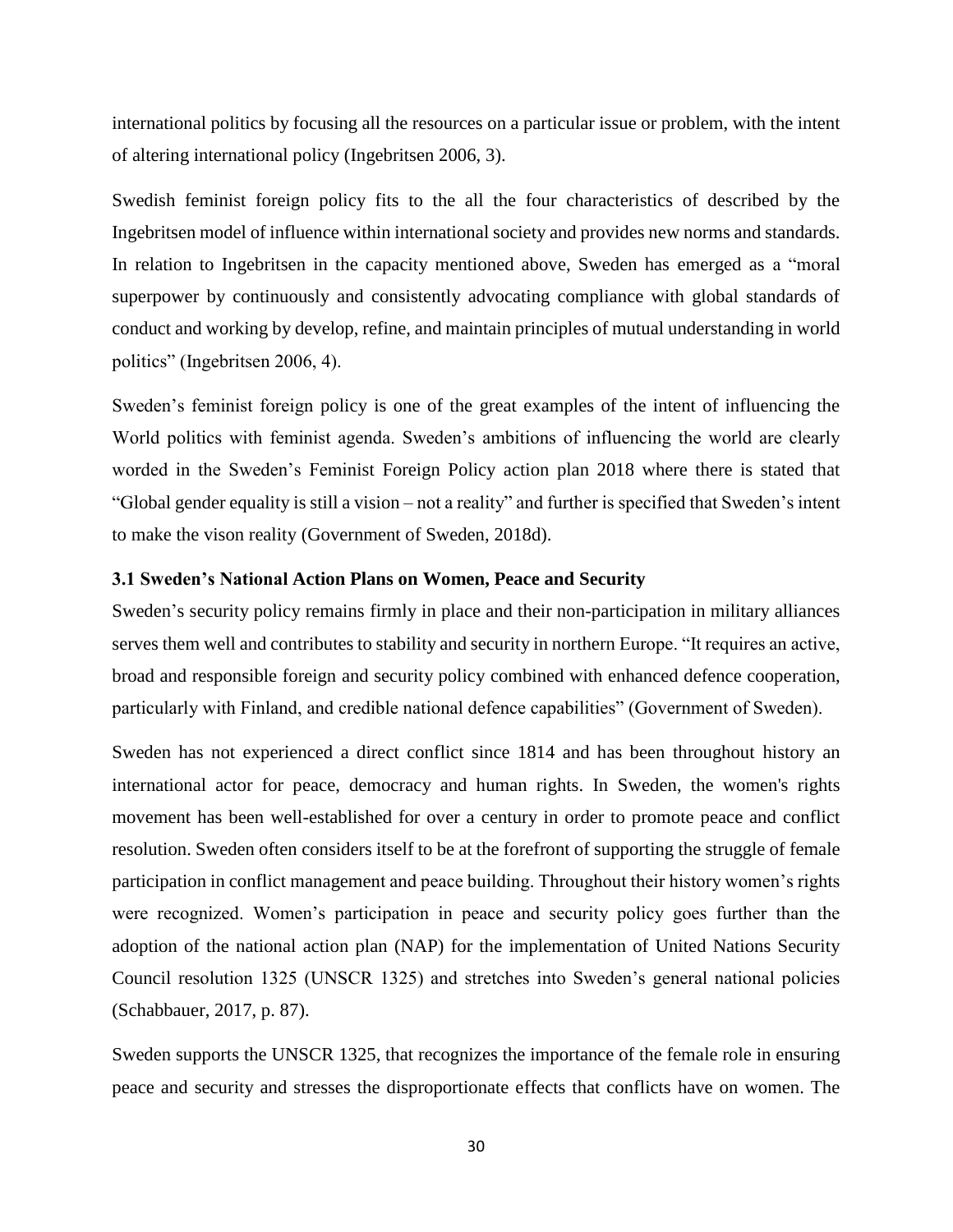resolution urges United Nations (UN) member states to ensure that there is increased representation for women at all decision-making levels in national, regional and international institutions and in all mechanisms for the prevention, management and resolution of conflicts (United Nations, 2000).

The implementation of UNSCR 1325 and its agenda for women, peace and security guides Swedish international contribution to peace-building and development. This strategy helps to increase operational effectiveness in peacekeeping missions and conflict management (Schabbauer, 2017, p. 87). Since 2006, Sweden has implemented three NAP-s for the implementation of the UNSCR 1325. Sweden's latest NAP is conducted for the period of 2016- 2020 (Government of Sweden, 2017f).

The research on NAP-s show that Sweden is not the only country that has been advancing inclusion of women. Peace Women list 79 UN member countries (40% of all UN member states) that have adopted a NAP on support of UNSCR 1325. The data of the NAP-s show the progress, yet conclude that in 2019 there are 79 NAPs adopted to date and only 34 NAPs (43%) include some allocated budget for implementation. Event though 24 NAPs (30%) include references to disarmament and provide specific actions to disarm society and control the illicit trade of small arms there is lack of tracking such actions. Only 57 NAPs (72%) include description of monitoring and evaluation of the plan (Peace Women, 2019).

Further investigation on national action plans leads to the conclusion that national action plans are not very effective. A contents analysis of a study that looked 40 national action plans and their implementation showed the major challenges in the implementation phase. Pasquinelli and Prentice have noted that is largely because provision is often lacks the basic elements that are needed to ensure effective actions are taken. The successful implementation of a national action plan requires a dedicated budget, sufficient commitment from the institutions responsible for implementing the plan, concrete measures for achieving goals, clear lines of responsibility, and adequate monitoring mechanisms (Pasquinelli, Prentice, 2013).

Similarly to Pasquinelli and Prentice study, the Sweden's NAP for 2016-2020 assessed countries' previous NAP and concluded that it had a large number of sub-objectives and detailed activities but lacked a clear allocation of responsibilities on who was expected to implement, report and follow up activities. As the Sweden NAP lacked on clear lines of responsibility mentioned in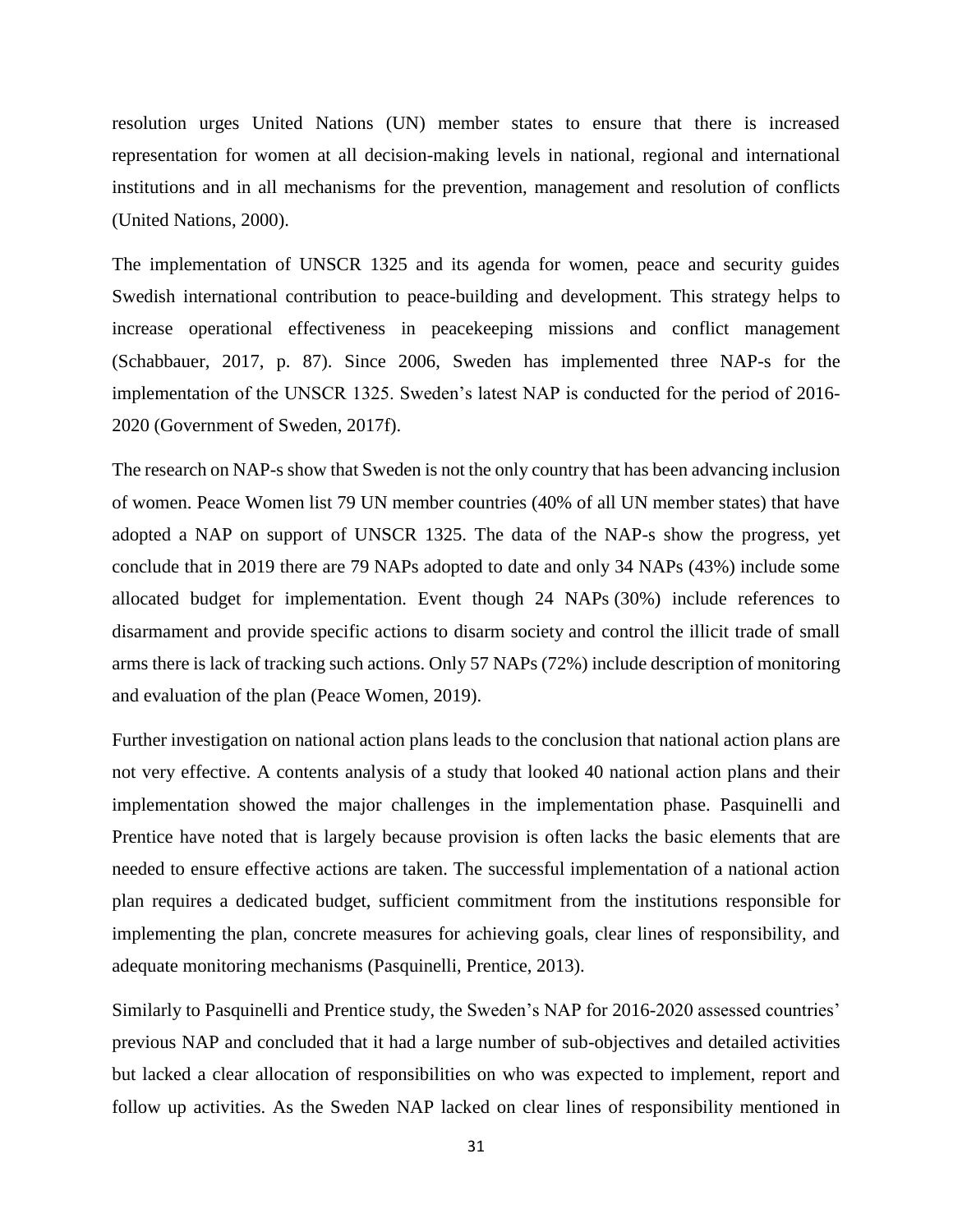Pasquinelli and Prentic study, it reduced the relevance of the previous Sweden's NAP on women, peace and security (Government of Sweden, 2017f).

Sweden's efforts towards advancing peace, security and decade's worth of feminist work led to the inclusion of the women, peace and security agenda within Sweden's foreign policy objectives (Government of Sweden, 2016c). In 2014, the government of Sweden articulated a feminist foreign policy which was outlined in the Swedish Foreign Service action plan for feminist foreign policy 2015-2018 (Government of Sweden). Whilst Sweden's feminist foreign policy does not specifically mention resolution 1325, it clearly relates to and includes the women, peace and security agenda (Schabbauer, 2017, p. 87).

In Sweden's case, the feminist foreign policy has lifted the women, peace and security agenda into the arena of foreign policy and now it is part of the regular discourse within foreign policy discussion. The specific commitments are laid out in its yearly plan and are worded in the fouryear policy in more general terms (Schabbauer, 2017, p. 87). As Sweden already implements the women, peace and security agenda, it raises the question why the country needs the feminist foreign policy if the similar feminist outcome could be achieved through the adoption of NAP on women peace and security?

Sweden's feminist foreign policy definitely needs further investigation and makes the perfect case to study the benefits of adding gender perspectives to a countries' foreign policy agenda and whether it is a beneficial and better strategy for advancing the women, peace and security agenda than adopting the national action plans. Does including the women, peace and security agenda in the foreign policy could be a better tool and if it is effective, other courtiers could follow the Swedish model.

# **3.2 Implementation of the Feminist Foreign Policy in 2014**

Sweden was the first country in the world to form a feminist government with the unique agenda of pursuing a feminist foreign policy. The feminist government stated that "women and men must have the same power to shape society and their own lives because it is a human right and a matter of democracy and justice" (Government of Sweden).

The concept of a feminist foreign policy was advocated by Sweden's Social Democratic-Green Party government in 2014. At that time Wallström was then the newly appointed foreign minister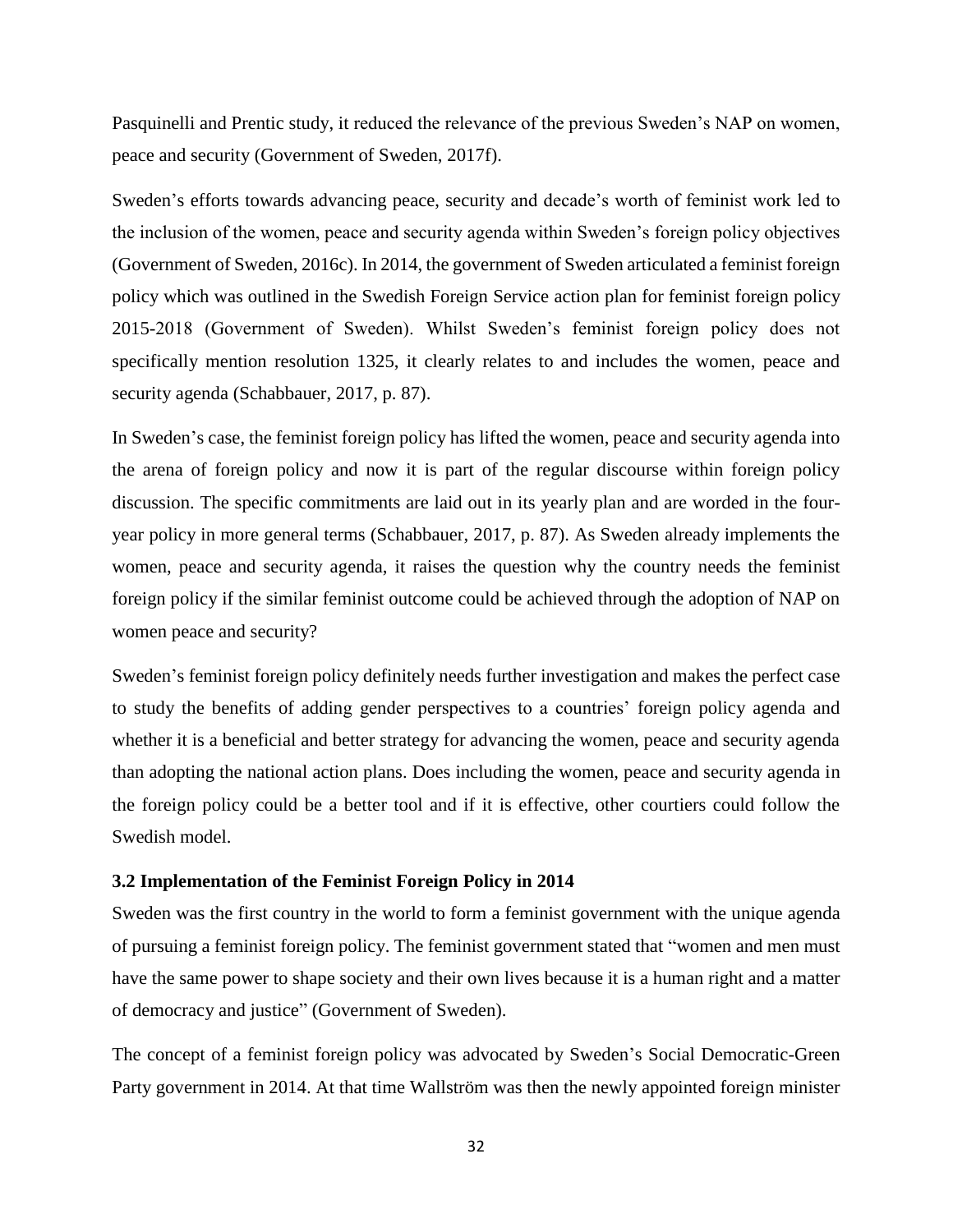in the new coalition government and declared that Sweden would be the first country ever to conduct such a policy (Rothschid, 2018).

At the time of the announcement of the Swedish feminist foreign policy, the concept was yet not defined and therefore number of civil society actors were invited to work on the agenda of the feminist foreign policy that resulted with action plan for feminist foreign policy, where the six long-term objectives were laid out for the years 2015-2018. Each year the government sets out different focus areas within six broad focus areas (Rothschid, 2018).

The aim of the feminist policy is to contribute to the gender equality to provide the full enjoyment of human rights by all women and girls. "Ensuring that women and girls can enjoy their fundamental human rights is both an obligation within the framework of our international commitments, and a prerequisite for reaching Sweden's broader foreign policy goals on peace, and security and sustainable development" (Government of Sweden, 2018). Swedish Foreign Service claims that just in three years the intensive implementation of new type of policy had great results at multilateral, regional and bilateral level (Government of Sweden, 2016, c).

The feminist government has made the gender equality central to the Government's priorities including decision-making and resource allocation. The feminist government hopes that gender equality brings the solutions to society´s challenges, in terms of both justice and economic development. The feminist government hopes to implement the feminist policy through gender mainstreaming and including responsive budgeting as an important component (Government of Sweden, 2018).

# **First ever feminist foreign policy?**

World first self-defined feminist government was formed in Sweden with the ambitious goal of making Sweden the first state ever publicly to adopt a feminist foreign policy. Sweden declared to become "the strongest voice for gender equality and full employment of human rights for all women and girls". Launching a feminist foreign policy seemed a radical policy change, that included the UNSCR 1325 agenda on women, peace, and security as a normative framework for foreign and security policies (Aggestam, Bergman-Rosamond, 2016).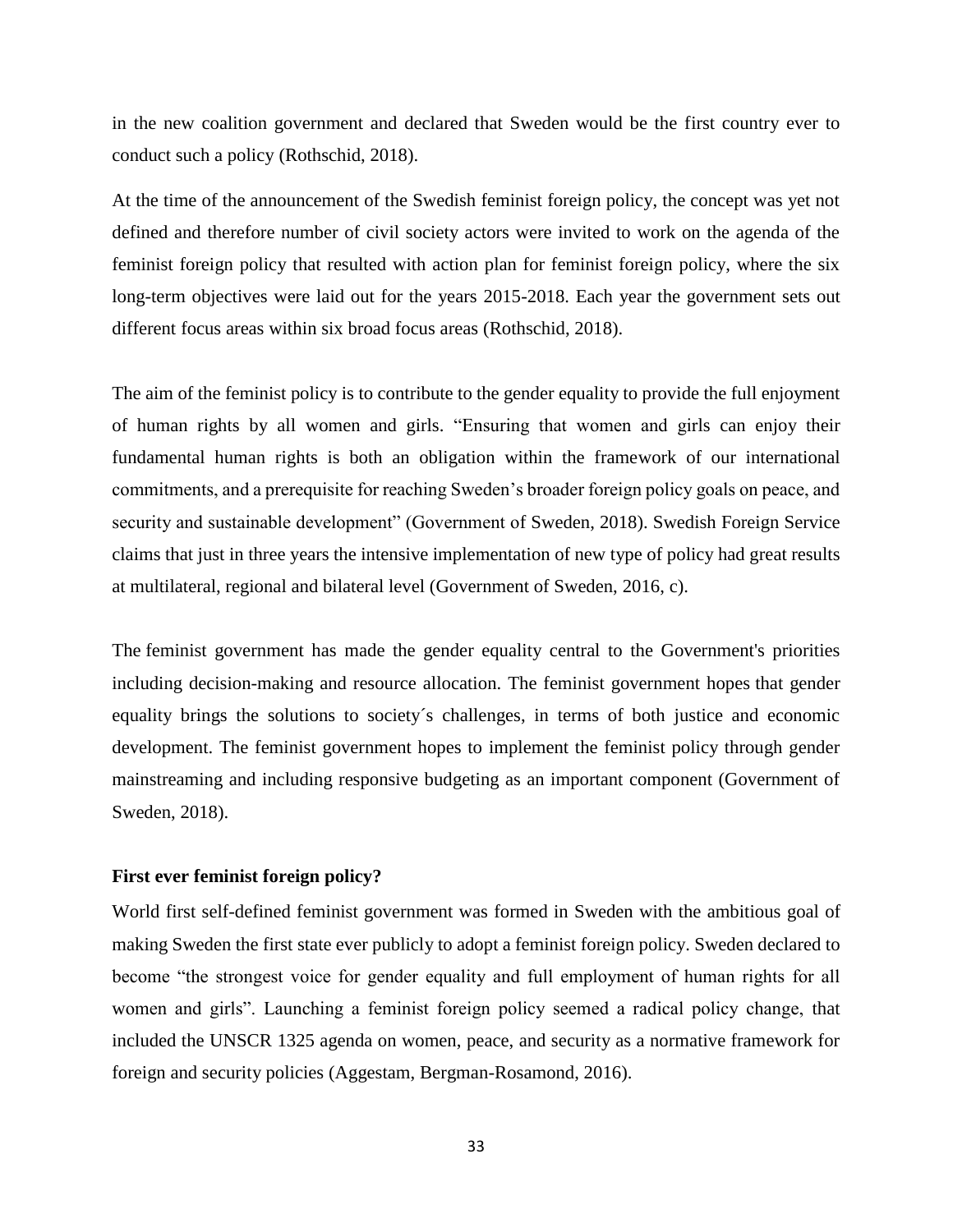In 2014, "feminist foreign policy" seemed such a new and radical concept however the further research shows that similar feminist foreign policies have been articulated before. For example, Hillary Clinton, former Unite States (US) Secretary of State (2009-2013), similarly articulated a foreign policy in which subjugation of women was considered a security threat to the US. The protection and empowerment of women and girls were the key to the foreign policy and security of the United States (Hudson and Eason, 2018).

Clinton's foreign policy was designed to place diplomacy and development planning on a same level with defense planning (Hudson and Eason, 2018). Clinton declared that American international development policy needed to further the empowerment of women in developing countries. Clinton framed the status of women as a matter of national security and played an important role in pushing for the unanimous endorsement of Security Council Resolution 1888 (2009) on sexual and gender-based violence in armed conflict (Aggestam, Bergman-Rosamond, 2016).

US foreign policy stated that "the protection and empowerment of women and girls is key to the foreign policy and security policy of the United States". Women were placed at the centre of US diplomacy and development efforts, where women were not only beneficiaries but also the agents of peace, reconciliation, development, growth, and stability (Hudson and Eason, 2018).

United States foreign policy under Hillary Clinton and the Sweden's feminist foreign policy under Margot Wallström seems to have some similarities. Both policies place women and girls at the centre of foreign policy and have similar objectives on "feminist foreign policy".

US foreign policy under Clinton didn't name its foreign policy differently but Sweden called it to be feminist foreign policy. These two countries seem to have similar view on feminist foreign policy, yet countries have a very different position in the world to make a comparison. US is a very powerful country that is often drawn into conflict and Sweden is an international norm leader (Hudson and Eason, 2018).

The women, peace and security normative commitment has been reflected in the foreign policy orientation of several other countries as Australia, Great Britain, and Canada. Australia´s first ever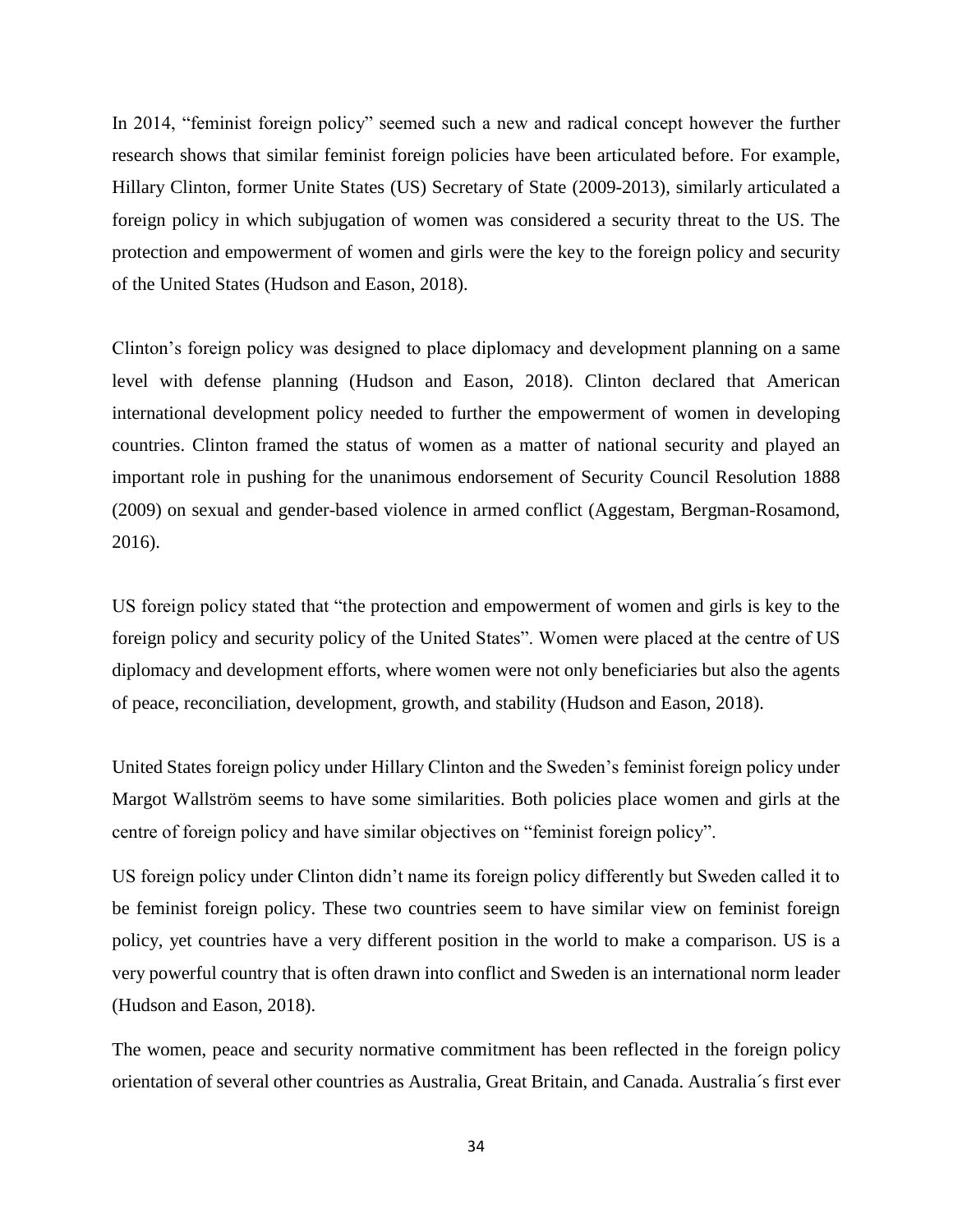female foreign minister Julie Bishop actively promoted and profiled women, peace and security issues, in particular by pushing for gender mainstreaming within various international forums. Former British foreign minister William Hague galvanized international attention for his quest to end sexual violence in conflict (Aggestam, Bergman-Rosamond, 2016). Canada adopted Feminist International Assistance Policy that claims to be based on a truly feminist approach that brings benefits for all people. Feminist International Assistance Policy "supports the economic, political and social empowerment of women and girls, and makes gender equality a priority"(Government of Canada).

## **New radical policy for Sweden?**

It has been questioned what makes feminist foreign policy so different from previous efforts. What kinds of initiatives are implemented under the banner of a "feminist foreign policy" that are so different from previous Swedish government's efforts to push globally for women's and girls' rights (Rothschid, 2018)?

In 2016 Katarina Tracz, director of the Stockholm Free World Forum (a leading foreign policy think tank) has described the feminist foreign policy as essentially "classical Swedish foreign policy". She explains that the new type of foreign policy has been very successfully launched and pushed as something new and revolutionary even though, in fact is not (Rothschid, 2018) since much of the content has existed since ancient times (Kleberg, 2016).

In an essay entitled "Feminist Foreign Policy in Theory and Practice" Robert Egnell, a professor at the Swedish Defence University, compared a section of Wallström´s 2015 Foreign Policy Statement with a corresponding section in a 2013 statement from Sweden's previous center-right government that was delivered by then-foreign minister Carl Bildt. The sections that he compared both referred to Sweden's global role and self-defined responsibility to play an active part in the international community. Egnell demonstrated that this ideal has been place since the end of the Second World War. Moreover, both statements mention gender equality as key part of the ideal. Therefore, Egnell argues that the term "feminist foreign policy" is not a new radical turn for Sweden but is instead the expansion of an existing approach. The only difference is that the 2015 statement went further than previous ones, describing the meaning of the new term for foreign policy (Rothschid, 2018).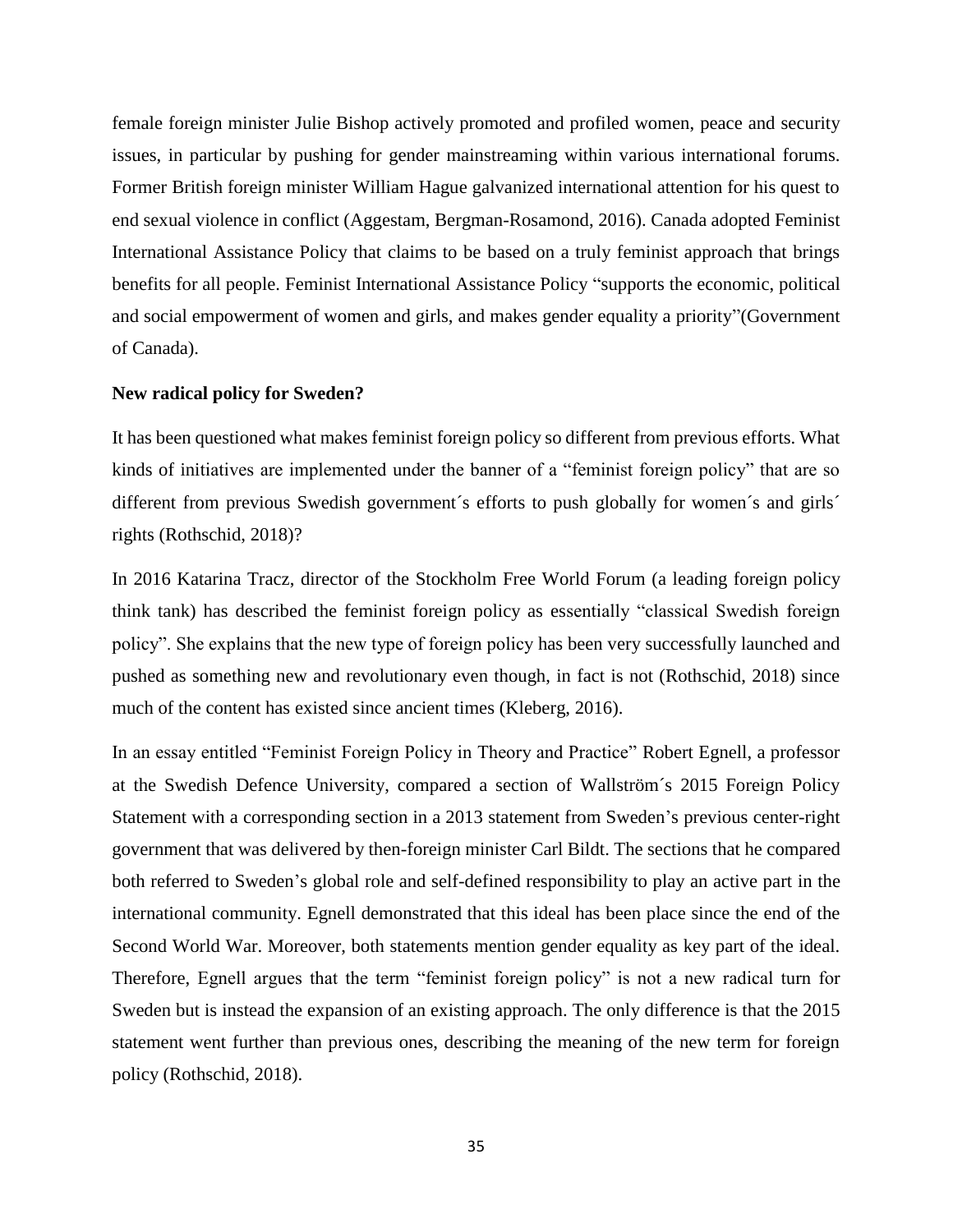Wallström has stated that the purpose of a feminist foreign policy "is to counteract discrimination of women, to improve women´s conditions, and to contribute to peace and development …A feminist foreign policy should permeate the work of the entire Swedish foreign service and the aim is to strengthen women´s rights, to increase women´s access to resources, and to expand women´s representation" (Rothschid, 2018).

Egnell concluded that [a]part "from the odd choice of words – not least the fact that the word "feminism" makes its entry here – the declarations are almost identical in their corresponding sections" (Rothschid, 2018).

Professor Robert Egnell explains that to foreign-policy traditionalists, "a feminist perspective would be idealistic, naïve - and potentially even dangerous – in the realpolitik power struggles between nations" (Nordberg, 2015). In diplomacy, a sphere in which words are often very carefully chosen in order to not offend, the term "feminism" is absent, as it is often being received as inflammatory and directed against men. As a respond to this issue Wallström has advised that if the term is bothersome, feminism can be called gender equality. She nevertheless finds "feminism" to be a good term as "it´s about standing against the systematic and global subordination of women" (Nordberg, 2015).

Wallström has embraced the concept of "smart power," the term articulated by the political scientist Joseph Nye. The concept describes that when a country invests in solving global-scale problems, such as health and economic development, it will benefit in the end (Nordberg, 2015).

Wallström has in her statement given attention to global gender inequality and reinforced Sweden's commitment to redressing imbalances. Wallström declared that "throughout the world, women are neglected in terms of resources, representation and rights. This is the simple reason why we are pursuing a feminist foreign policy – with full force, around the world" (Rothschid, 2018).

The new normative direction in Swedish foreign policy is closely associated with Swedish Foreign Minister Margot Wallström. Prior to assuming her current position, she was an advocate of gender justice within the work of the United Nations and held the position of the first-ever UN Special Representative on sexual violence in conflict (Aggestam, Bergman-Rosamond, 2016).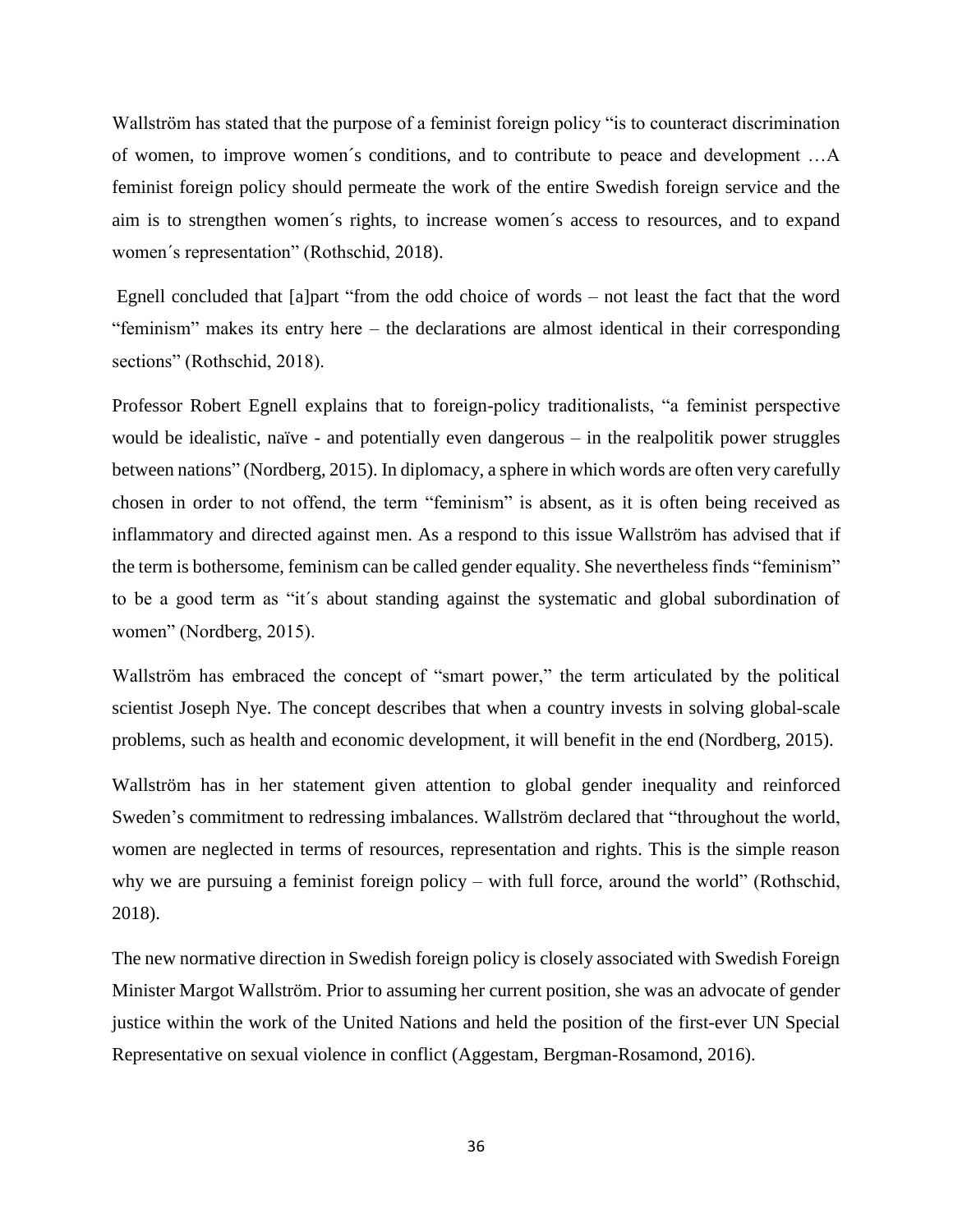Wallström has explained that feminist foreign policy is a toolbox that consists of three Rs: Representation, Rights, and Reallocation. The fourth R in the toolbox may be reality check or research – that is, drawing upon empirical research and policy reports to formulate further foreign policy and inform continued practice. Therefore, through these tools, "Sweden seeks to promote women´s representation and particularly in politics in general and in peace processes in particular to advocate women´s rights as human rights, including women´s protection from sexual and gender-based violence and to work toward a more gender-sensitive and equitable distribution of global income and natural resources" (Aggestam, Bergman-Rosamond, 2016).

# **3.3 Sweden's Feminist Foreign Policy Objectives for 2015-2018**

Swedish Foreign Service created a feminist foreign policy action plan that supports the gender equality and all women's and girl's full enjoyment of human rights (Handbook, 2018 p 19).

Feminist foreign policy action plan 2015-2018 includes six objectives that are applied to the Foreign Service's external work. The seventh objective is called "supporting and manifesting the implementation of the policy", added in 2017 to be applied to the Foreign Service's internal work.

Sweden's Feminist Foreign policy specify 6 objectives in the 2015-2018 action plan:

- 1. full enjoyment of human rights;
- 2. freedom from physical, psychological and sexual violence;
- 3. participation in preventing and resolving conflicts, and post-conflict peacebuilding;
- 4. political participation and influence in all areas of society;
- 5. economic rights and empowerment;
- 6. sexual and reproductive health and rights (Handbook, 2018 p 19).

In national level, feminist foreign policy contributes to the Government's gender equality work and is guided by four underlying objectives such as: an even distribution of power and influence, economic equality, an even division of unpaid housework and care work, and an end to men's violence against women (Government of Sweden, 2016a).

The action plan sets out the course of the feminist agenda focus areas for each year and specifies the steps to be taken to enhance the visibility of women as actors and push for women's rights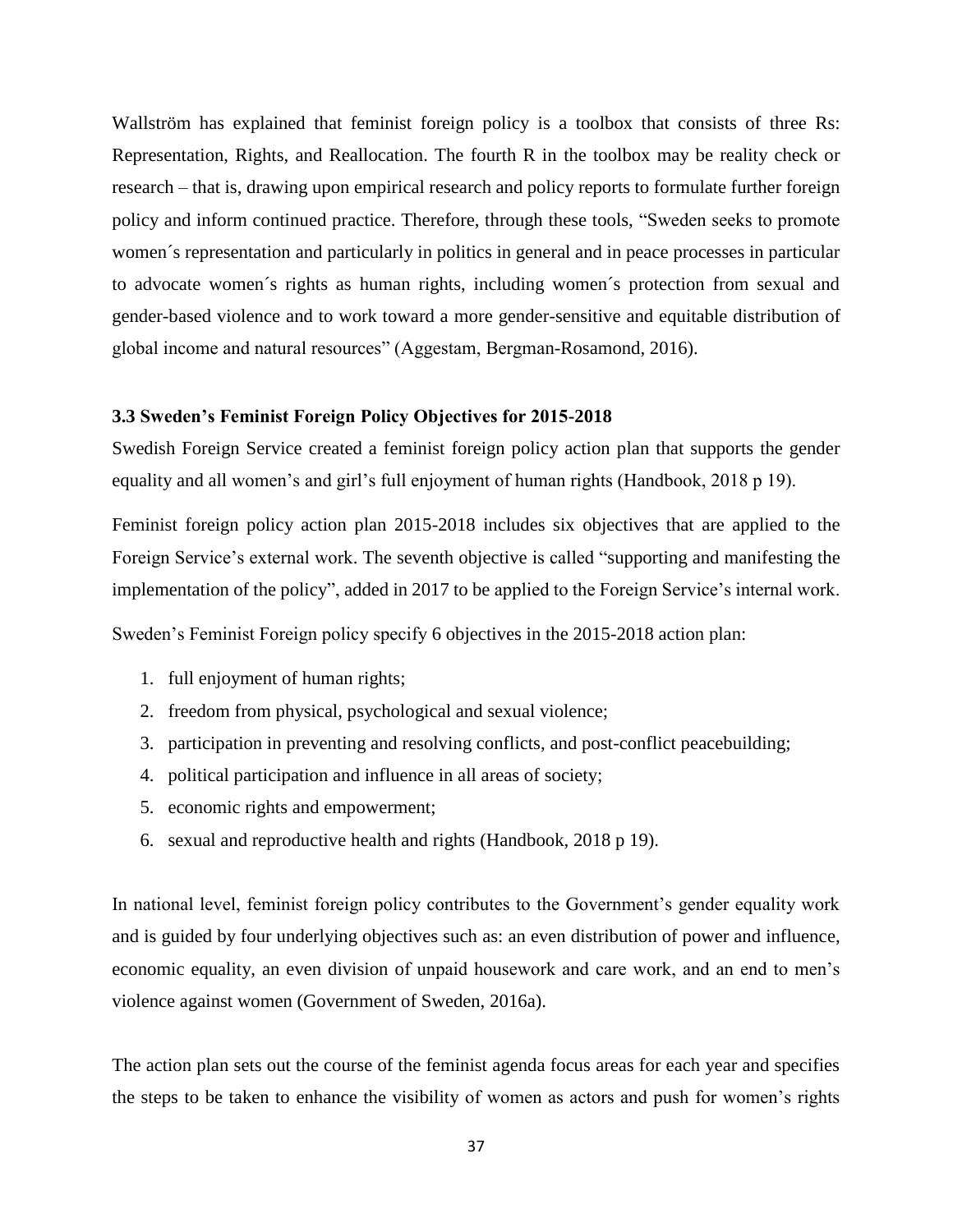(Government of Sweden, 2016a). The action plan long-term goals are reviewed and updated annually (Handbook, 2018 p 19). The action plan states that the chosen objectives match to the board challenges and cover the entire global agenda in order to promote the full enjoyment of human rights by all women and girls, including by fighting all forms of violence and discrimination that limit their freedom of action (Government of Sweden, 2015a).

Other national policies that support feminist foreign policy are Sweden's Policy for Global Development and the national action plan for the implementation of UN Security Council Resolution 1325 on women, peace and security (Government of Sweden, 2016a).

#### **Sweden's feminist foreign policy action plan focus areas for 2016**

The feminist foreign policy action plan supports the long-term objectives and each year has focus on certain goals that are called focus areas (Government of Sweden, 2016a).

Focus areas for 2016:

- 1. strengthen the human rights of women and girls in humanitarian settings;
- 2. combat gender-based and sexual violence against women and girls in conflict and postconflict situations and impunity for such crimes;
- 3. promote the participation of women as actors in peace processes and peace support operations;
- 4. promote the participation of women and girls as actors for economically, socially and environmentally sustainable development;
- 5. strengthen the economic empowerment of women and girls and their access to economic resources, including through productive employment and decent work;
- 6. strengthen the sexual and reproductive rights of girls and young people (Government of Sweden, 2016, a).

# **Sweden's feminist foreign policy action plan focus areas for 2017**

The Swedish Foreign Service announced that within three years, the intensive implementation process made its mark at multilateral, regional and bilateral level in relation to all the objectives that were listed in the feminist foreign policy action plan (Government of Sweden, 2016c).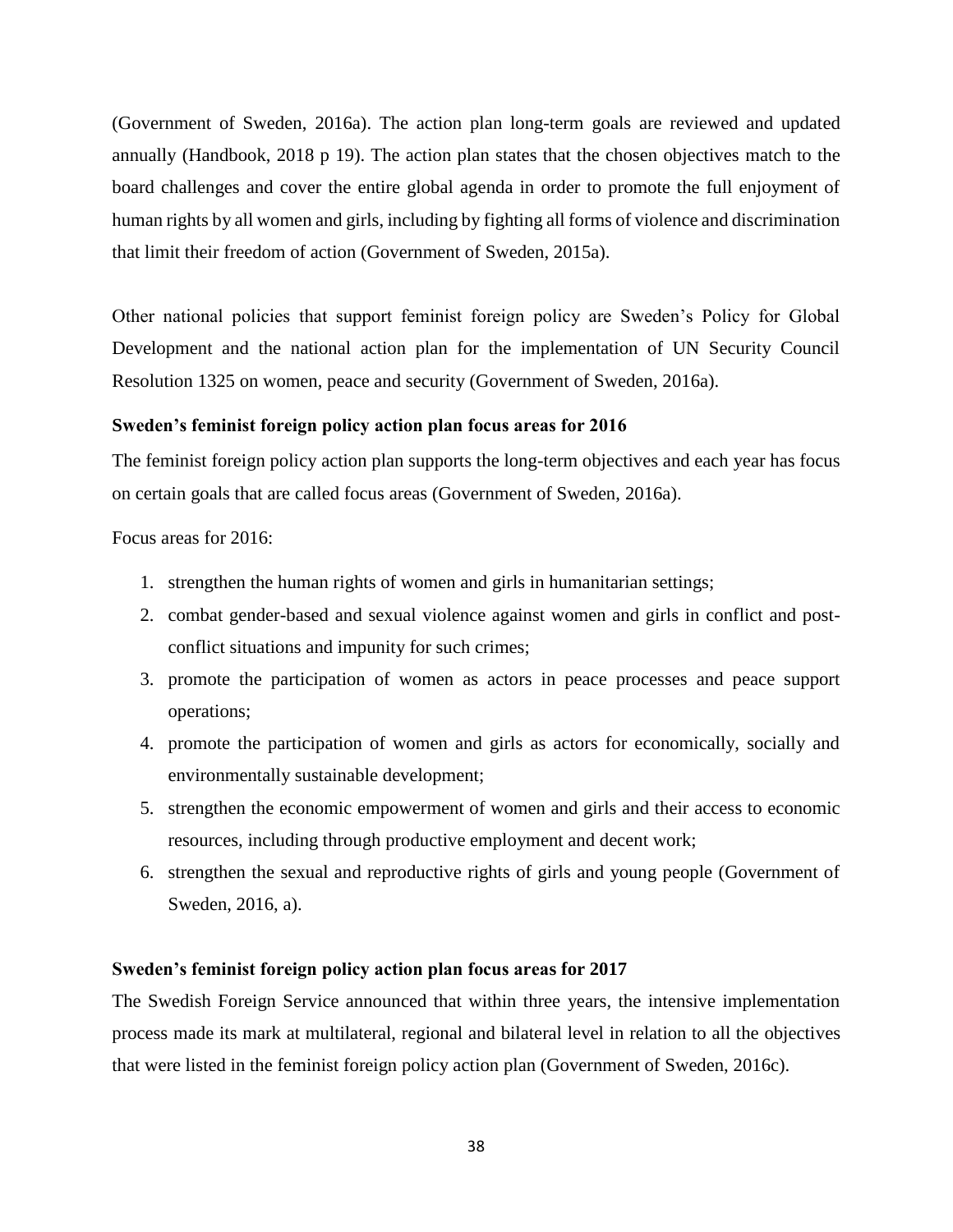In addition to the new set of focus areas for 2017, work on the focus areas for 2016 was continued, as other processes that contribute to the objectives for 2015-2018. The internal goal set for Foreign Service includes support and manifestation of the feminist foreign policy (Government of Sweden, 2016, c).

Focus areas for 2017:

- 1. Strengthening the human rights of women and girls who are refugees or migrants;
- 2. Combating violence against women and girls in close relationships;
- 3. Promoting the role of women and girls in preventing conflict;
- 4. Promoting women's and girls' participation as a strategy against the shrinking democratic space and the double vulnerability of women and girls;
- 5. Strengthening women's and girls' economic empowerment and influence, including by working towards non-discriminatory legislation;
- 6. Intensifying work for the sexual and reproductive rights of all people (Government of Sweden, 2016c).

# **Sweden's feminist foreign policy action plan focus areas for 2018**

The action plan states that nn 2018 work will continue in the areas that have been in focus in 2016– 2017 and towards the overarching objectives. The Foreign Service's internal work continues to support and manifesting the implementation of feminist foreign policy (Governemnt of Sweden, 2018d).

Focus areas for 2018:

- 1. women's and girls' full enjoyment of human rights;
- 2. women's and girls' freedom from physical, psychological and sexual violence;
- 3. promote women's' and girls' participation in preventing and resolving conflicts, and postconflict peacebuilding;
- 4. women's and girls' political participation and influence in all areas of society;
- 5. women's and girls' economic rights and empowerment;
- 6. women's and girls' sexual and reproductive health and rights (SRHR) (Governemnt of Sweden, 2018d).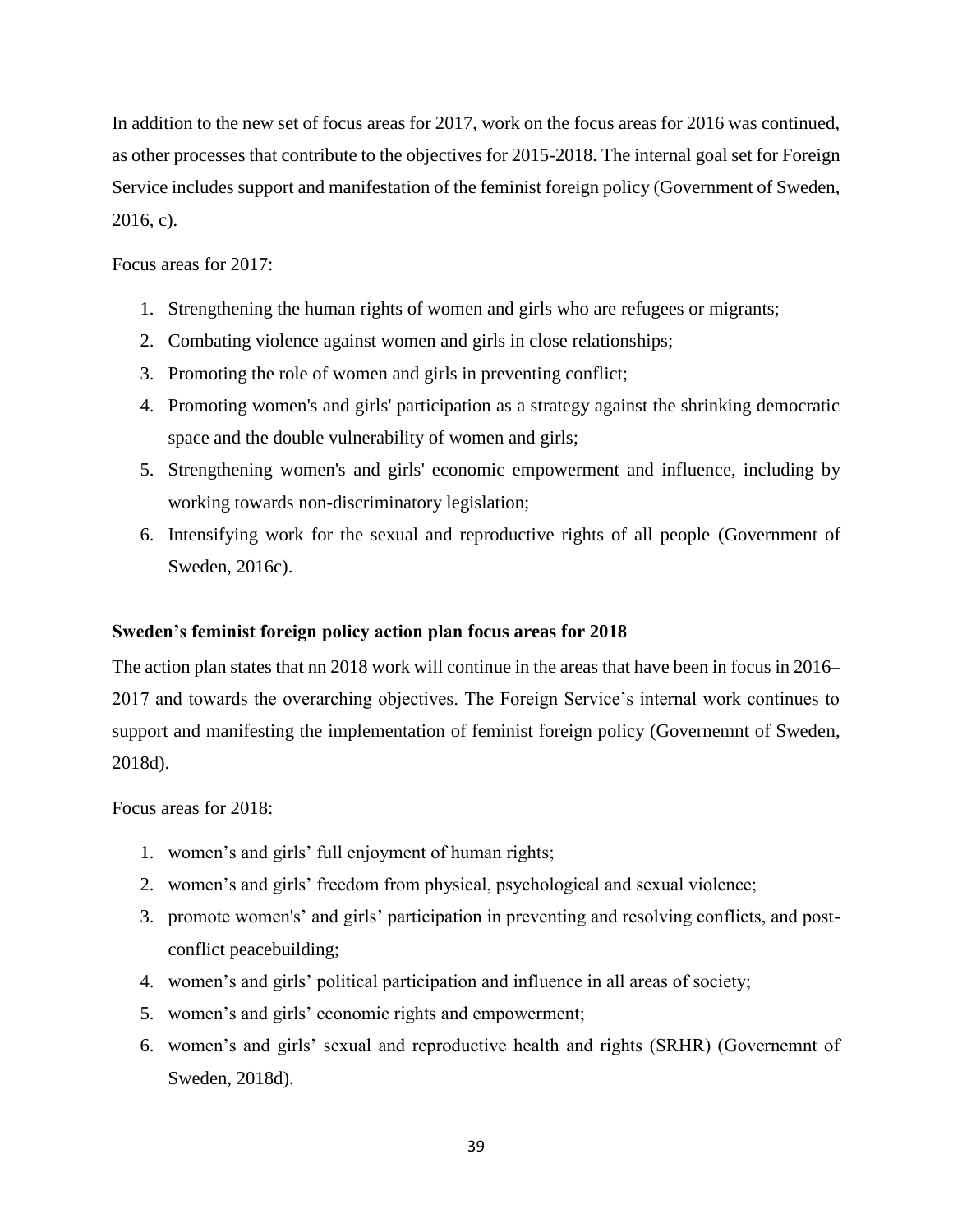# **3.4 Sweden's Feminist Foreign Policy Implementation Method**

Sweden's feminist foreign policy implementation is based on method that requires the Foreign Service to incorporate a gender equality perspective through "three Rs"": rights, representation and resources. A fourth 'R' is all about reality check to ensure that action taken is based on analysis (Government of Sweden, 2016a).

The Swedish Government action plan further explains the method used by the Foreign Service and the meaning given to each "R":

- 1. Rights promotion of "the full enjoyment of human rights by all women and girls, including by combating all forms of violence and discrimination that restrict their freedom of action";
- 2. Representation promotion of "women's participation and influence in decision making at all levels and in all areas, and seek dialogue with women representatives at all levels, including in civil society";
- 3. Resources ensuring "that resources are allocated to promote gender equality and equal opportunities for all women and girls to enjoy human rights" and promotion of "targeted measures for different target groups" (Government of Sweden, 2016a).

## **3.5 Sweden's Feminist Foreign Policy Achievements 2014-2018**

Feminist foreign policy was launched by the Swedish Government in October 2014 (Government of Sweden, 2016c). The feminist foreign policy action plan 2015-2018 describes the Sweden's feminist foreign policy efforts and achievements in 2014-2015.

Sweden's achievements in international level were following:

- 1. Sweden's Ministry of Foreign Affairs has examined the gender equality efforts in the missions abroad in each mission's context;
- 2. The Swedish embassies abroad in many countries have supported and implementing feminist foreign policy agenda in practice;
- 3. Foreign Service has produced an internal action plan to implement feminist foreign policy;
- 4. Foreign Service has produced an internal action plan based on these proposals;
- 5. MFA has produced information material on sexual and reproductive health and rights (SHRH) (Government of Sweden, 2016a).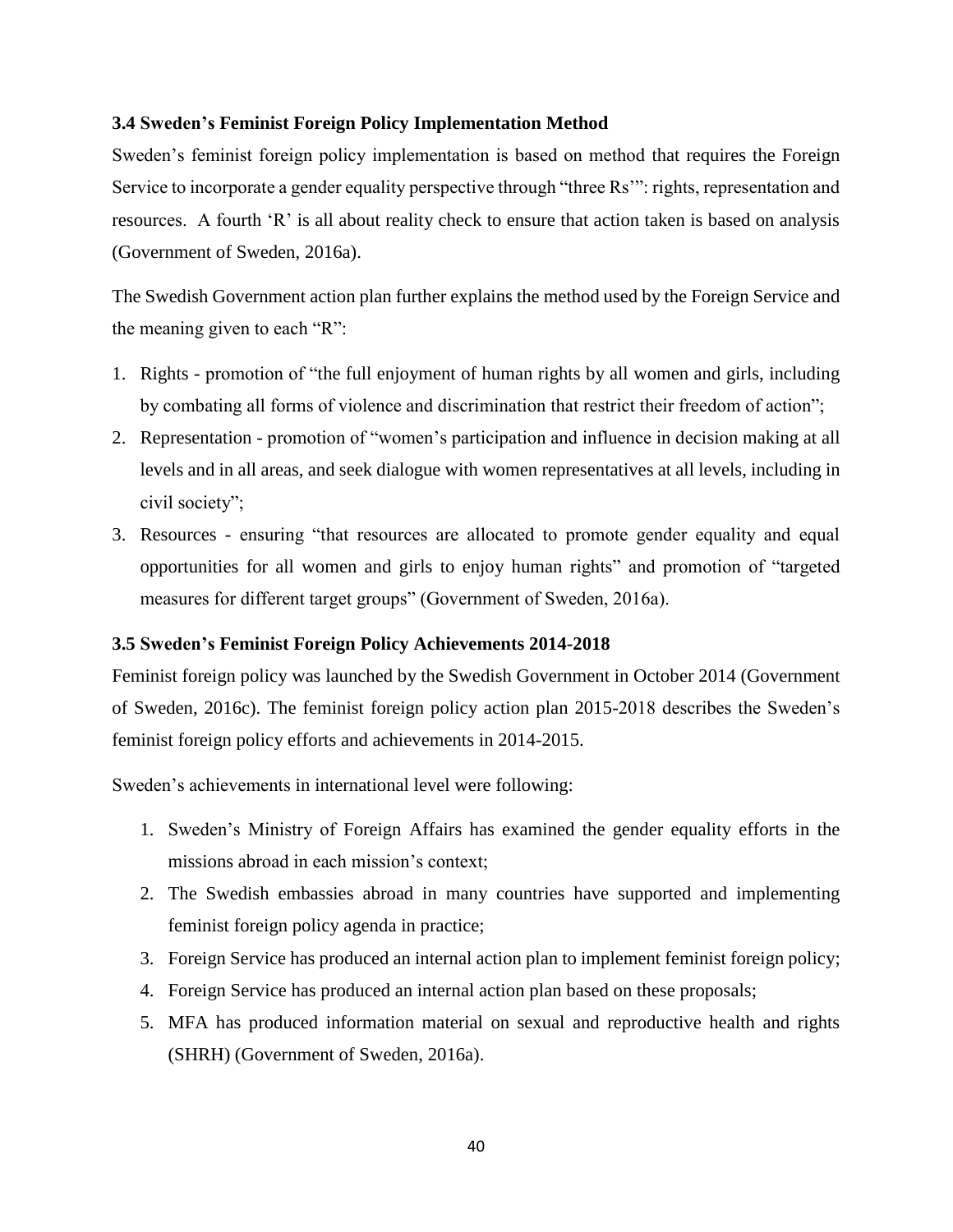In national level, as part on the UNSCR 1325 on women, peace and security, Sweden held consultations with actors in Afghanistan, Colombia, the Democratic Republic of the Congo, Liberia and Palestine and a gender perspective was included into all new development cooperation strategies. Swedish International Development Agency (SIDA) that belongs under MFA and the Folke Bernadotte Academy gender mainstreamed all its activities. The Swedish women's mediation network was established in 2015(Government of Sweden, 2016a).

Sweden's Minister for Foreign Affairs has introduced the foreign policy in all her major speeches including the Statement of Foreign Policy in February 2015, the key policy speech at the Swedish Institute of International Affairs in June 2015, on Femdefenders in November 2014, at the US Institute of Peace in January 2015 and at the University of Helsinki in March 2015 (Government of Sweden, 2016a).

After three years of leading feminist foreign policy, Sweden´s government has described in the official reports the accomplishments of feminist foreign policy achievements. Swedish Foreign Service has published the document "Sweden's feminist foreign policy Examples from three years of implementation" where accomplishments at multilateral, regional and bilateral level, and in relation to all the six objectives laid out in the action plan (Government of Sweden, 2018).

In the period of 2015-2018 Sweden's feminist foreign policy accomplishments to six objectives were following.

# **Full enjoyment of human rights**

In the arena of human rights, Sweden used a number of different platforms, roles and tools to promote the full enjoyment of human rights by all women and girls globally. One of the examples that they include is that Sweden was promoting the "Swedish legislation on prohibiting the purchase of sexual services, publishing 135 country reports on human rights, democracy and the rule of law, increasing the focus of development cooperation on gender equality, including through a new strategy, and in various ways supporting civil society's efforts to empower women and girls" (ibid.).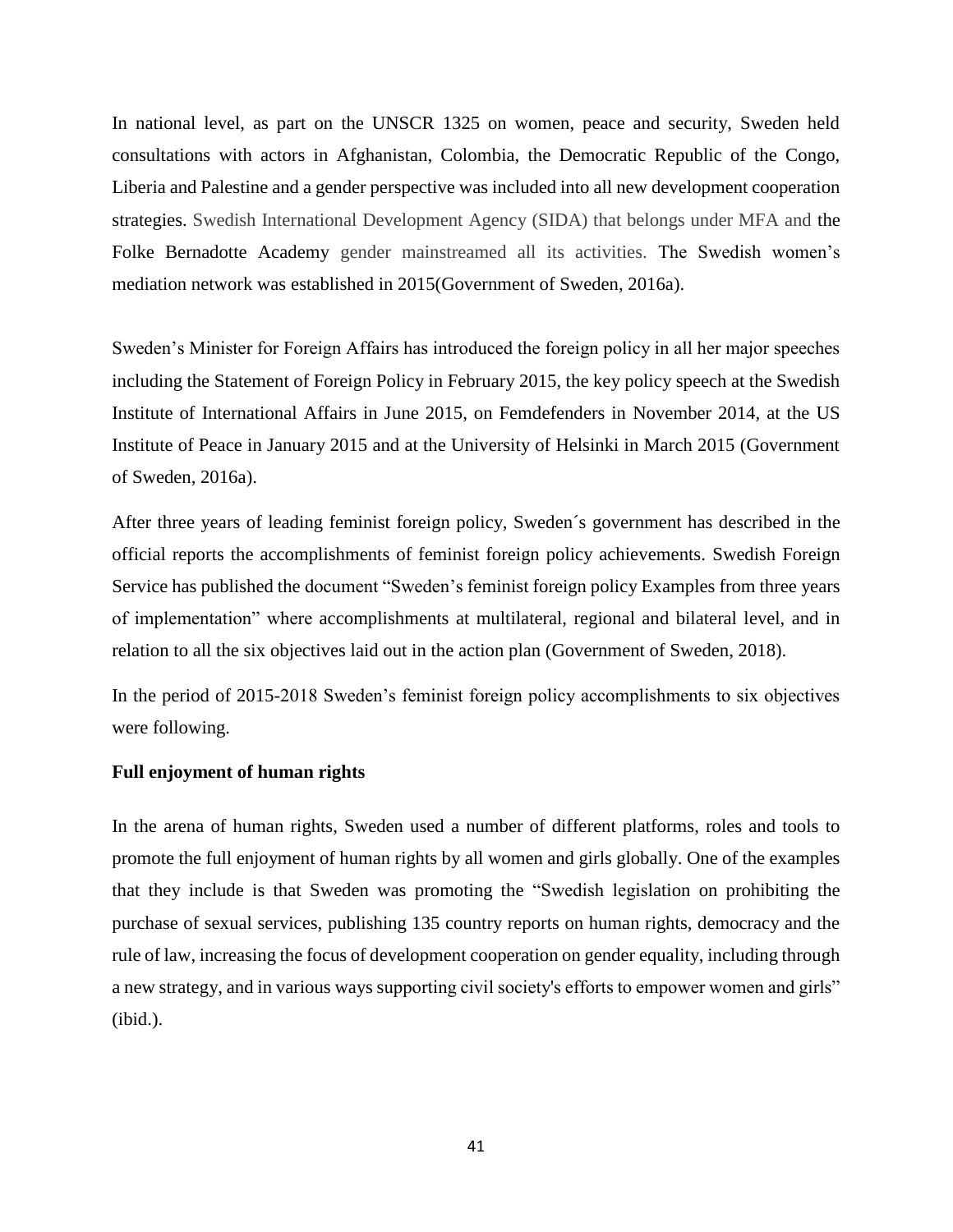#### **Freedom from physical, psychological and sexual violence**

As in the arena of freedom from violence, "Sweden has worked actively to give visibility to and combat destructive masculine norms and to strengthen countries' capacities to prosecute perpetrators, assist crime victims and reintegrate soldiers"(ibid.). It is explained further that Sweden has contributed to increasing knowledge about the link between the uncontrolled spread of weapons and sexual violence against women. Sweden claims that actions are taken and more actors joining efforts to combat sexual and gender-based violence in crisis situations and points out that more than 300 commitments in that arena are made (ibid.).

# **Participation in preventing and resolving conflicts, and post-conflict peacebuilding**

Document explains further the actions taken and participation in peace efforts. As an example given, Sweden has assisted in increasing the participation of women in peace processes in Latin America, Asia, Africa and the Middle East. Sweden has established and encouraged networks of women mediators. One of the highlights pointed out is Sweden's accomplishments to the women, peace and security agenda, as it was made the top priority for its term on the United Nations Security Council. Sweden has taken the role in pushing EU efforts forward and adopted a national action plan for Sweden's implementation of women, peace and security agenda (ibid.).

#### **Political participation and influence in all areas of society**

In the arena of political participation, Sweden has contributed to advancing women's political participation in many countries. Also, Sweden has supported women human rights defenders and pressed for active advocacy for freedom of expression and opinion. Further, Sweden has pushed for the implementation of gender equality strategies at development banks and in environment and climate funds. Sweden is holding a leading role in the International Gender Champions Geneva initiative, with special responsibility for representation issues (ibid.).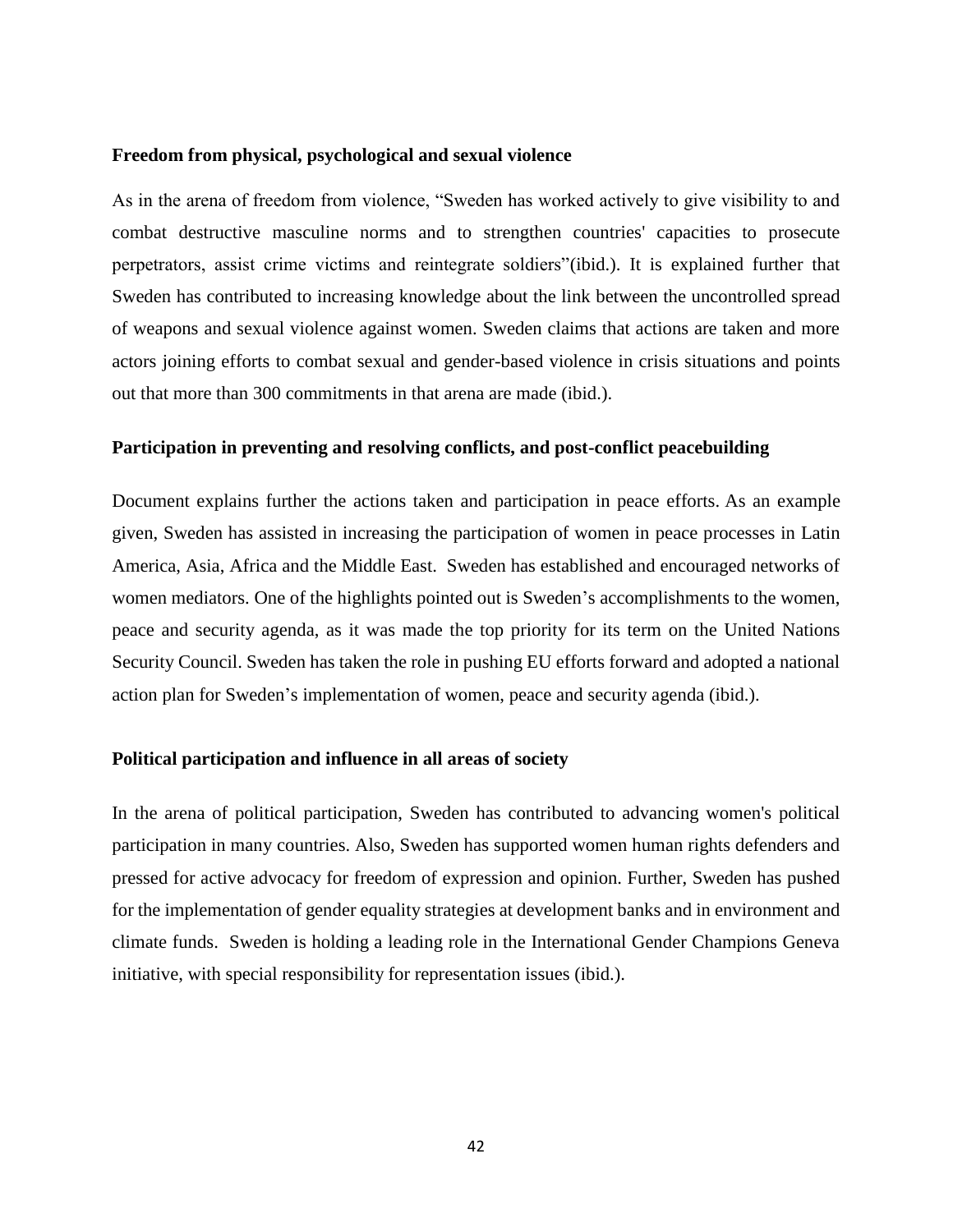# **Economic rights and empowerment**

Sweden has been successful in the arena of economic empowerment. "Sweden has promoted girls' education and women's employment, actively pushed to ensure that a gender perspective is incorporated into the Addis Ababa Action Agenda on Financing for Development and the 2030 Agenda, and advanced gender equality efforts in trade policy and corporate social responsibility". Sweden has been greatly visible in the campaigns HeForShe and 'Swedish Dads' photo exhibition (ibid.).

# **Sexual and reproductive health and rights (SRHR)**

Sweden has increased its efforts in the arena of sexual and reproductive health and rights (SRHR) through alliance-building, board responsibilities, development cooperation and dialogue, and by initiating the global #SheDecides movement. "At country level, efforts have helped increase the number of midwives and improve access to comprehensive sexuality education, contraceptives and safe abortions" (ibid.).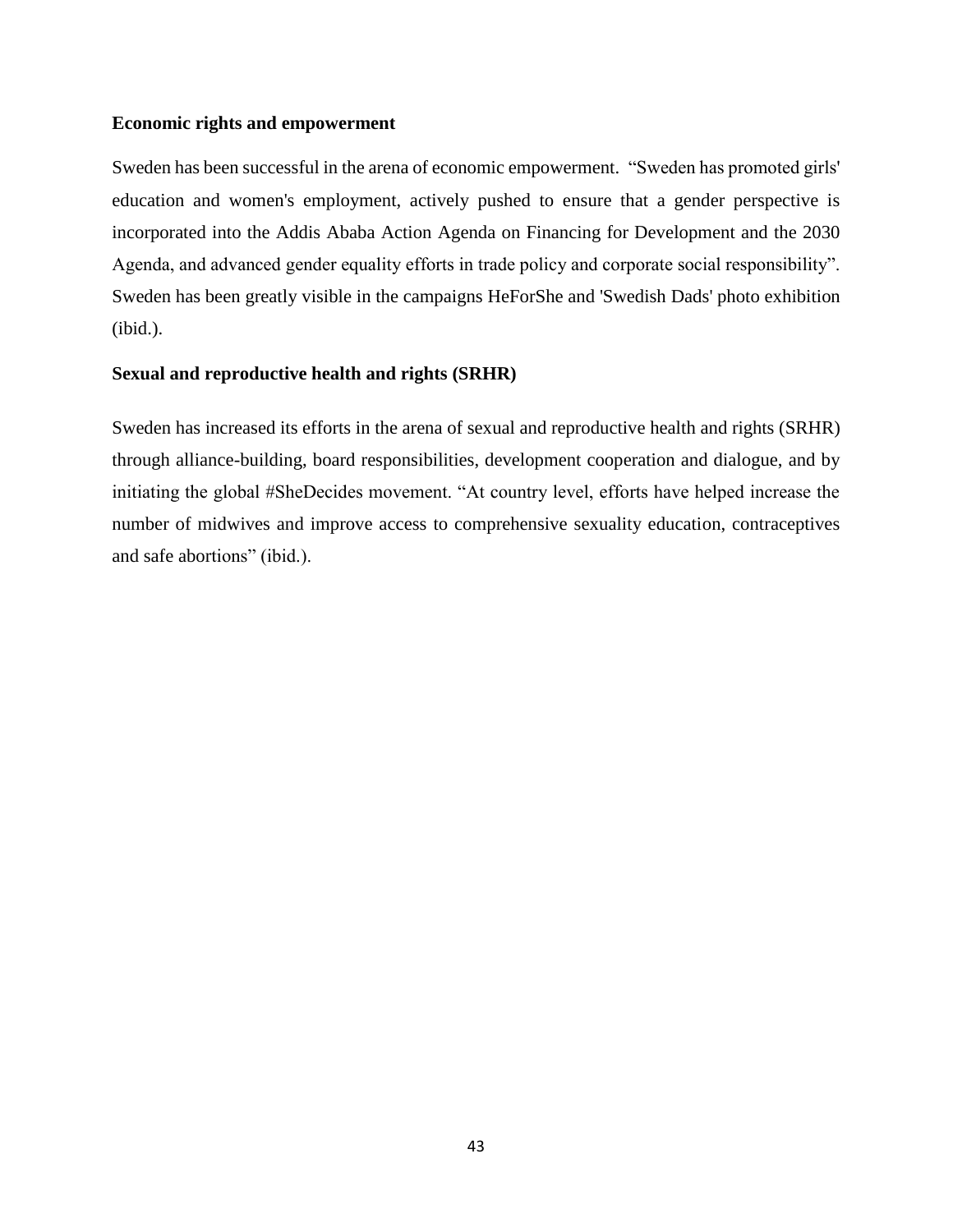#### **4. Sweden's Feminist Foreign Policy Analysis**

The aim of this chapter is to examine whether, and to what extent, the discourse of the feminist foreign policy is interrelated in practice with the IR feminist theory. In particular, the focus is on how the IR feminist theory characteristics on security are translated into the feminist foreign policy in practice to establish in what ways feminist discourse is present or absent.

The IR feminist theory discourse analysis is based on Sweden's feminist foreign policy objectives and feminist foreign policy practice relying on empirical data for the years 2014-2018. The first four years of conducting and implementing the feminist foreign policy were chosen for this analysis because it contributes to improving our understanding on feminist foreign policy making from a gendered perspective and shows what feminism looks like in foreign policy practice.

A better understanding of the intention and practical dimensions of the Swedish feminist foreign policy view on security defines the key characteristics of feminist foreign policy as a whole while also determining its limitations - in order to improve effective implementation. An analysis of feminist foreign policy objectives and actual implementation can provide a reliable basis for determining a feminist foreign policy which could have potential application across the world.

The IR feminist theory perspectives on security were chosen as a basis for this analysis because security is central to any foreign policy concept and it addresses peace and security from a gendered perspective. The analysis is based on official documents, statements, articles, and speeches by policymakers on the subject related to defineing the objectives and actual practical implementation of the feminist foreign policy. The further analysis on feminist foreign policy objectives and practical implementation presents in what ways feminist discourse in Sweden's foreign policy is present or absent.

The analysis of Sweden's feminist foreign policy is based on the IR feminist theory. In order to measure the nature and extent of the interaction between the feminist foreign policy and the IR feminist perspective on security, an entirely feminist discourse on security (described in the theory chapter) and the feminist foreign policy discourse on security (described in chapter about Sweden's feminist foreign policy) are compared.

Firstly, I am using a deductive approach on Sweden's feminist foreign policy objectives by comparing these with an ideal type of an entirely feminist discourse on security. Secondly, I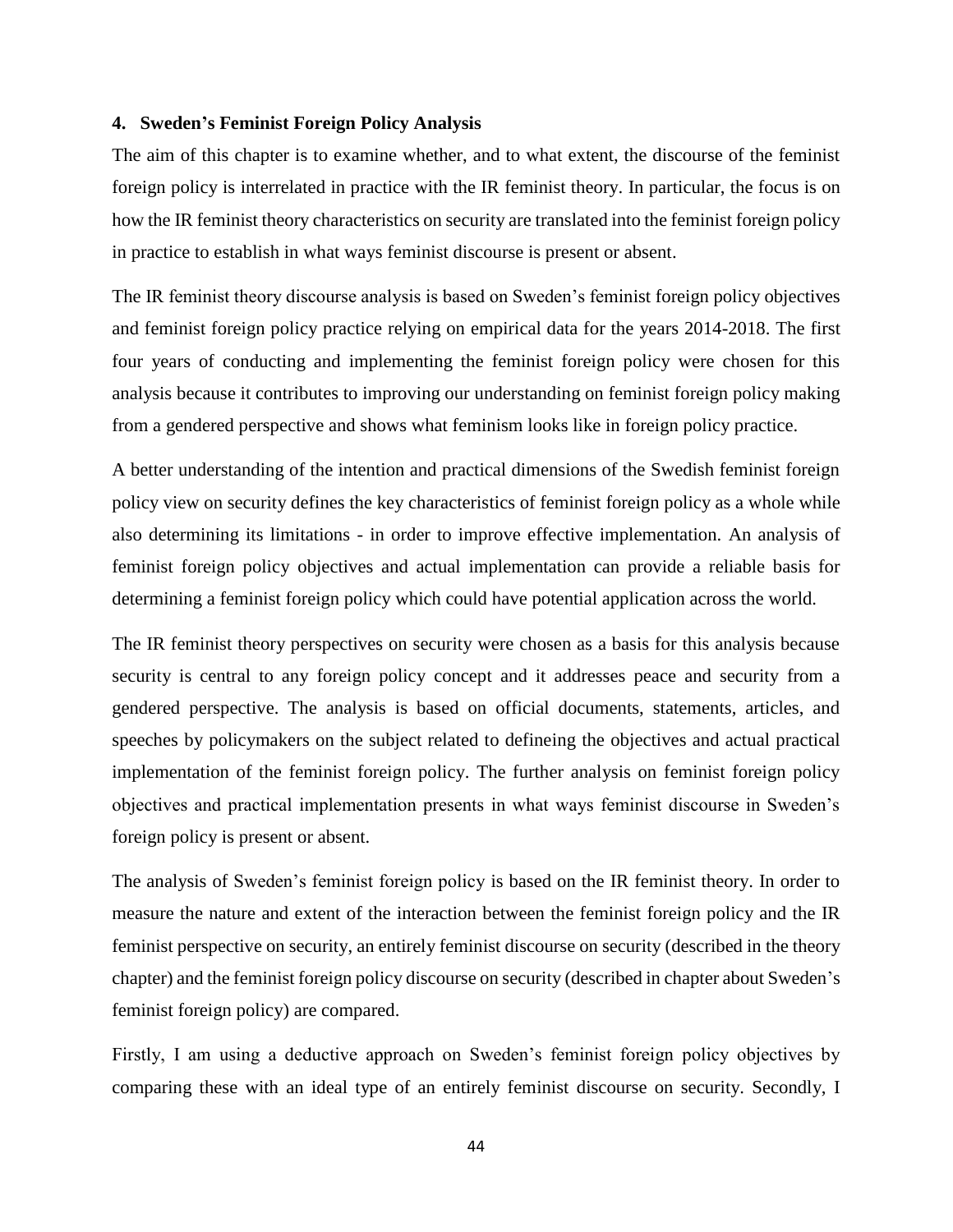examine how the IR feminist theory characteristics on security are translated into the feminist foreign policy in practice. Thirdly, I make conclusions based on the Sweden's feminist foreign policy analysis on objectives and actual practice in relation with IR feminist perspectives on security and answer the research question: To what extent Sweden has implemented the IR feminist theory characteristics in its feminist foreign policy?

# **4.1 Sweden's Feminist foreign policy objectives compliance with IR Feminist Theory**

Depending on one's political perspective, there are different opinions about what a feminist foreign policy really is. These differences opinions are clearly understandable, as even feminists differ greatly among themselves on how to define feminism itself (Kleberg, 2016).

There is no definition given to the feminist foreign policy nor there is description of what characteristics the entirely feminist foreign policy should contain. Sweden's feminist foreign policy is chosen as a case for this analysis. Further evaluation Sweden's feminist foreign policy describes and informs the possible features that other countries could include in their foreign policy.

I order to get a better understanding what is the meaning given to the feminist foreign policy, I will investigate feminist foreign policy objectives. The further analysis on the feminist foreign policy objectives is important because it informs us about the intention of the policy and helps to define the meaning given to the feminist foreign policy.

The word "feminist" refers to the IR feminist theory that contains various perspectives. Feminist IR approaches illustrate the major goals of feminist IR and suggest that scholars and practitioners of international politics should ask gender questions and be more aware of the gendered implications of global politics (Dunne, Kurki, Smith 2013, 208).

Sweden's foreign policy matches with the IR feminist principles that draws attention to the gendered implication and refers to the inequality in global politics. Sweden's feminist foreign claims to contribute to the gender equality and to provide the full enjoyment of human rights by all women and girls (Government of Sweden, 2018).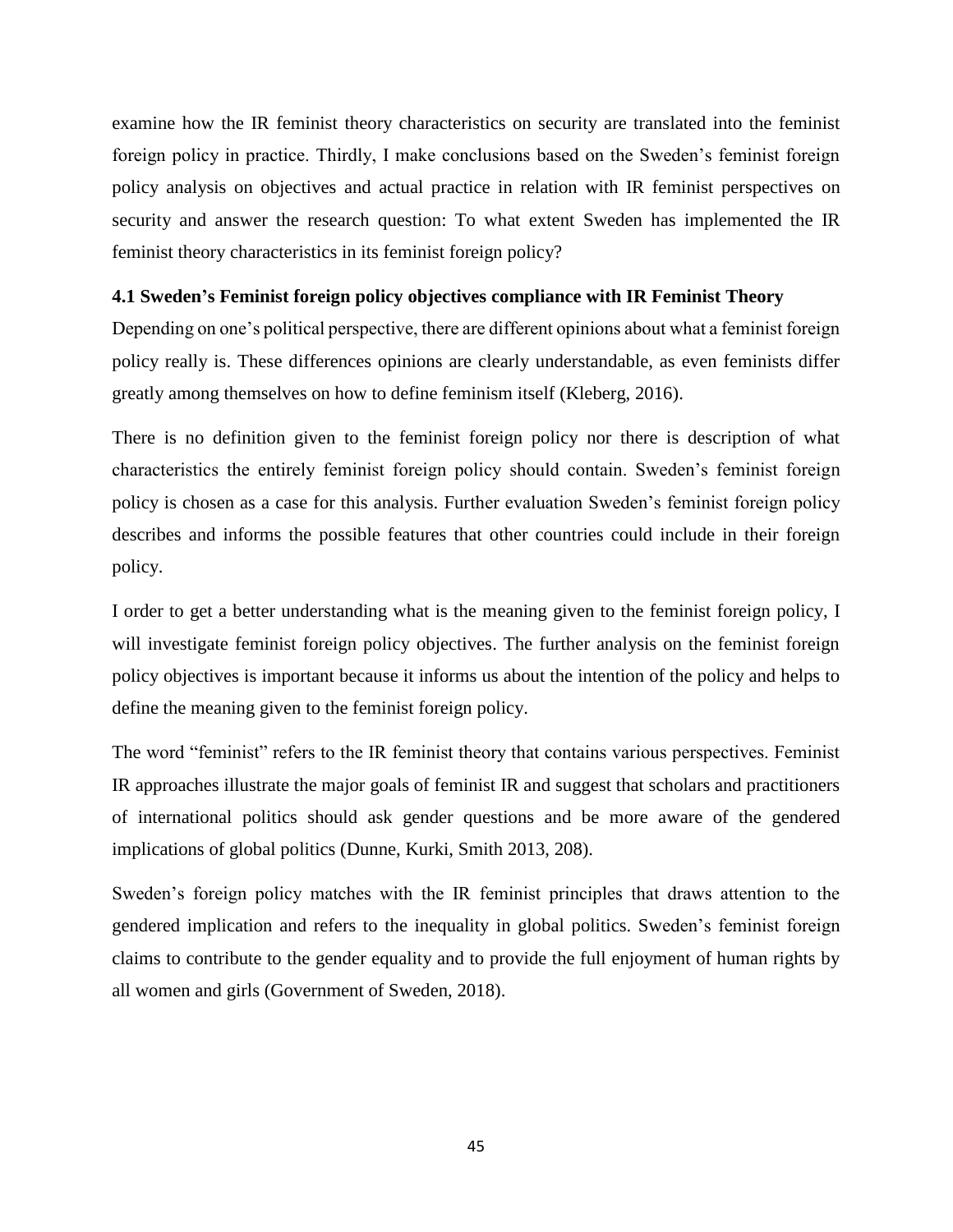"Swedish Foreign Service action plan for feminist foreign policy 2015–2018, including indicative measures for 2018" document states that "Global gender equality is still a vision – not a reality" (Government of Sweden, 2018d). That statement gives the impression that feminist foreign policy aims to push its intentions to solve a global-scale problems and aspires to be the global norm leader. Further evaluation on Sweden's feminist foreign policy objectives in compliance with all the four characteristics in Ingebritsen model displays that the aim of feminist foreign policy is based on normative agenda. Sweden has emerged as a "moral superpower by continuously and consistently advocating compliance with global standards of conduct and working by develop, refine, and maintain principles of mutual understanding in world politics" (Ingebritsen 2006, 4). Sweden foreign policy intention is to influence international society and provides new norms and standards world wide.

Feminist approach in IR questions to what extent theories are constructed and draws attention to the fact that IR theories are often constructed by men and from lives of men (Dunne, Kurki, Smith 2013, 208). Similarly, foreign policies can be associated with masculine characteristics because "a desirable foreign policy is generally one which strives for power and autonomy and which protects its citizens from outside dangers" (Dunne, Kurki, Smith 2013, 206).

"The foreign policies of states are often legitimated in terms of hegemonic masculine characteristics" (Dunne, Kurki, Smith 2013, 206) that are tied to the states' security. Feminist IR use a multidimensional definition of security that is not tied to conventional notions of national security (Tickner, 2018). Sweden's feminist foreign policy objectives match with the IR feminist perspectives on security because it concentrates on human security rather than state security.

IR feminist approach draws attention to how policies impact women and whether a lack of women´s voices influences policy choices (Dunne, Kurki, Smith 2013, 208). Further evaluation on Sweden's feminist foreign policy shows that the focus of the policy is on women and girls and human security.

Particularly, "Sweden's framing of a feminist foreign policy interacts with contemporary international discourse on human security by asking the feminist question "security for whom?" (Aggestam, Bergman-Rosamond, 2016). The quest is to redefine security with a greater focus on women and girls. "This broader and more inclusive notion aims to ensure the security of all human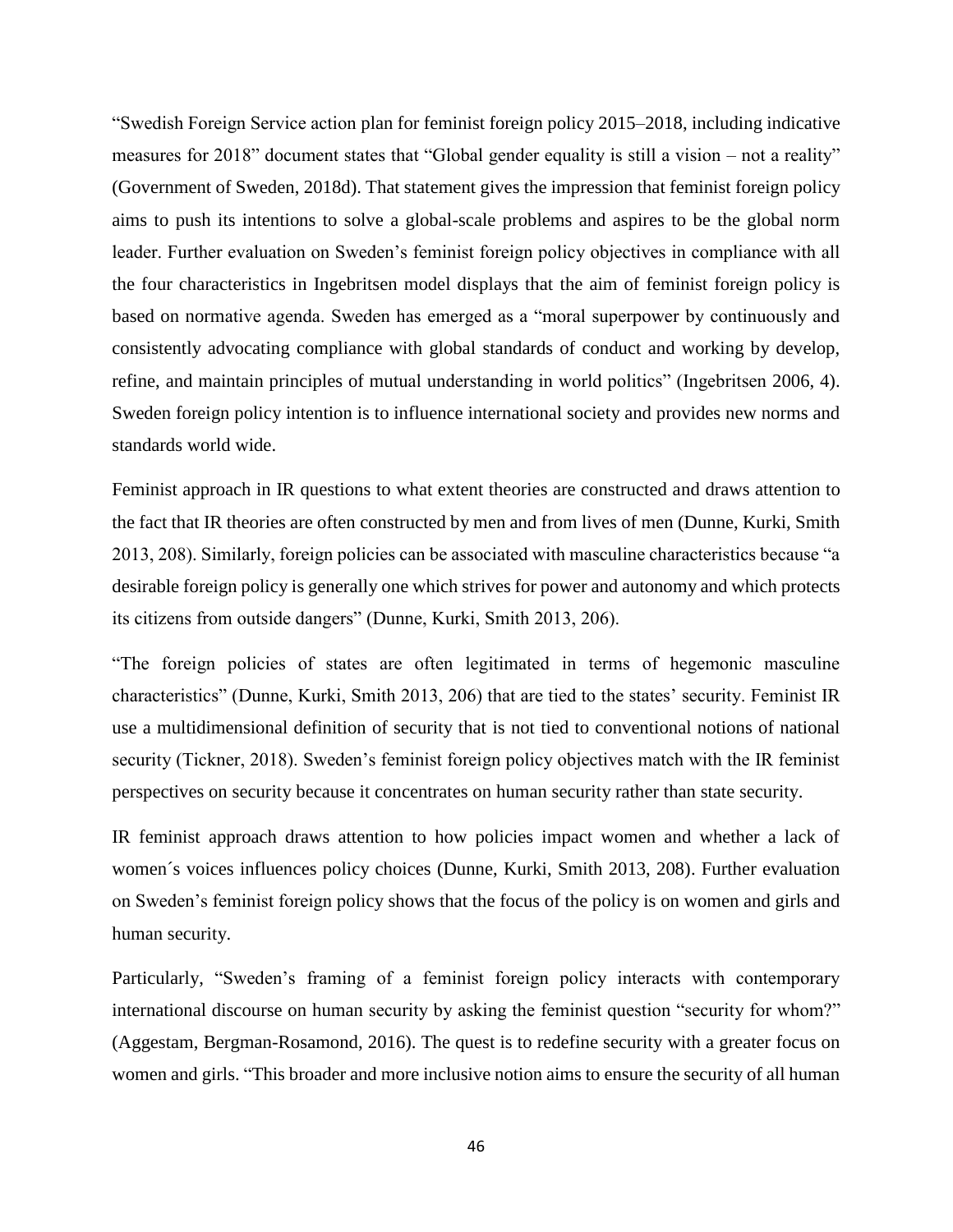beings and political communities by challenging embedded patriarchal power relations and practices beyond borders" (Aggestam, Bergman-Rosamond, 2016).

The initiative is also interwoven with Sweden's sense of self-identity as a "humanitarian superpower" that is closely related to the history, evolution, and legacy of the Swedish welfare state. In practice the cosmopolitan orientation of the rights are combined with promoting gendersensitive dialogue across national borders and among different social groups. This "emphatic cooperation" captures some of the underpinnings of feminist foreign policy, which also emphasizes dialogue (Aggestam, Bergman-Rosamond, 2016).

Feminist scholarship uses a "gender lens" on addressing peace and security (Tickner, 2018). In the Sweden's case the answer to the feminist question "security for whom?" matches with the feminist approach because the intent on feminist foreign policy is to contribute to the gender equality and to provide the full enjoyment of human rights by all women and girls (Government of Sweden, 2018).

IR feminist scholars have criticized that IR theories that are often constructed by men and from lives of men (Dunne, Kurki, Smith 2013, 208). Sweden's feminist foreign policy matches with IR feminist perspectives because it draws attention to the inclusion of women and claims to entail applying a systematic gender equality perspective throughout foreign policy (Government of Sweden, 2018a).

When we are looking feminist foreign policy, it matches with IR feminist approach on policy making from gendered perspective. In Sweden's feminist foreign policy making, the female voices were included as well as systematic gender equality approach was applied to the foreign policy. Sweden's feminist foreign policy was conducted by the first ever feminist government (Aggestam, Bergman-Rosamond, 2016) and number of civil society actors including women's organizations were included in the making of feminist foreign policy agenda. Consultations with women's organizations resulted with an action plan for feminist foreign policy including six long-term objectives for the years 2015-2018 (Rothschid, 2018).

Sweden's feminist foreign policy contains six objectives in the 2015-2018 action plan that include full enjoyment of human rights, freedom from physical, psychological and sexual violence, participation in preventing and resolving conflicts, and post-conflict peacebuilding, political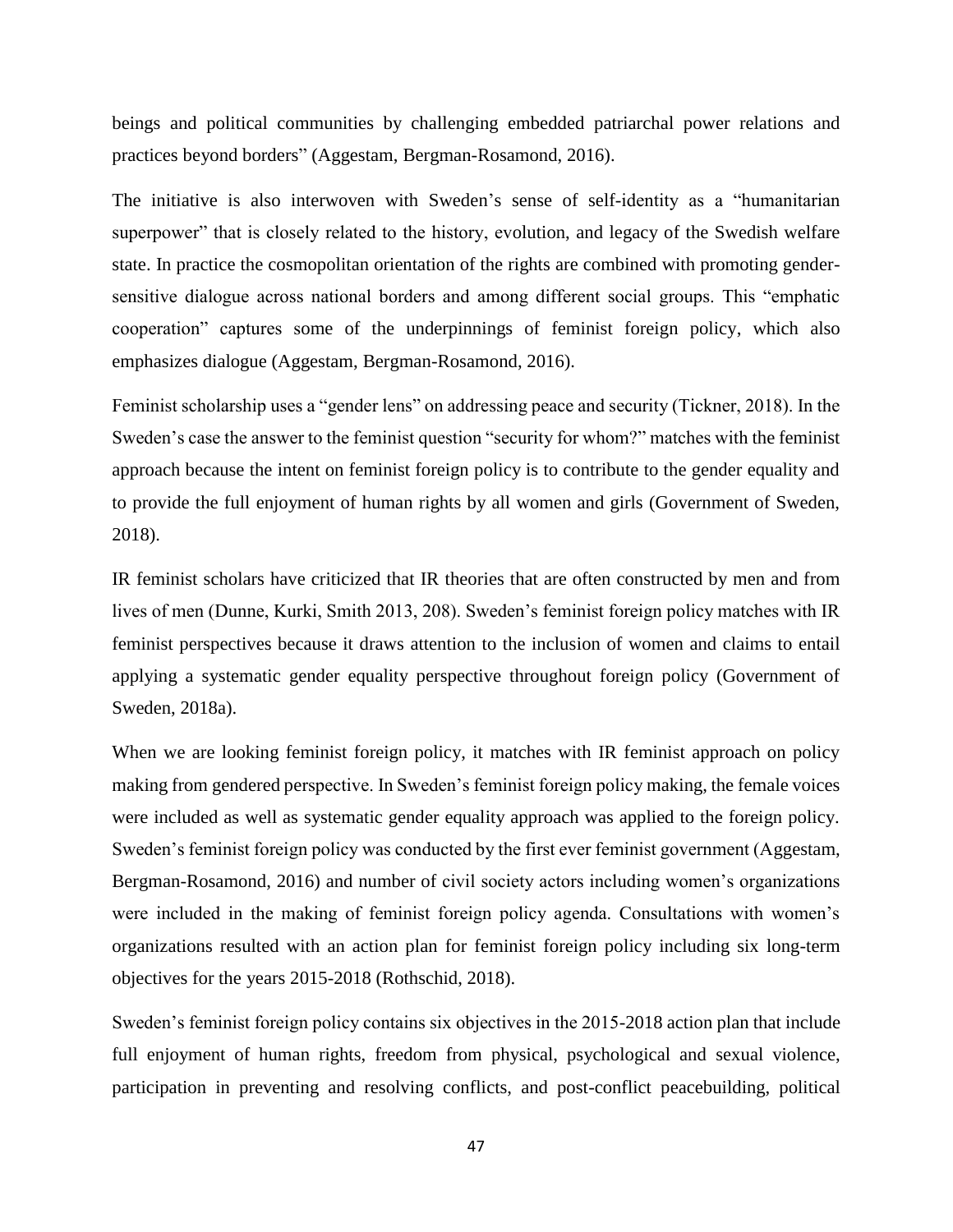participation and influence in all areas of society, economic rights and empowerment, sexual and reproductive health and rights (Handbook, 2018 p 19).

All Sweden's feminist foreign policy long term goals that include six objectives match with the IR feminist theory approaches that are named in the theory chapter. The main characteristics of IR feminist principles that match with feminist foreign policy are described as following:

Sweden's feminist foreign policy match with the feminist discourse because a greater focus is given to women and girls. Feminist foreign policy action plan supports the gender equality and all women's and girl's full enjoyment of human rights (Handbook, 2018 p 19).

Feminists use a multidimensional definition of security that is not tied to conventional notions of national security (Tickner, 2018). Sweden's feminist foreign policy objectives match with the IR feminist perspectives on security because it concentrates on human security rather than state security.

Tickner states that it is important to look at the flip side of "security" and pays attention to the insecurity. Sweden's feminist foreign policy all objectives include and are based on structural gendered insecurities that need to be eliminated in order to achieve peace and social justice (Tickner, 2018).

Tickner characterizes insecurity to be gendered and claims that "women are more likely to be in insecure positions in global politics, and that women's insecurity is often shaped by negative treatment because of their gender" (Sjoberg, 2018). Sweden's feminist foreign policy objectives include and support women's political participation and influence in all areas of society in order to eliminate mentioned insecurity.

IR feminist approach sees connection between inclusion of women in peace and security. Inclusion of women aims to ensure the security of all human beings and political communities by challenging embedded patriarchal power relations and practices beyond borders (Aggestam, Bergman-Rosamond, 2016). Sweden's feminist foreign policy matches with that view as the inclusion of female participation in preventing and resolving conflicts, and post-conflict peacebuilding is included as one of the feminist foreign policy objectives.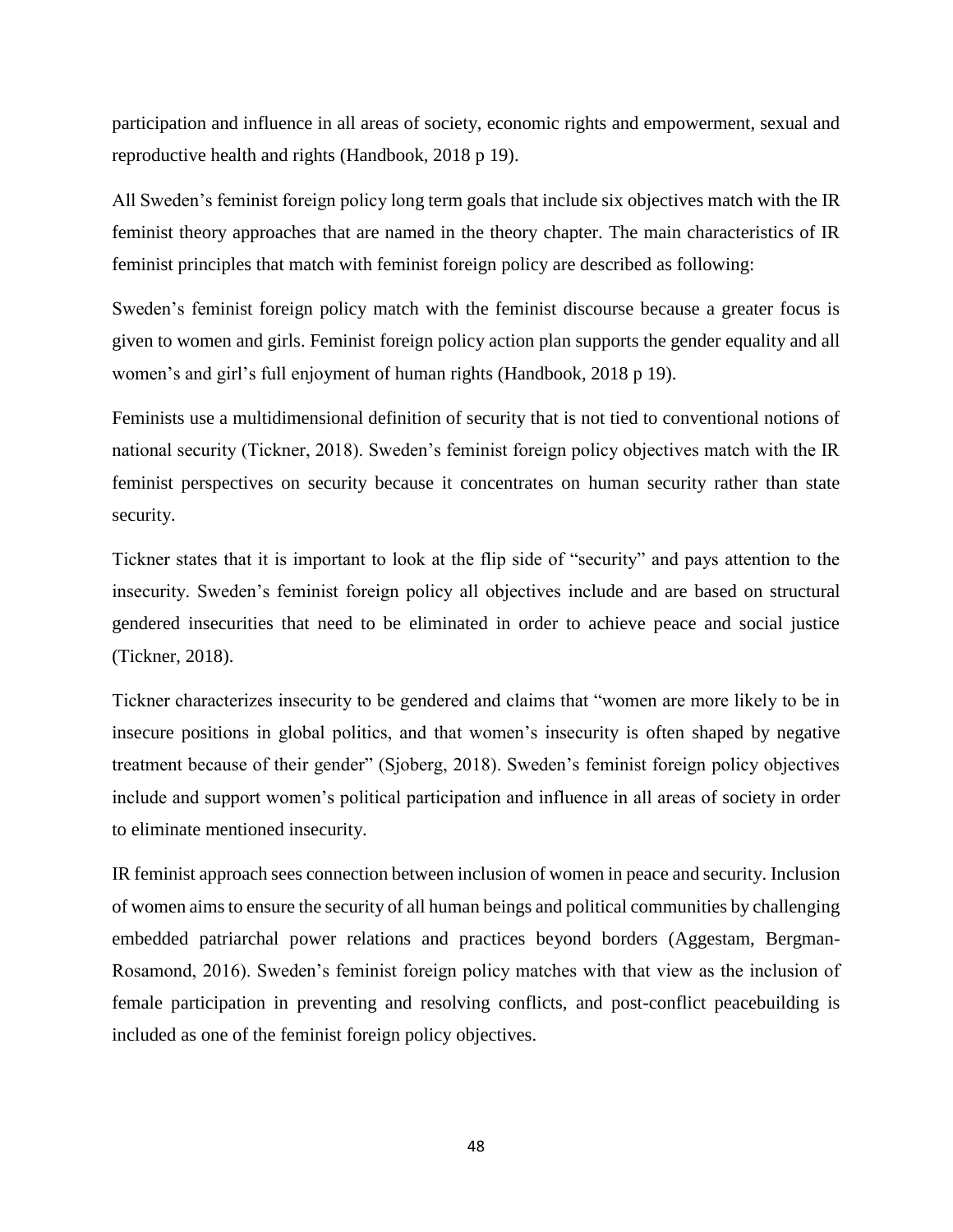Gendered structures of inequality have effects on women's physical and economical insecurities that various feminist scholars in IR have been analyzing and explaining these structures using a gendered lens (Tickner, 2018). Both mentioned inequalities are included in Sweden's feminist foreign policy agenda objectives.

In conclusion, Sweden's feminist foreign policy six objectives for 2015-2018 compared with the entirely feminist discourse on security match with each other. To sum up, the main characteristics of the feminist foreign policy include awareness of the gendered implications of global politics and its impact on women, refers to the inequality in global politics, applies systematic gender equality perspective approach throughout foreign policy, contributes to the gender equality and full enjoyment of human rights, addresses peace and security through "gender lens", concentrates on human security and pays attention to the insecurities.

# **4.2 Sweden´s Feminist Foreign Policy in Practice**

In the previous section I concluded that Sweden's feminist foreign policy objectives match with an entirely feminist discourse. However, Sweden's government action plan states that "Global gender equality is still a vision - not a reality" (Government of Sweden, 2018d). In order to understand what it takes for Sweden's to achieve its vision, the further investigation on implementation on feminist foreign policy is necessary. Next, I will examine Sweden's feminist foreign policy practise to establish in what ways feminist discourse is present or absent.

In 2017, a coalition of 62 Swedish non-governmental organizations and women´s organizations (named CONCORD), published the report titled "How Feminist is Sweden's Feminist Foreign Policy?". About 19 civil society organizations conducted the report and analysed the implementation of the feminist foreign policy in Sweden (Concord, 2017).

The report showcases some good examples of successful implementation of the feminist foreign policy and offers examples of critique towards some actions of feminist foreign policy. Concord report divides the subject in following sections: development cooperation and humanitarian aid, peace and security and policy on migration and refugees. These examples are a good staring point for further analysis because they provide information on what extent, the discourse of the feminist foreign policy interrelates in practice with the IR feminist theory and what feminist foreign policy in practice looks like.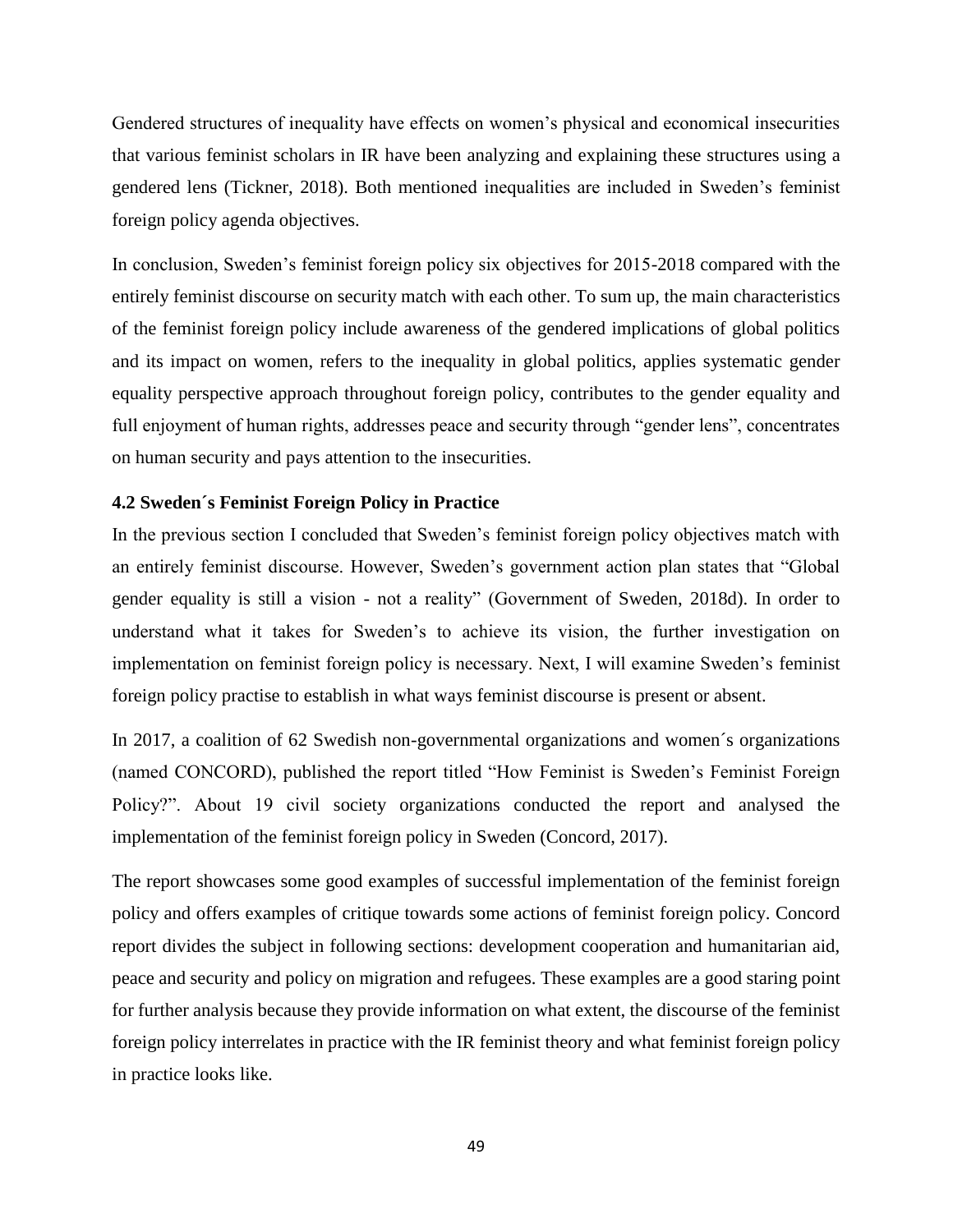While evaluating the Sweden´s feminist foreign policy in the IR feminist perspective, the feminist foreign policy has made the difference yet failed in some goals and ambitions. The report shows that the most success was achieved in development cooperation and humanitarian aid section and had some accomplishments in peace and security (Concord, 2017).

As shown in the Concord report, Sweden's feminist foreign policy has had a good impact and made a difference in women´s economic empowerment within its development cooperation, sexual and reproductive health and rights, and the shrinking democratic space for the defenders of LGBTQ and women´s rights. One of the best examples is that more resources have been allocated to support social security systems with a focus on women´s economic empowerment. It is suggested that there is room for improvement to ensure that women of all ages are covered, including women of retirement age. Additional work needs to be done to strengthen women´s rights in the workplace (including in the informal economy) and to support the empowerment of women in rural areas who depend on farming and food production (Concord, 2017).

As the report states, Sweden has continued to be an important defender of women's and girls' sexual and reproductive health (SRHR) and rights, reflecting the priority shown in the action plan for Sweden's feminist foreign policy for the years 2016 and 2017. Sweden demonstrated its leadership for example when the new US administration reintroduced the Mexico City policy. Sweden was successful in a "She Decides" initiative and increased its support to SRHR in the 2018 aid budget. However, experts claim that there is room for improvement with humanitarian aid, particularly given the lack of strategies on how to include SRHR in this work (Concord, 2017).

Shrinking democratic space for defenders of the rights of LGBTQ people and women´s is an important issue for Sweden's feminist foreign policy, given the necessity of gender equality for societies to thrive. Sweden has supported civil society through the development cooperation. The issue was given a greater priority due to Sida´s new communication on the issue. Furthermore, the inclusion of this topic was included in the 2017 feminist foreign policy action plan. The Concord report suggests that the Government must be consistent in raising this problem in its political dialogue, in order to ensure the support for rights defenders in a challenging context (Concord, 2017).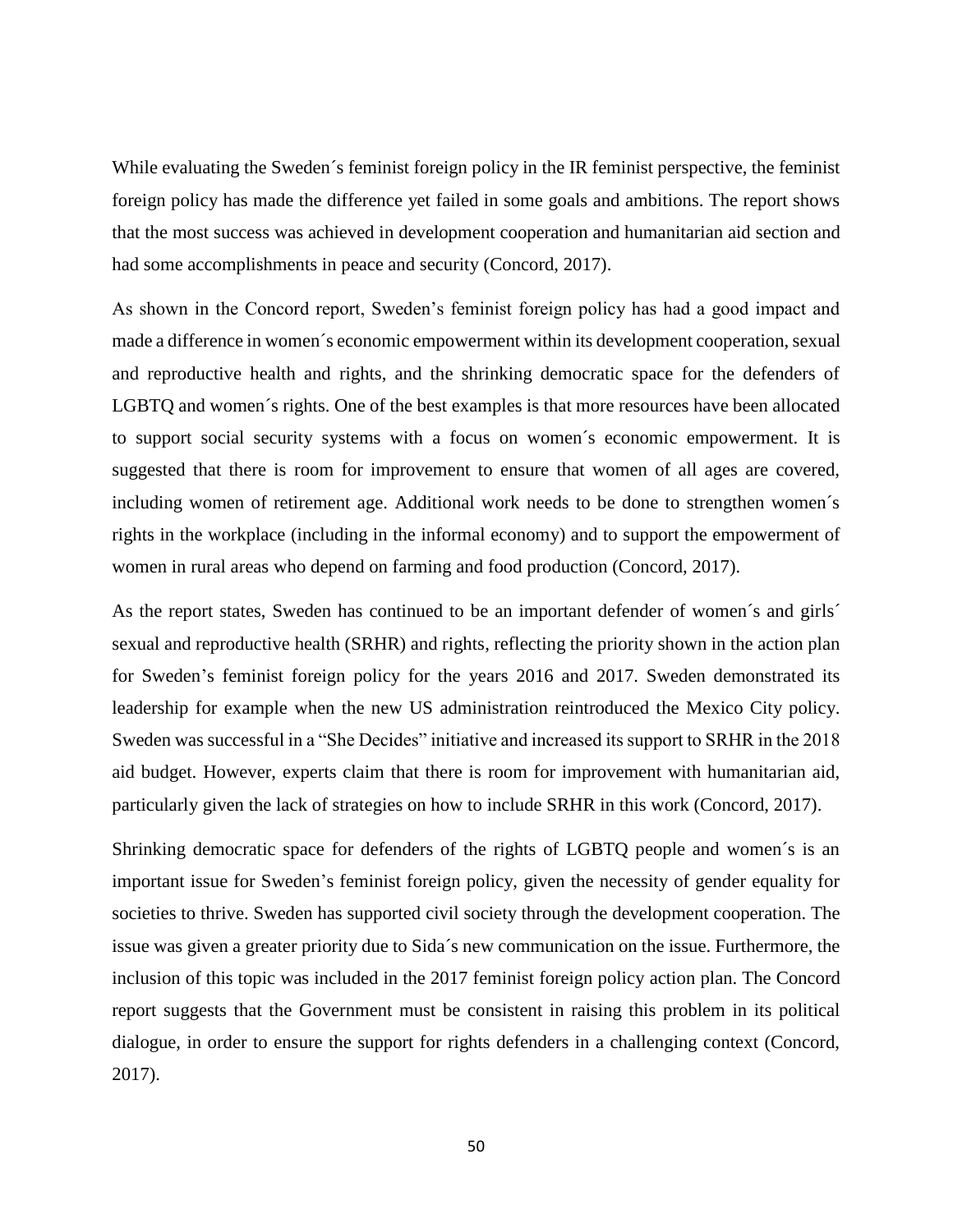In the area of peace and security, Sweden has been successfully chaired the United Nations Security Council (UNSC) and supported women in peace processes (Concord, 2017). Given that Sweden occupied a non-permanent place on the UN Security Council (UNSC) in 2017-2018, there have been more opportunities to carry out feminist foreign policy within the UN. As chair of the Council in January 2017, Sweden used the opportunity to introduce a resolution—which was successfully adopted - stating that sexual and gender-based violence can be seen as a cause of sanctions. Another example of Sweden advancing a feminist agenda was when women´s rights defenders from Somalia and Nigeria were invited to speak before the council in order to voice their concerns.

As mentioned in the Concord report, soon after the announcement of the feminist foreign policy, a network for women mediators was set up by the Swedish Ministry for Foreign Affairs. The women mediator's network has successfully carried out work such as training and supporting women´s representatives in conflict areas to prepare them for their participation in peace processes and negotiations. The authors of the Concord report advise that in order to achieve the full potential of the network, Government needs to allocate more resources to the network's work (Concord, 2017).

The main failures were in the peace and security areas in the subject of Sweden's arms trade and in the are of migration and refugees, including migration and refugee policy and Sweden's voice in the European Union (Concord, 2017).

Swedish framing of a feminist foreign policy interacts with contemporary international discourse on human security by asking the feminist question "security for whom?" The quest is to redefine security with a greater focus on women and girls. This broader and more inclusive notion aims to ensure the security of all human beings and political communities by challenging embedded patriarchal power relations and practices beyond borders (Aggestam, Bergman-Rosamond, 2016).

Women´s inclusion and participation in peace processes is prioritized, as statistics reveal a lack of inclusive political representation and gender equality. The advocacy and active promotion of women´s participation is mostly centered on peace processes inline with UNSCR resolution 1325. (Aggestam, Bergman-Rosamond, 2016).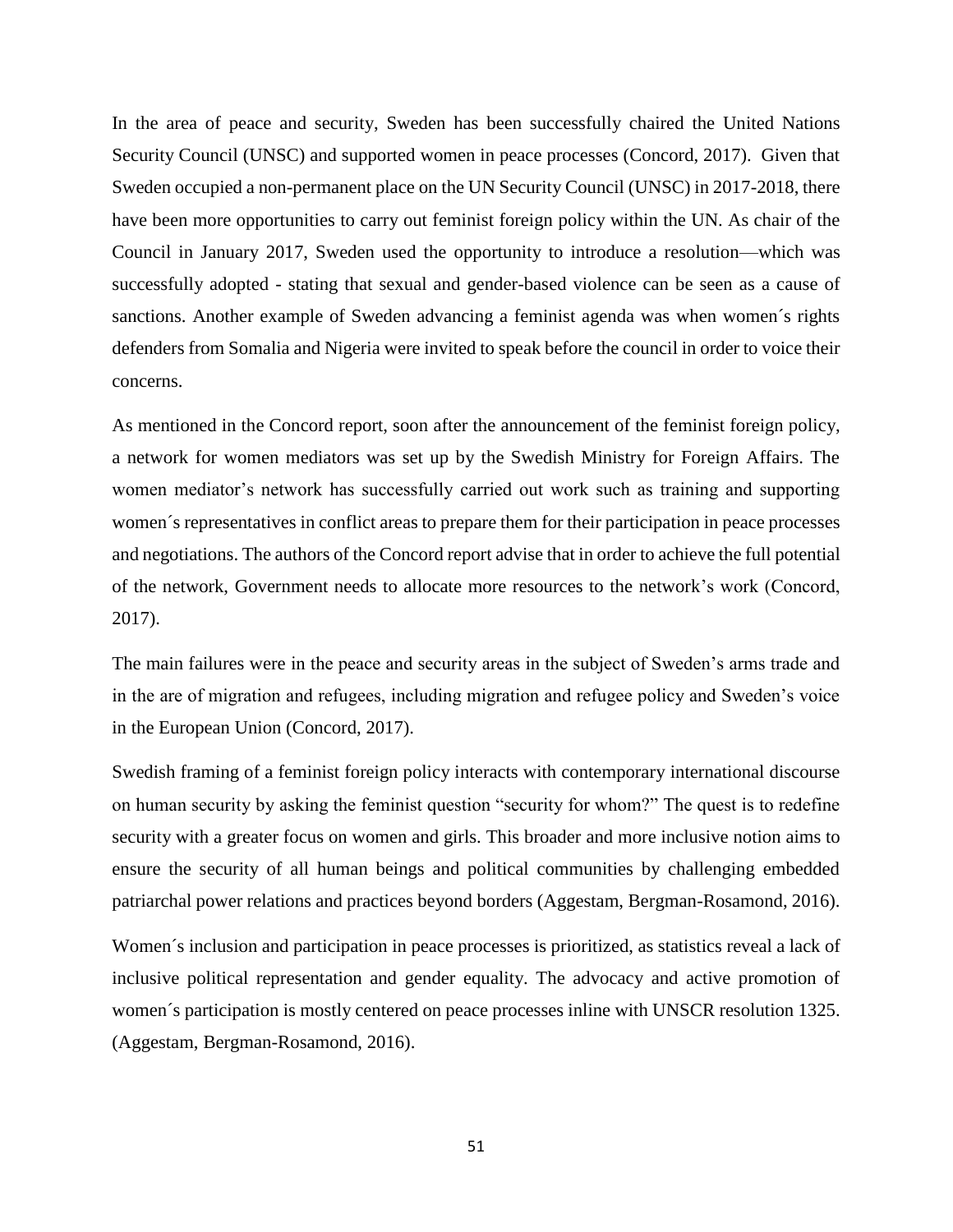The feminist agenda was put to the test in 2015, when Wallström caused a diplomatic crisis by stating in a speech to the Swedish parliament that Saudi Arabia is led by a dictatorship that suppresses women´s rights. After that statement, Saudi Arabia then blocked Wallström´s scheduled speech to the Arab League, where she planned to call on members to "focus on women´s rights" (Rothschid, 2018).

One main area where Sweden's feminist government has not received universal praise and the the main critique of its foreign policy approach has been about the hypocrisy in the government's application of gender equality and concerns that government´s actions on trade have not always been consistent with a feminist agenda (Rothschid, 2018).

The crisis continued with Sweden's decision not to extend a weapons deal with Saudi Arabia; in response, Riyadh recalled its ambassador to Stockholm (Rothschid, 2018). The diplomatic crisis was unwelcome for many major Swedish companies such as Atlas Copco, Volvo, ABB, Securitas, Ericsson, Radisson, and SAS were affected (Expressen, 2015). In the end diplomatic relations were eventually restored and a new deal with Saudi Arabia reached, one that focused more on civilian than military cooperation (Rothschid, 2018).

The new agreement, which concerns taxes to be paid in which country was signed by Saudi Arabian Finance Minister Ibrahim Al-Assaf and Swedish Minister of Industry Mikael Damberg. Damberg explained that the deal would lead to increased investments and claimed that relations between the countries were good once again. However human rights in Saudi Arabia, the cause of Wallström´s statements, were not even discussed during the ministerial meeting (Expressen, 2015). Critics highlighted the hypocrisy of a feminist Swedish government not even putting the topics of human rights and feminism on the agenda when Swedish and Saudi officials met to sign the new deal (Rothschid, 2018).

The critique comes from the fact that government´s arms exports to countries that violate women´s rights and its restrictive policy on family reunification for refugees counteract Sweden's feminist foreign policy. The arms sales boost the power of repressive states that violate women´s rights. By restricting refugees´ reunification rights, it also disproportionately impacts women and girls who are left behind in conflict zone (Rothschid, 2018).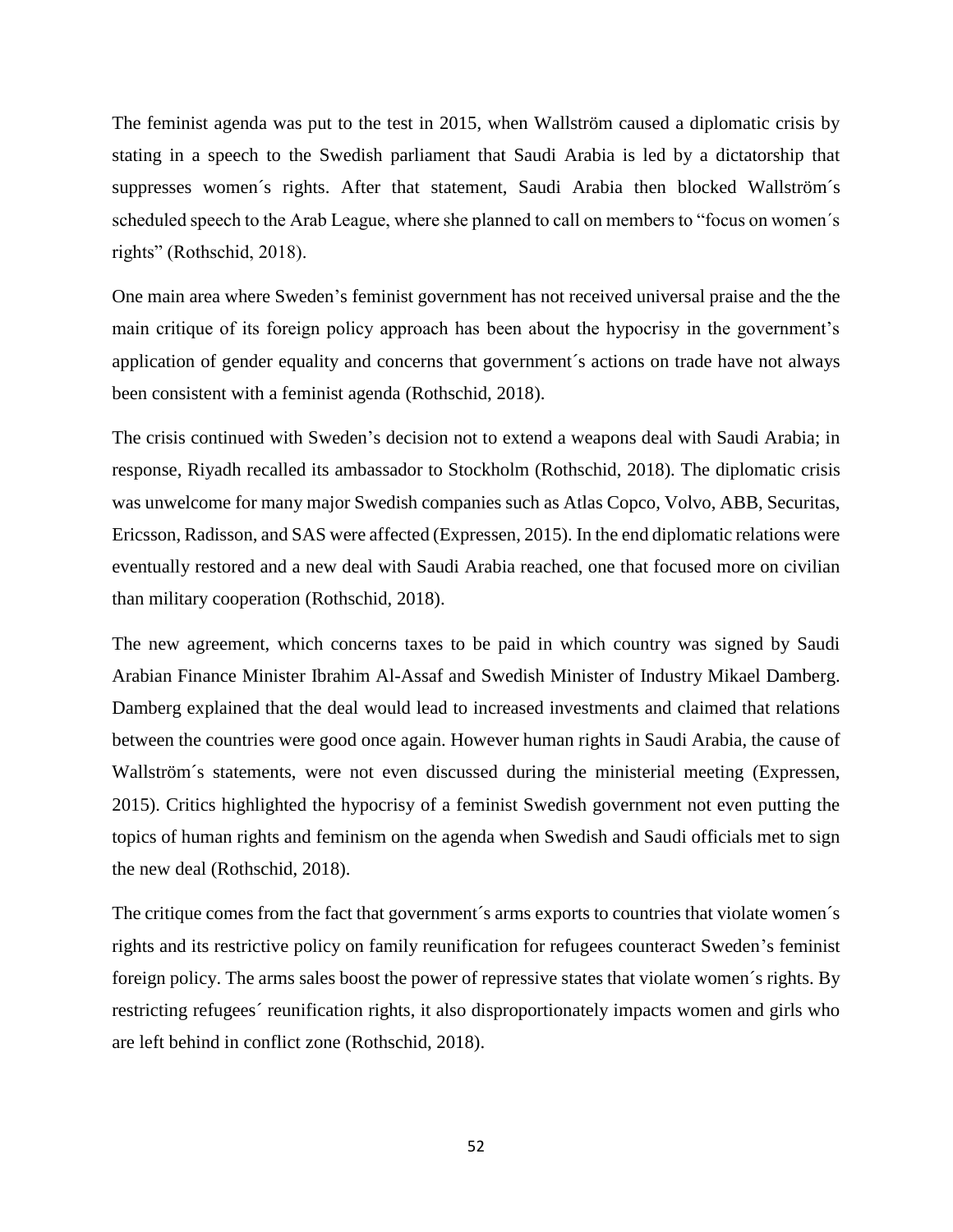Concord report highlighted negative aspect on Sweden's arms trade, as Sweden continuous to sell arms to non-democratic countries. In 2016 and 2017 Sweden sold arms to both Saudi Arabia and the United Arab Emirates despite the fact that they were carrying out airstrikes against Yemen. Human rights organizations have described these attacks as war crimes that has resulted in some 80 percent of the population in Yemen being in urgent need of humanitarian aid. One other negative example is that as soon as Columbia´s new peace deal came into force, Sweden signed military agreement with the Colombian government to sell it fighter jets. These two examples are a complete contradiction to a feminist foreign policy (Concord, 2017).

Another criticism of the Swedish feminist government was raised in 2017 when "Trade Minister Ann Linde and female colleagues wore headscarves when meeting Iranian President Rouhani in Tehran"(Rothschid, 2018). The decision to wear the headscarves was ridiculed by the NGO UN Watch, which claimed that Sweden had "sacrificed its principles and betrayed the rights of Iranian women" (Radio Sweden, 2018).

The leader of the opposition Liberals, Jan Björklund, argued that wearing headscarves had sent inappropriate signals. Further on, Björklund elaborated that Linde's decision "sends the wrong message to women living under religious oppression in Sweden and abroad." (Radio Sweden, 2018) The trade agreements which were signed in Tehran, could have been concluded elsewhere." (Radio Sweden, 2018). Ann Linde defended her decision to wear a headscarf by explaining that it was done in order not to violate Iranian law. She added that the Swedish delegation did express its views about trade union rights and women's rights (Radio Sweden, 2018).

In 2017 the Iranian case was also contrasted with Swedish officials' stand against US President Donald Trump's approach to women's rights. Right after the Iranian case, Sweden's Deputy Prime Minister Isabella Lövin posted a picture online in which she signed a climate bill surrounded by female colleagues--mocking Trump's earlier -released photo in which he signed an anti-abortion executive order surrounded exclusively by male aides and advisers (Rothschid, 2018). One of the criticisms of Lövin's picture was that Swedish officials "should have also condemned an equally unfair situation in Iran" (Rothschid, 2018) and therefore once again displayed a bit of hypocrisy.

Swedish migration and refugee policy that was conducted in 2016 has failed to support feminist agenda in its foreign policy. The new policy is distinguished from the previous one by the adoption of new temporary asylum rules that make it impossible for persons who have received asylum in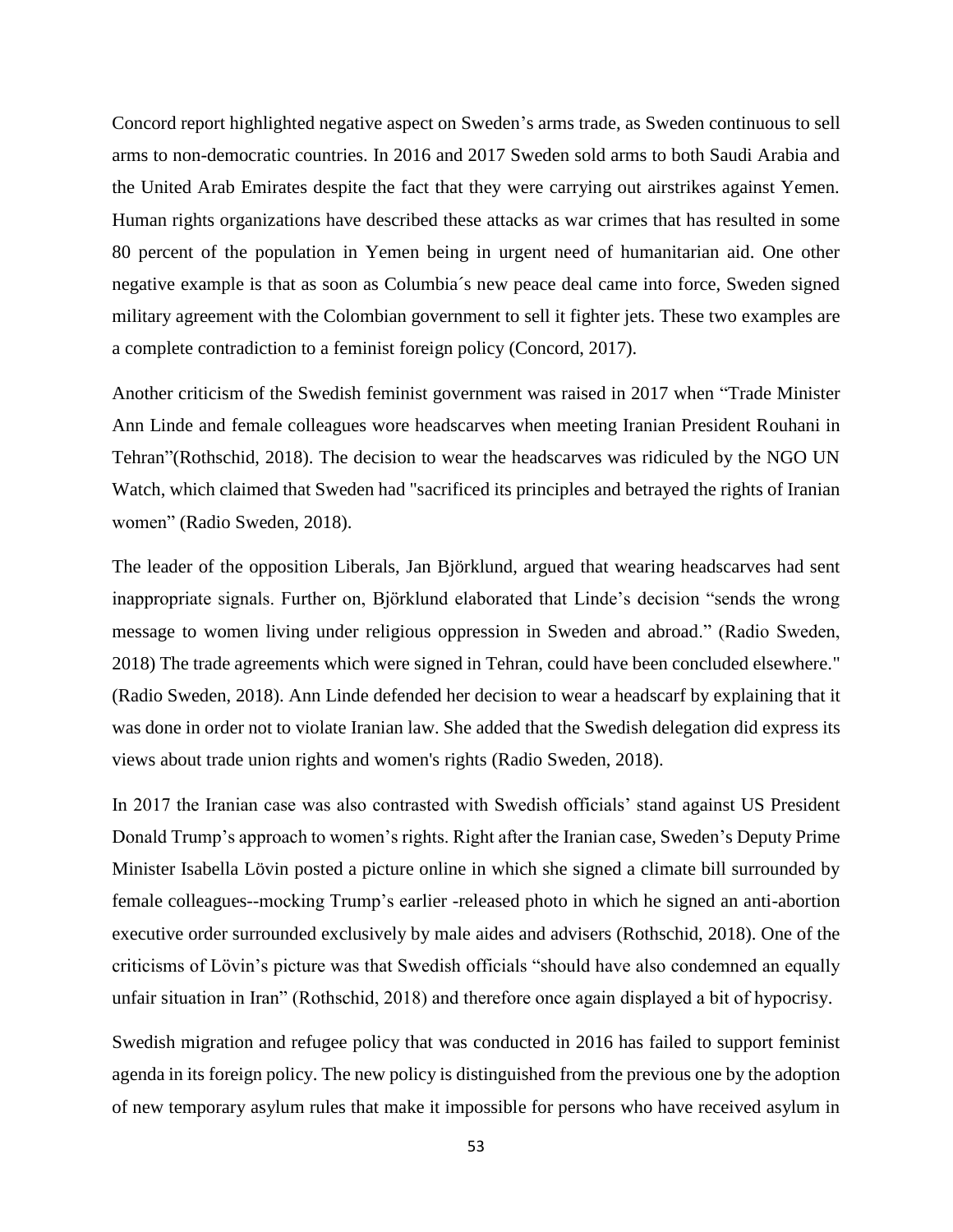Sweden to reunite with their families. As there is no opportunity of family reunification, women and children are left behind in conflict areas or refugee camps or are forced out to transit routes. This policy has created a environment in which women and girls risk their lives and become highly vulnerable to sexual and gender-based violence or trafficking. Although Sweden's feminist foreign policy action plan for 2017 included the issue as a priority area to strengthen human rights for women and girls who are refugees and migrants, the Government has obstructed this goal by its new legislation on asylum rules (Concord, 2017).

One other negative example highlighted by the Concord report is the Government's support for an immigration cooperation with Libya, as carried out by the Libyan coast guard. This cooperation risks contributing to human rights abuses suffered by migrants, from torture to sexual and genderbased violence, kidnapping, and trafficking. Therefore, Sweden should voice the issue in the EU and not continue to support cooperation that risks contributing to state-sanctioned violence against women and children (Concord, 2017).

In conclusion, Sweden's feminist foreign policy practice matches in many cases with entirely feminist discourse on security and some examples show that commitment on entirely feminist security agenda is not consistent. Feminist discourse is absent in the areas of arms trade, migration and refugee policy.

#### **4.3 Sweden's Feminist Foreign Policy Perspectives on Security**

IR feminist theory discourse analysis was performed on Sweden's feminist foreign policy for the years 2014-2018. The analysis focused on how the IR feminist theory characteristics on security are translated into the feminist foreign policy objectives and in practice to establish in what ways feminist discourse is present or absent.

The aim of this analysis was to examine whether Sweden's foreign policy fits with the IR feminist theory in order to answer the posed research question: To what extent has Sweden implemented the IR feminist theory characteristics in its feminist foreign policy?

The results show that Sweden's Foreign Policy *objectives* can be considered feminist according to the properties brought forward by IR feminist theories. The main characteristics of the feminist foreign policy include awareness of the gendered implications of global politics and its impact on women, refers to the inequality in global politics, applies systematic gender equality perspective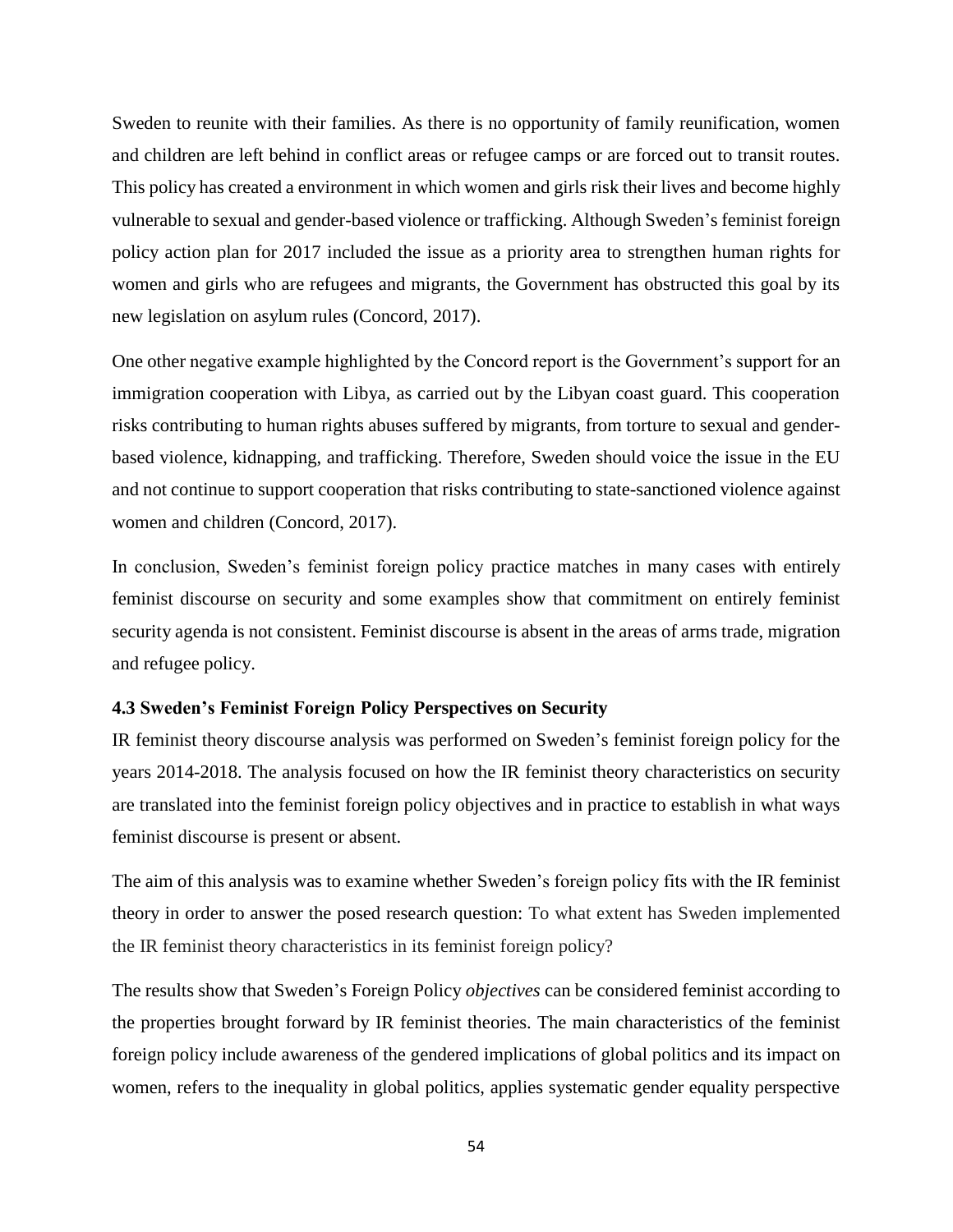approach throughout foreign policy, contributes to the gender equality and full enjoyment of human rights, addresses peace and security through "gender lens", concentrates on human security and pays attention to the insecurities.

Sweden's feminist foreign policy practice matches in many cases with entirely feminist discourse on security, however some examples show that commitment on entirely feminist security agenda is not consistent. Feminist discourse is absent in the areas of arms trade, migration and refugee policy.

The examples given in this thesis show the consistency in Sweden's leading role of promoting feminist foreign policy and gender equality. In controversially Sweden is also one of the largest foreign aid donors and largest arms exporters in the world on per capita basis (Hudson & Eason, 2018). Controversial examples and this analysis on feminist foreign policy lead on further assessments that the feminist discourse is entirely present in feminist foreign policy *objectives*, yet the Sweden's feminist foreign policy *practice* is rather feminist only by convenience.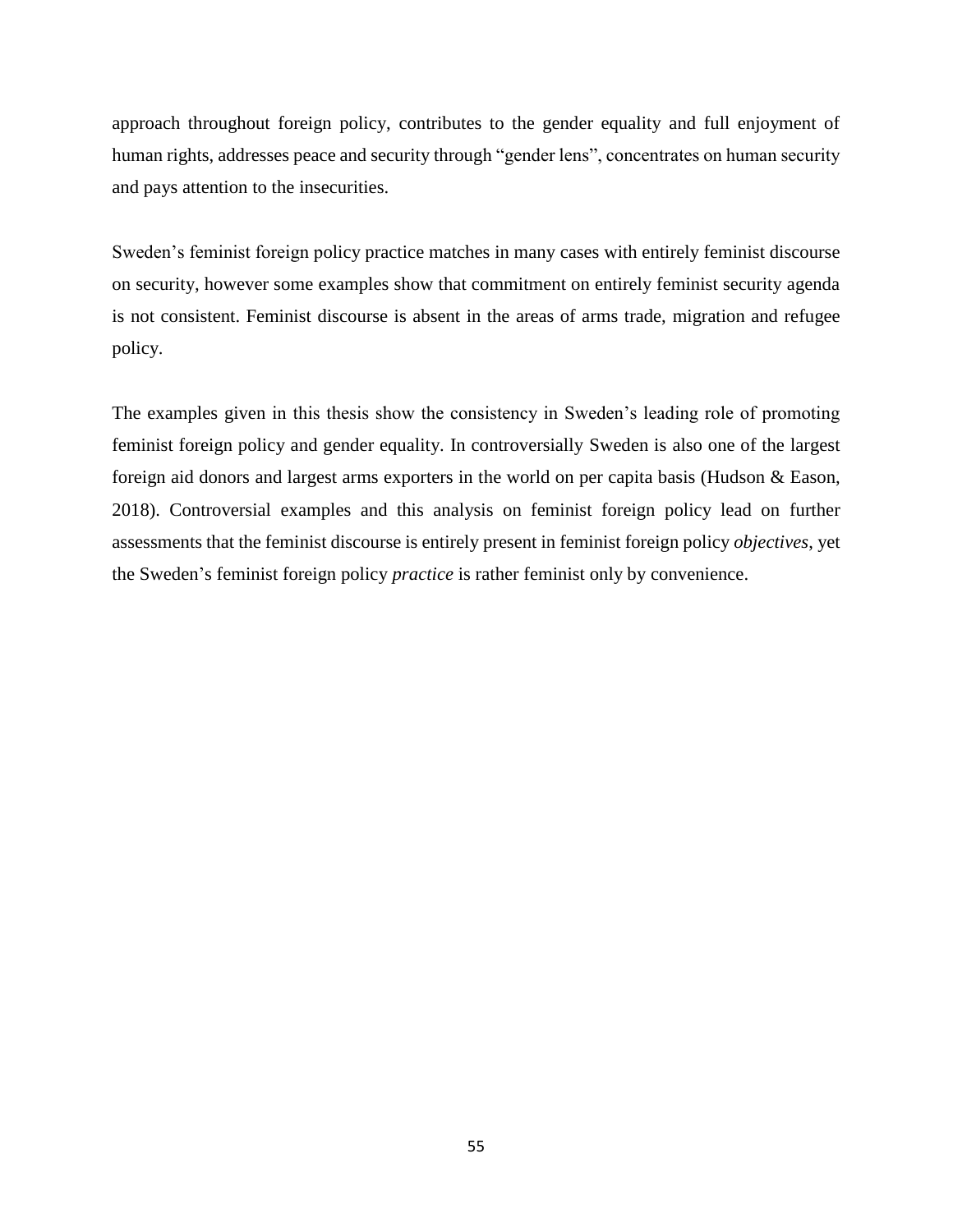# **Summary and Conclusion**

This thesis focused on Sweden's Feminist Foreign Policy analysis and looked into how the international relations (IR) feminist theory characteristics were translated into feminist foreign policy objectives and in practice. Further it studied Sweden's feminist foreign policy compliance with the properties identified by IR feminist theories.

Sweden's feminist foreign policy characteristics were compared with the IR feminist theories. Therefore, an ideal type of entirely feminist discourse was created based on IR feminist theories and described in the theory chapter.

The aim of qualitative content analysis was to examine whether Sweden's foreign policy fits with the IR feminist theory and to answer the posed research question: To what extent has Sweden implemented the IR feminist theory characteristics in its feminist foreign policy?

IR feminist security theory discourse analysis was performed on Sweden's feminist foreign policy practice for the years 2014-2018. The analysis was based on official documents, statements, articles, and speeches by policymakers on the subject—those related to the practical implementation of feminist foreign policy—to establish in what ways such discourse is present or absent.

The main characteristics of the feminist foreign policy included awareness of the gendered implications of global politics and its impact on women, refers to the inequality in global politics, applies systematic gender equality perspective approach throughout foreign policy, contributes to the gender equality and full enjoyment of human rights, addresses peace and security through "gender lens", concentrates on human security and pays attention to the insecurities.

Sweden's feminist foreign policy practice matches in many cases with entirely feminist discourse on security, however some examples show that commitment on entirely feminist security agenda is not consistent. Feminist discourse is absent in the areas of arms trade, migration and refugee policy.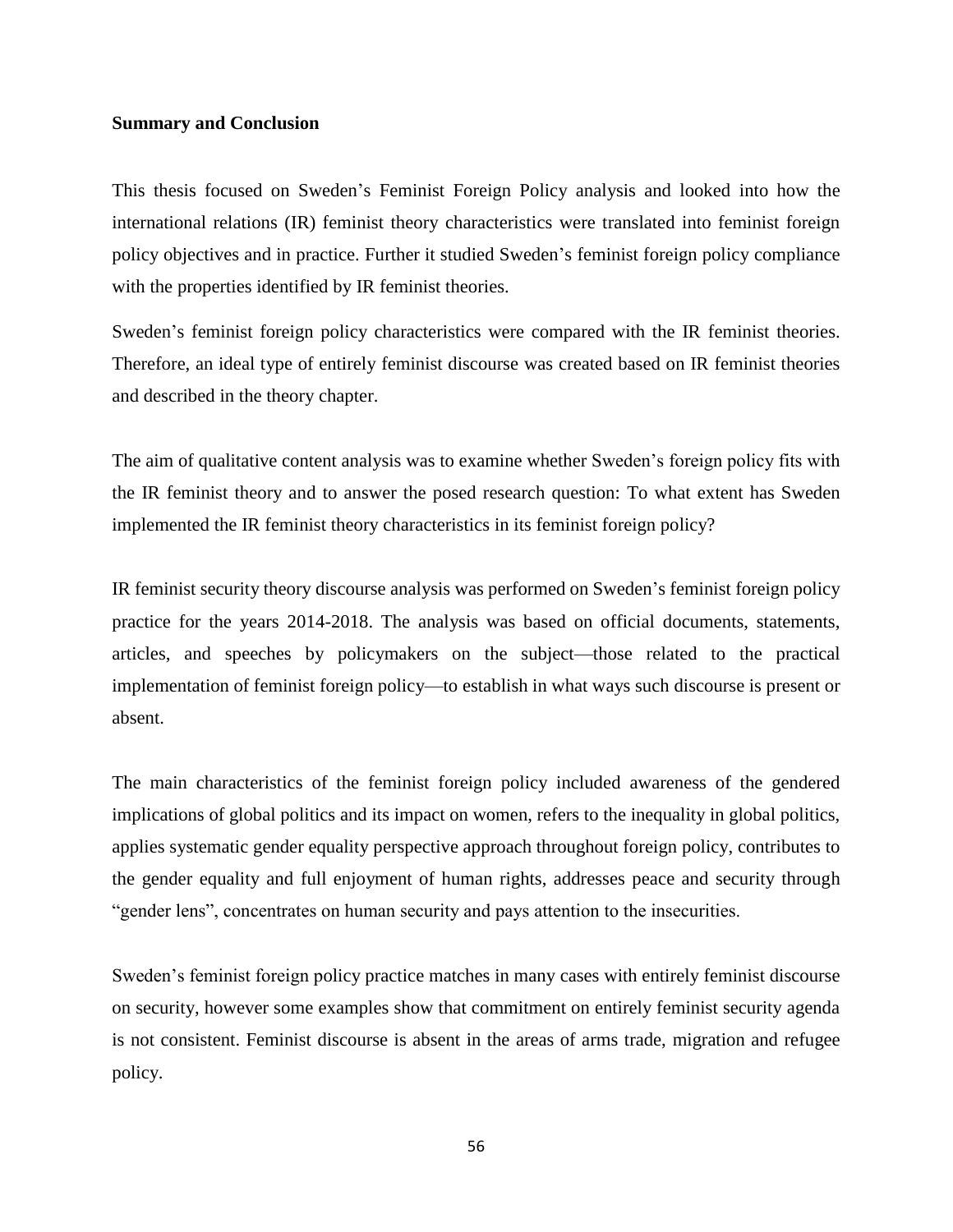While evaluating the Sweden's feminist foreign policy in the IR feminist perspective, the feminist foreign policy had made the difference but yet failed in some goals and ambitions. The examples given in this thesis show the consistency in Sweden's leading role of promoting feminist foreign policy and gender equality. Controversially Sweden is also one of the largest foreign aid donors and largest arms exporters in the world on per capita basis (Hudson & Eason, 2018).

Controversial examples and this analysis on feminist foreign policy lead on further assessments that the feminist discourse is entirely present in feminist foreign policy *objectives*, yet the Sweden's feminist foreign policy *practice* is rather feminist only by convenience.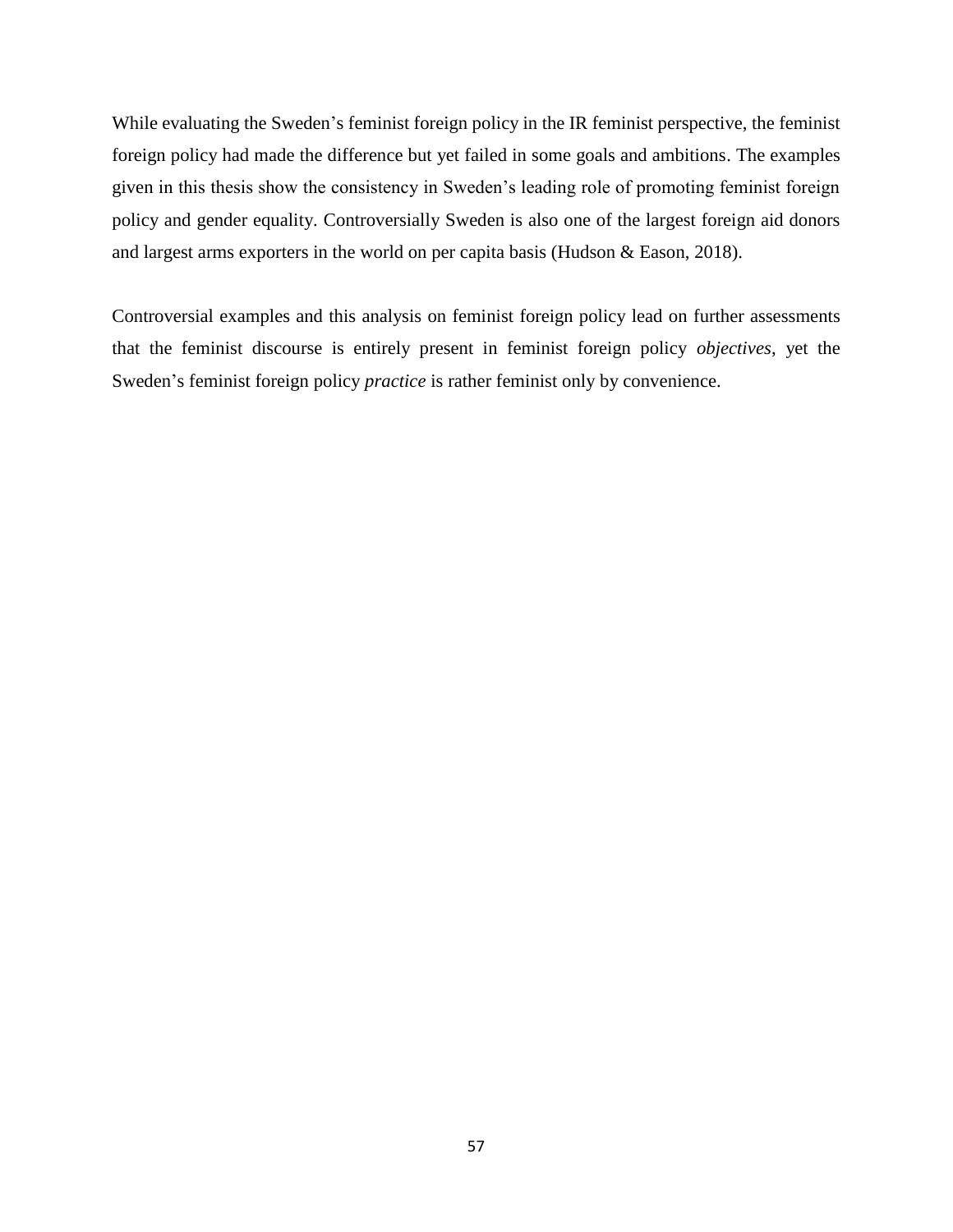# **References**

- 1. Ackerly, A. B., Stern, M., True, J. (2006). Feminist Methodologies for International Relations. Cambridge University Press. Pp 11-22.??
- 2. Aggestam, K., Bergman-Rosamond, A. (2016). Swedish Feminist Foreign Policy in the Making: Ethics, Politics, and Gender. *Ethics and International Affairs*, 30, no. 3, pp. 323- 334. On the website https://www.cambridge.org/core/journals/ethics-and-internationalaffairs/article/swedish-feminist-foreign-policy-in-the-making-ethics-politics-andgender/FEE6103E38181D831DA1BEBE8861C289 (06.05.2018).
- 3. Alwan, C.,Weldon, S. L. (2017). What is Feminist Foreign Policy? An Exploratory Evaluation of Foreign Policy in OECD Countrie*s.* On the website https://ecpr.eu/Filestore/PaperProposal/05def9c8-34c6-4415-8df1-55144d2fd016.pdf (06.05.2018).
- 4. Chowdhury, K. A. (2019). Mobilizing Men as Partners for Women, Peace & Security. Inter Press Service, News Agency. On the website http://www.ipsnews.net/2019/04/mobilizing-men-partnerswomen-peacesecurity/?fbclid=IwAR1KGX3FB2NAZ2VCFYSeOGOg4Su1\_PcmG9z2v5tiEKW-

HuhrMtbQ5ndyEwA (25.04.2019)

- 5. Concord Sweden's Women Working Group. (2017). How Feminist is Sweden's Foreign Policy? On the website https://www.concord.se/wp-content/uploads/eng-sammanfattningweb.pdf (06.05.2018).
- 6. Dunne, T., Kurki, M., Smith, S. (2013). International Relations Theories. Discipline and Diversity*.* Third Edition. Oxford University Press.
- 7. Egnell, R. (2016). Feministisk utrikespolitik i teori och praktik. *The Swedish Journal of Political Science.* Volume 118, 2016/4. p563-588 on the website http://journals.lub.lu.se/index.php/st/article/view/16441/14895 (06.05.2018).
- 8. Encyclopaedia Britannica. Foreign Policy. On the website https://www.britannica.com/topic/foreign-policy (06.05.2018).
- 9. European Institute for Gender Equality. What is Gender Mainstreaming? On the website: http://eige.europa.eu/gender-mainstreaming/what-is-gender-mainstreaming (05.06.2018).
- 10. European Union. The 28 Member Countries of the EU. On the website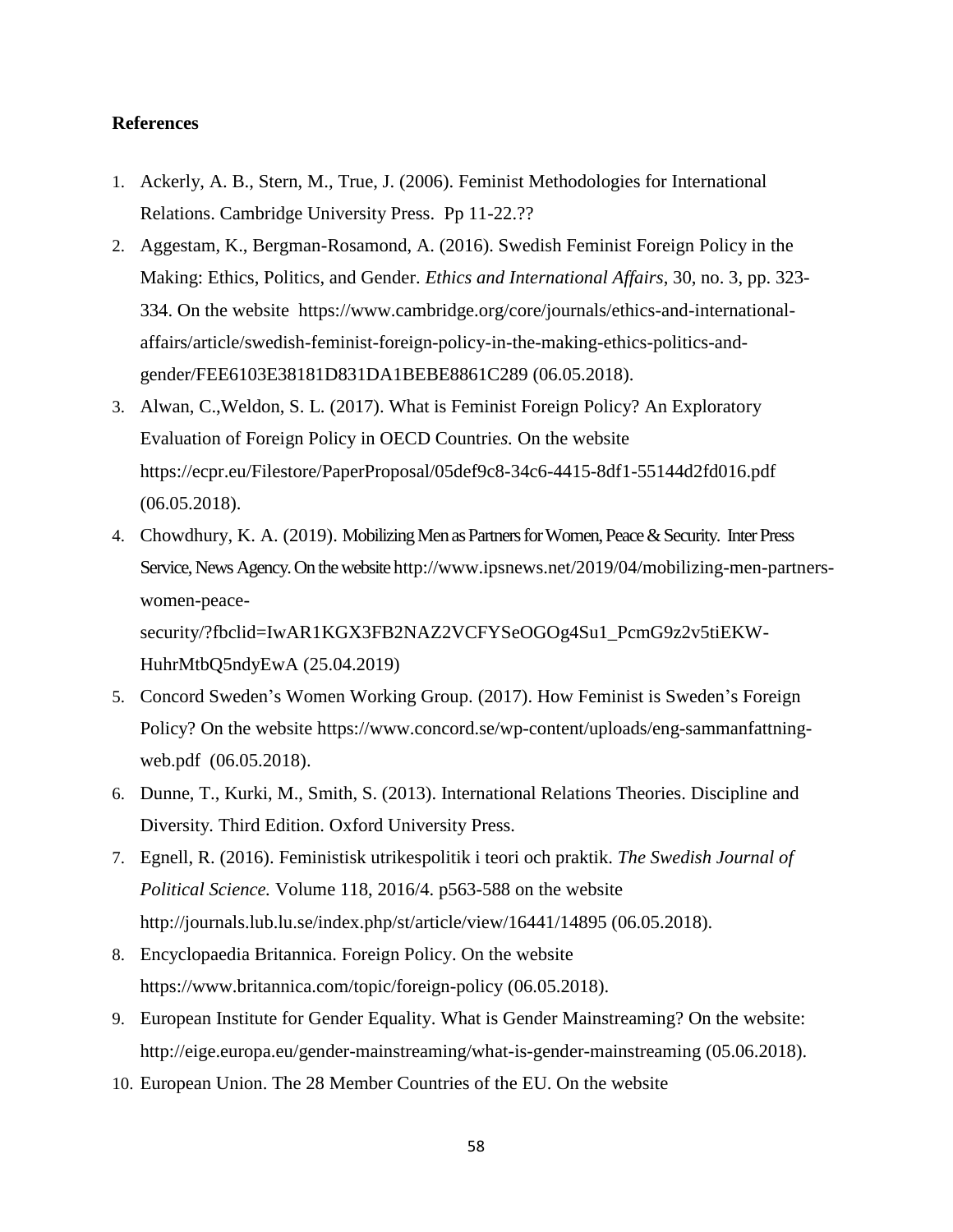https://europa.eu/european-union/about-eu/countries en (06.05.2018).

- 11. Expressen. (20.10.1015). Damberg signs new agreement with Saudi Arabia. On the website https://www.expressen.se/nyheter/damberg-tecknar-nytt-avtal-med-saudiarabien/ (06.05.2018).
- 12. Fairclough, I., Fairclough, N., (2011). Practical reasoning in political discourse: The UK government's response to the economic crisis in the 2008 Pre-Budget Report*. Discourse & Society journal*, volume 22, issue 3, pp 243–268. On the website http://journals.sagepub.com/doi/pdf/10.1177/0957926510395439 (06.05.2018).
- 13. Fernández, M., Valdes, L. (2016). The International Relations Theory Under A Feminist Approach. On the website http://www.scielo.org.co/scielo.php?script=sci\_arttext&pid=S1909-30632016000100003 (06.05.2018).
- 14. Food and Agriculture Organization of the United Nations (FAO). (2001). Agricultural Censuses and Gender Considerations - Concept and Methodology. The Concept of Gender. On the website: http://www.fao.org/docrep/003/x2919e/x2919e04.htm (05.06.2018).
- 15. Gillham, B., (2010). Case Study Research Methods. Bloomsbury Publishing PLC.
- 16. Government of Sweden. (2016a). Swedish Foreign Service action plan for feminist foreign policy 2015–2018 including focus areas for 2016. On the website https://www.government.se/contentassets/b799e89a0e06493f86c63a561e869e91/action-planfeminist-foreign-policy-2015-2018 (05.06.2018).
- 17. Government of Sweden. (2016g). Sweden's National Action Plan for the implementation of the UN Security Council's Resolutions on Women, Peace and Security 2016–2020. On the website

https://www.government.se/contentassets/8ae23198463f49269e25a14d4d14b9bc/womenpeace-and-security-eng.pdf (06.05.2018).

- 18. Government of Sweden. (2017b). Swedish Foreign Service action plan for feminist foreign policy 2015–2018 including focus areas for 2017. On the website https://www.government.se/4990fa/contentassets/bca76b4547ad46fb929ece47e7cfe26d/swed ish-foreign-service-action-plan-for-feminist-foreign-policy-2015-2018-including-focusareas-for-2017.pdf (05.06.2018).
- 19. Government of Sweden. (2017c). Sweden's Feminist Foreign Policy examples from three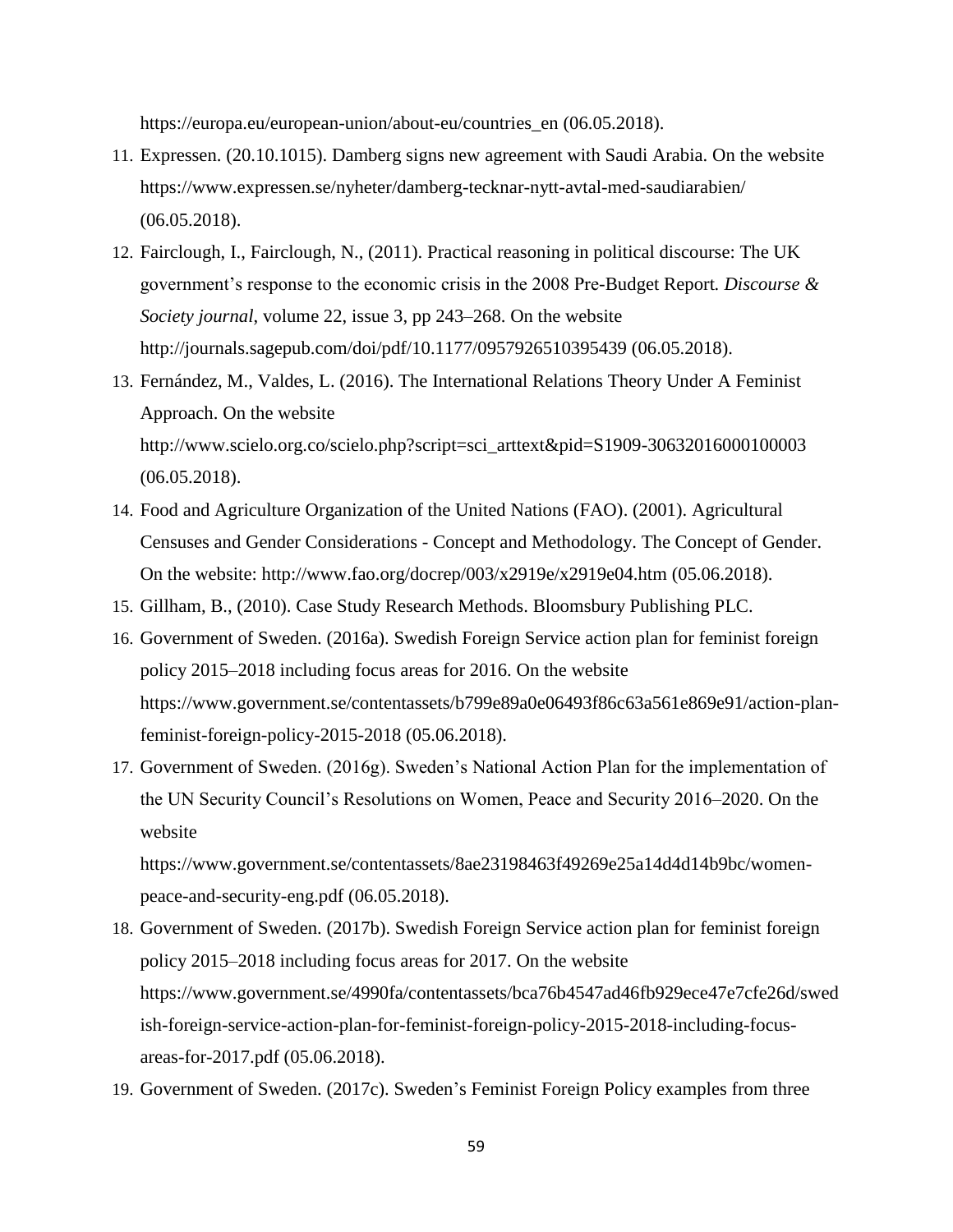years of implementation. On the webpage

http://www.government.se/4ab455/contentassets/654bcc72d8f44da087386b4906043521/swe dens-feminist-foreign-policy--examples-from-three-years-of-implementation.pdf (05.06.2018).

- 20. Government of Sweden. (2017f). Statement of Government Policy in the Parliamentary Debate on Foreign Affairs 2017. On the website http://www.government.se/statements/2017/03/statement-of-government-policy-in-theparliamentary-debate-on-foreign-affairs-2017/ (06.05.2018).
- 21. Government of Sweden. (2018). Handbook Swedens Feminist Foreign Policy. On the website https://www.government.se/reports/2018/08/handbook-swedens-feminist-foreignpolicy/ (16.04.2019).
- 22. Government of Sweden. (2018d). Swedish Foreign Service action plan for feminist foreign policy 2015–2018, including indicative measures for 2018. On the website https://www.government.se/495f60/contentassets/66afd4cf15ee472ba40e3d43393c843a/hand lingsplan-feministisk-utrikespolitik-2018-enge.pdf (06.05.2018).
- 23. Government of Sweden. (2018e). Handbook on Sweden's feminist foreign policy. On the websitehttps://www.government.se/4a4752/contentassets/fc115607a4ad4bca913cd8d11c233 9dc/handbook\_swedens-feminist-foreign-policy.pdf (06.05.2018).
- 24. Government of Sweden. Feminist Government. On the website http://www.government.se/government-policy/a-feminist-government/ (06.05.2018).
- 25. Government of Sweden. Foreign and Security Policy. On the website http://www.government.se/government-policy/foreign-and-security-policy/ (06.05.2018).
- 26. Hall, S. (1992). The West and the Rest in Hall, S., & Gieben, B. (Eds.). (1992). Formations of modernity (p. 201-202). Cambridge: Polity Press.
- 27. Ingebritsen, C. (2006). Scandinavia in World Politics. pp. 15. Rowman & Littlefield Publishers Inc.
- 28. Irvin, E. R., (09.02.2019). Lessons from Sweden's feminist foreign policy for global health. The Lancet. Vol 393, nr 10171, p493-610, e6-e28. On the website: https://www.thelancet.com/journals/lancet/article/PIIS0140-6736(19)30209-0/fulltext (06.05.2019).
- 29. Kleberg. F. C., (08.03.2016). Hissad och dissad hur går det för Sveriges feministiska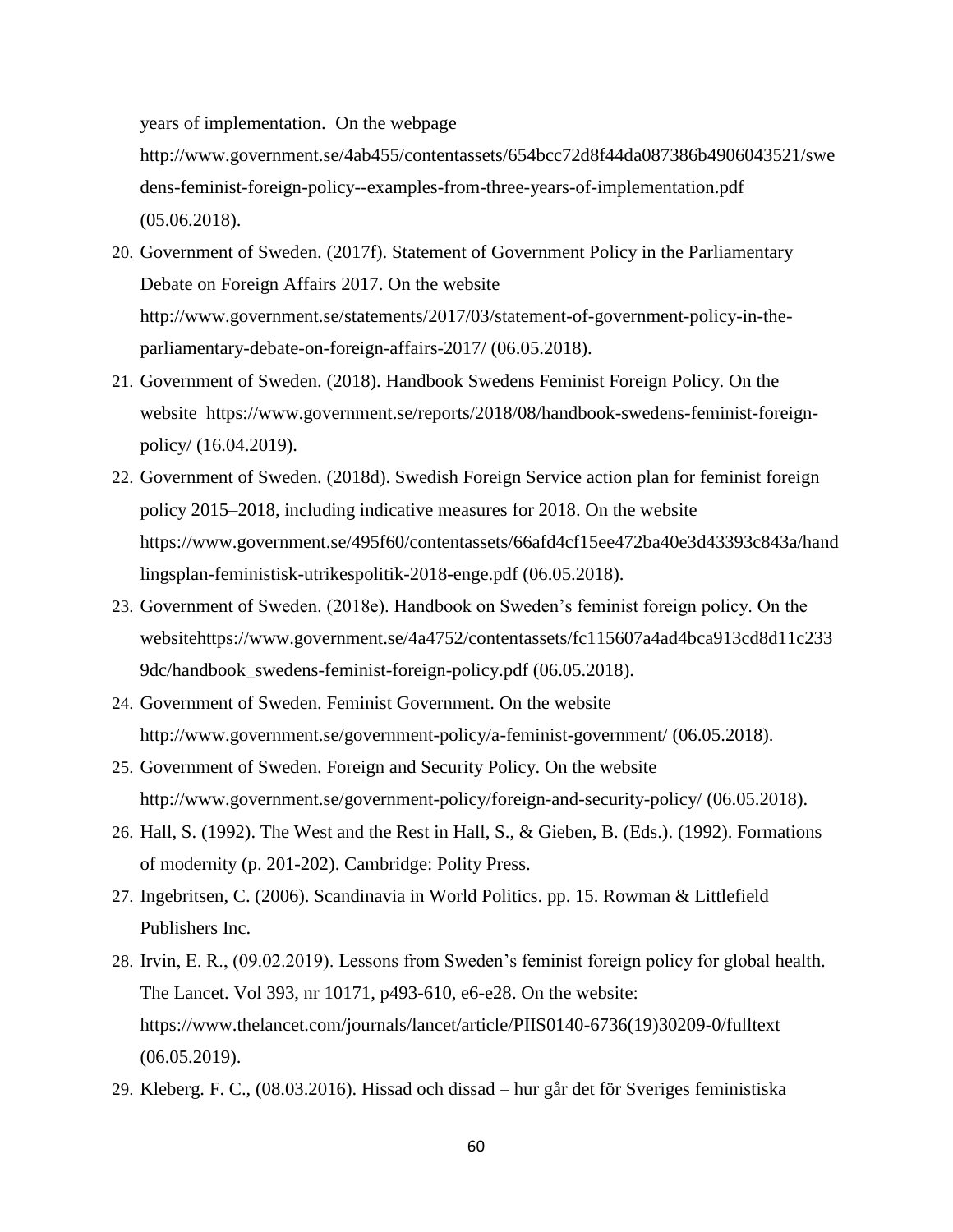utrikespolitik? On the website https://www.expressen.se/geo/carl-fridh-kleberg/hissad-ochdissad--hur-gar-det-for-sveriges-feministiska-utrikespolitik/ (06.05.2018).

- 30. Mearsheimer, J.J., (2001). The Tragedy of Great Power Politics. Norton and Company. On the website https://samuelbhfauredotcom.files.wordpress.com/2015/10/s2-mearsheimer-2001.pdf (06.05.2018).
- 31. Milliken, J., (1999). The Study of Discourse in International Relations: A Critique of Research and Methods. *European Journal of International Relations.* 5(2). pp. 225-254.
- 32. NATO. Member Countries. North Atlantic Treaty Organization. On the website https://www.nato.int/cps/ua/natohq/topics\_52044.htm (06.05.2018).
- 33. Norberg, J. (15.04.2015). Who´s Afraid of A Feminist Foreign Policy? *New Yorker.* On the website https://www.newyorker.com/news/news-desk/swedens-feminist-foreign-minister (06.05.2018).
- 34. Nordic Council. Nordic Countries. On the website http://www.norden.org/en/fakta-omnorden-1/the-nordic-countries-the-faroe-islands-greenland-and-aaland (06.05.2018).
- 35. Nylund, M. (2017). A Fully Feminist Foreign Policy? Postcolonial feminist analysis of Sweden's Feminist Foreign Policy. Uppsala University bachelor thesis. On the website http://www.diva-portal.org/smash/get/diva2:1175888/FULLTEXT01.pdf (05.06.2018).
- 36. O'Rourke, R. (2018). A Shift in the International Security Environment: Potential Implications for Defense—Issues for Congress. On the website https://fas.org/sgp/crs/natsec/R43838.pdf (16.04.2019).
- 37. Pasquinelli, G., Prentice, A. (2013). Joining the Dots: from National to European Level Tools to implement UNSCR 1325. Peace Women. On the website http://www.peacewomen.org/node/90949 (05.06.2018).
- 38. Peace Women. (2019). National Action Plans for the Implementation of UNSCR 1325 on Women, Peace and Security. On the webpage http://www.peacewomen.org/member-states (10.05.2019).
- 39. Radio Sweden. (13.02.2017). Sweden accused of double standards after minister wears headscarf in Iran*.* On the website https://sverigesradio.se/sida/artikel.aspx?programid=2054&artikel=6629515 (06.05.2018).
- 40. Rotchild, N. (05.12.2014). Swedsih women vs Vladimir Putin. *Foreign Policy.* On the website http://foreignpolicy.com/2014/12/05/can-vladimir-putin-be-intimidated-by-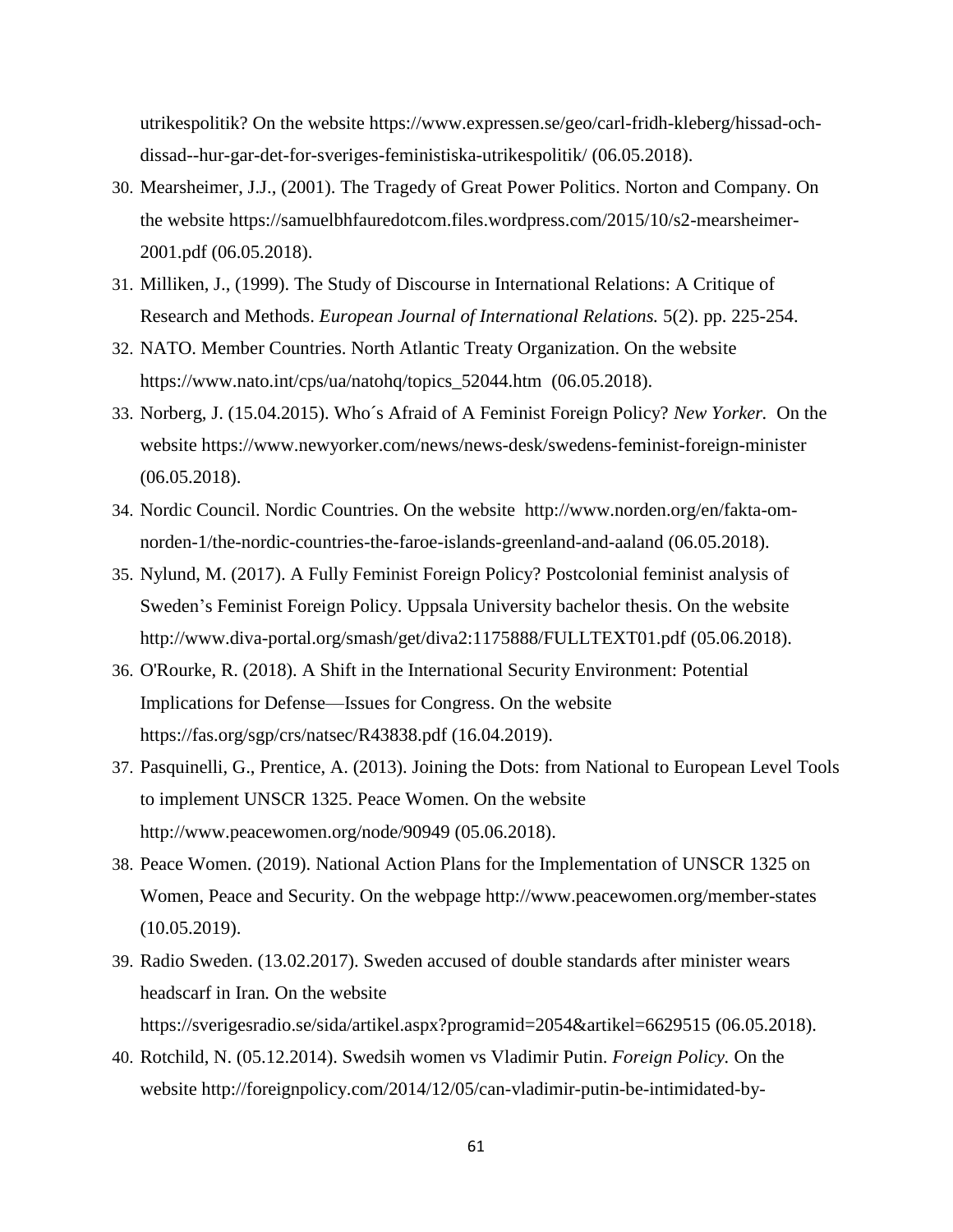feminism-sweden/ (06.05.2018).

- 41. Rothschid, N. (05.03.2018). Four Years on, Sweden remains committed to its feminist foreign policy. Open Canada Org. On the website https://www.opencanada.org/features/four-years-sweden-remains-committed-its-feministforeign-policy/(06.05.2018).
- 42. Sahla, A., Shaubber, A., (2017). Rethinking National Action Plans on Women, Peace and Security.
- 43. Sheehan, M. (2005). International Security an analytical survey*.* pp. 115-117
- 44. Sjoberg, L., Ed. Gheciu, A, C. Wohlforth, C. W., (2018). Feminist Security and Security Studies. The Oxford Handbook of International Security
- 45. Standish, R. (2016). Fearing Russian Bear, Sweden Inches towards NATO. Foreign Policy. On the website https://foreignpolicy.com/2016/05/25/fearing-russian-bear-sweden-inchestoward-nato-finland-moscow-military/ (16.04.2019).
- 46. Standish. R., (29.07.2016). How Sweden Is Pursuing Its "Feminist Foreign Policy" in the Age of Erdogan, Putin and Trump. Foreign Policy. On the website http://foreignpolicy.com/2016/07/29/how-sweden-is-pursuing-its-feminist-foreign-policy-inthe-age-of-erdogan-putin-and-trump-wallstrom-hultqvist/ (06.05.2018).
- 47. Statistics Sweden. Population Statistics. On the website http://www.scb.se/en/findingstatistics/statistics-by-subject-area/population/population-composition/population-statistics/ (06.05.2018).
- 48. Tickner, J. A. (2006). Feminist Methodologies for International Relations. Ed. Ackerly, A. B., Stern, M., True, J. pp 11-22. Cambridge University Press.
- 49. Tickner, J. Ann. (1992). Gender in International Relations: Feminist Perspectives on Achieving Global Security. Columbia University Press.
- 50. True, J. (2018). WPS 2018: Feminist Foreign Policy in Austarlia. *Australian Strategic Policy Institute*. On the website https://www.aspistrategist.org.au/wps-2018-feminist-foreign-policyaustralia (06.05.2018).
- 51. United Nations Security Council. (2000). *Resolution 1325 S/RES/1325 (2000)*. United Nations. Retrieved from http://www.un.org/womenwatch/osagi/wps/ (06.05.2018)
- 52. USC Libraries. Research Guides. Organizing Your Social Science Research Paper. Types of Research Designs. On the website http://libguides.usc.edu/writingguide/researchdesigns